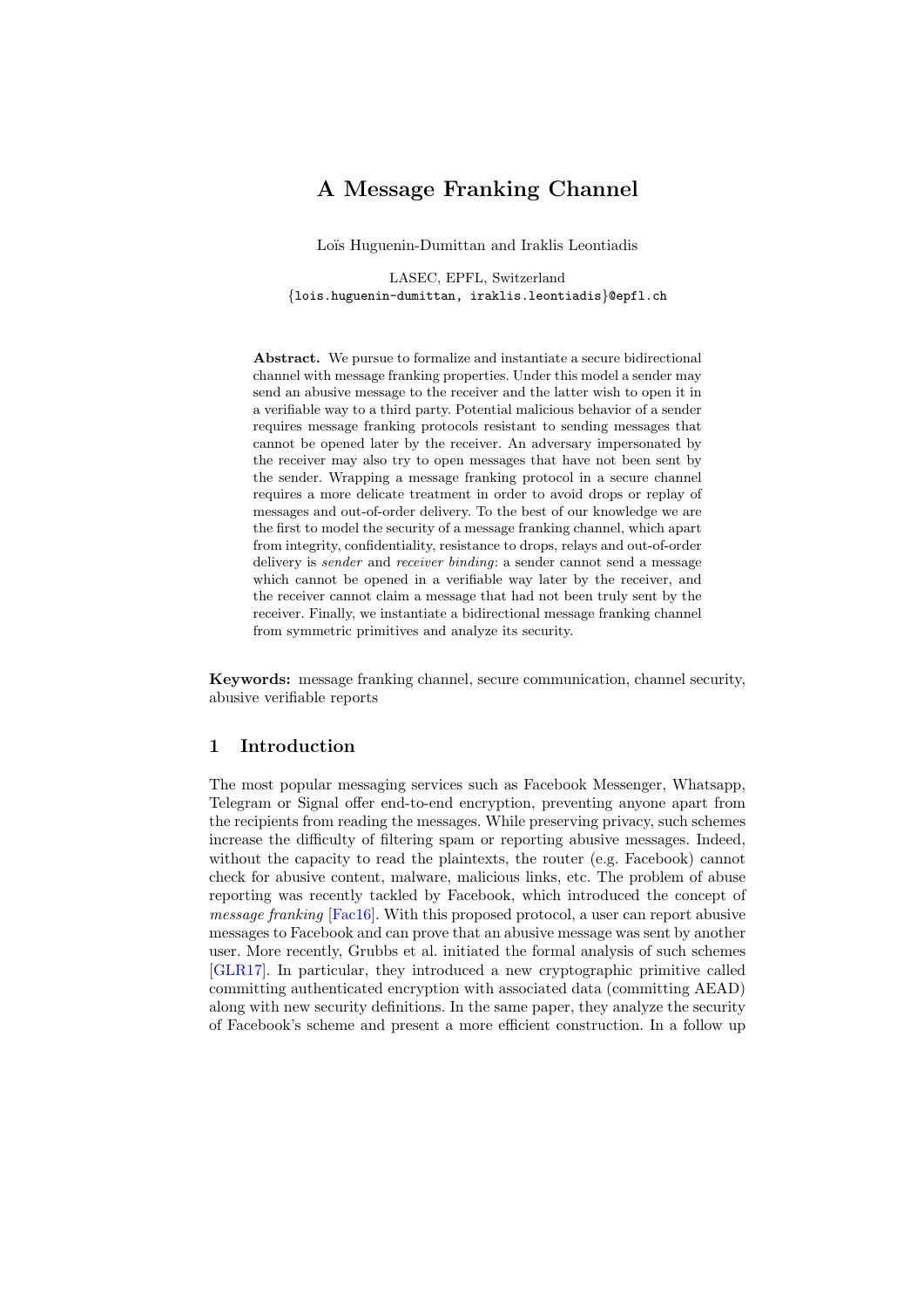work Dodis, Grubbs, Ristenpart and Woodage [\[DGRW18\]](#page-29-2) revealed a flaw in Facebook message franking protocol for attachment delivery. The authors showed compromisation of sender binding, letting a malicious sender to send messages that cannot be reported. To circumvent that flaw they suggest a new design for message franking based on hashing encryption which provides the requiring commitment properties on the ciphertext with only one pass.

The security of communication protocols though depends not only on the underlying cryptographic primitives but also on the behavior of the protocol itself. For instance, a protocol based on secure primitives accepting out-of-order messages or an adversary being able to drop or replay messages renders communication between two end points vulnerable to such malicious behaviors. More generally, traditional cryptographic primitives cannot model real-world attacks beyond basic confidentiality and integrity. In particular, the integrity of the communication channel (e.g. security against out-of-order messages, message drops or replay attacks) is not captured by traditional security definitions. These reasons led to the study of communication protocols as stateful encryption schemes, so called: cryptographic channels [\[BKN02,](#page-28-0)[KPB03,](#page-29-3)[Mar17,](#page-29-4)[PR18\]](#page-29-5).

Cryptographic channel. Consider a messaging protocol where several participants share a key with each other and want to send and receive end-to-end encrypted messages. Once all the keys are fixed, a channel with confidentality, integrity–which includes resistance to replay attacks, out-of-order delivery and drops–must be established between each pair of participants. The cryptographic primitive that models the channels and the interaction between the participants is called a cryptographic channel. A channel where the only actions available to the clients are send and receive (i.e. as in a traditionnal message exchange protocol) will be referred to as a standard cryptographic channel.

A standard cryptographic channel  $\mathsf{Ch} = (\mathsf{init}, \mathsf{snd}, \mathsf{rcv})$  is a tuple of three efficient algorithms that allows the participants to send and receive encrypted messages. If there are two participants and only one can send and only one can receive, the channel is unidirectional while if both can send and receive, the channel is bidirectional.

One could imagine that a bidirectional channel made up of two secure unidirectional channels should be secure. However, as shown in [\[MP17\]](#page-29-6) this does not hold. In the same paper, the authors show several security results on bidirectional channels constructed from unidirectional channels in a special construction called the canonic composition. The more interesting ones concerning confidentality, are the following:

$$
IND-1CPA + IND-1CPA \iff IND-2CPA \tag{1}
$$

 $IND-1CCA + IND-1CCA \leftarrow IND-2CCA$  (2)

$$
IND-1CCA + IND-1CCA \implies IND-2CCA \tag{3}
$$

where IND-1CPA, IND-2CPA are the IND-CPA security for unidirectional and bidirectional channels, respectively, and IND-1CCA, IND-2CCA are the IND-CCA security for unidirectional and bidirectional channels, respectively [\[MP17\]](#page-29-6). One can see that if a unidirectional channel is CPA secure, a CPA secure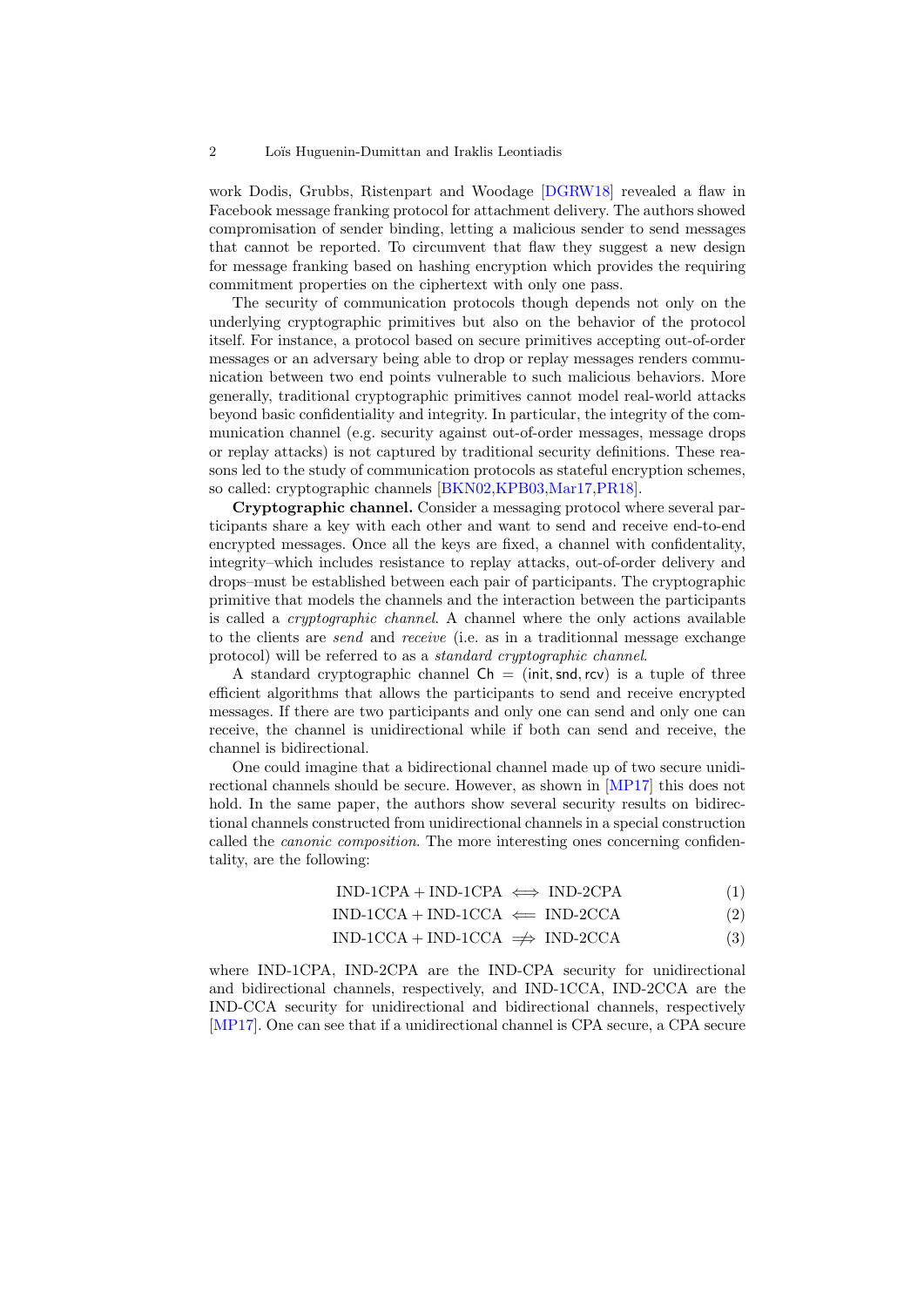bidirectional channel can be constructed. On the other hand, two CCA secure unidirectional channels are not sufficient to create a CCA secure bidirectional channel. Intuitively, one can understand this result by considering the following example. We consider a bidirectional channel made up of two independent confidential unidirectional channels that do not guarantee integrity. Let the protocol be such that if an adversary sends a special ciphertext  $c'$  to Alice, she sends her password to Bob without a handshake. Note that this contradicts integrity but not condidentiality. Then, since Bob does not expect this message, he outputs the message (i.e. the password) in clear for everyone. Obviously, this does not contradict the confidentiality of the  $B \to A$  channel. Now, we assume that Alice sends her password to Bob without a handshake if and only if she receives  $c'$ . Then, the  $A \rightarrow B$  channel can still be confidential since unidirectional confidentiality (IND-1CCA) does not model the fact that Alice can receive messages in the  $A \to B$  channel, in particular c'. Thus, these results show the importance of considering protocols in bidirectional cryptographic channels.

Recent results analyze security of secure communication channel over TLS [\[BHMS15](#page-28-1)[,BH17,](#page-28-2)[GM17\]](#page-29-7), but without sender and receiver binding guarantees. In this work we aim to close the gap in the existing literature with the definitions, design and analysis of a secure communication channel with message franking properties: sender and receiver binding.

Our contributions. The contributions of this work are summarized as follows:

- 1. We first define a message franking channel (MFC) that models a messaging protocol where users can report abusive messages.
- 2. Then, we present unidirectional and bidirectional security definitions for our construction. The most challenging are the uni/bi-directional sender and receiver binding notions, which were introduced by Grubbs et al. [\[GLR17\]](#page-29-1). Specifically, binding definitions guarantee that a delivered message can be reported and a forged message cannot be reported.
- 3. We prove that a special construction called hereafter the canonical composition, made from two binding unidirectional MFC, is sufficient to build a secure binding bidirectional MFC.
- 4. Finally we present an instantiation of a message franking channel made from a secure committing AEAD scheme and a message authentication code.

Outline. In [section 2](#page-3-0) we introduce some notation for the manuscript. In [section 3](#page-3-1) we recap the reader the message franking protocol definitions and Facebook message franking protocol. We continue in [section 4](#page-7-0) with the syntactical definition of a message franking channel and in [section 5](#page-12-0) with the security properties thereof. Before presenting our concrete instantiation in [section 7,](#page-23-0) we prove the security of the canonical composition of two unidirectional message franking channels to build a bidirectional one in [section 6.](#page-19-0) Finally, we conclude our work in [section 8.](#page-27-0)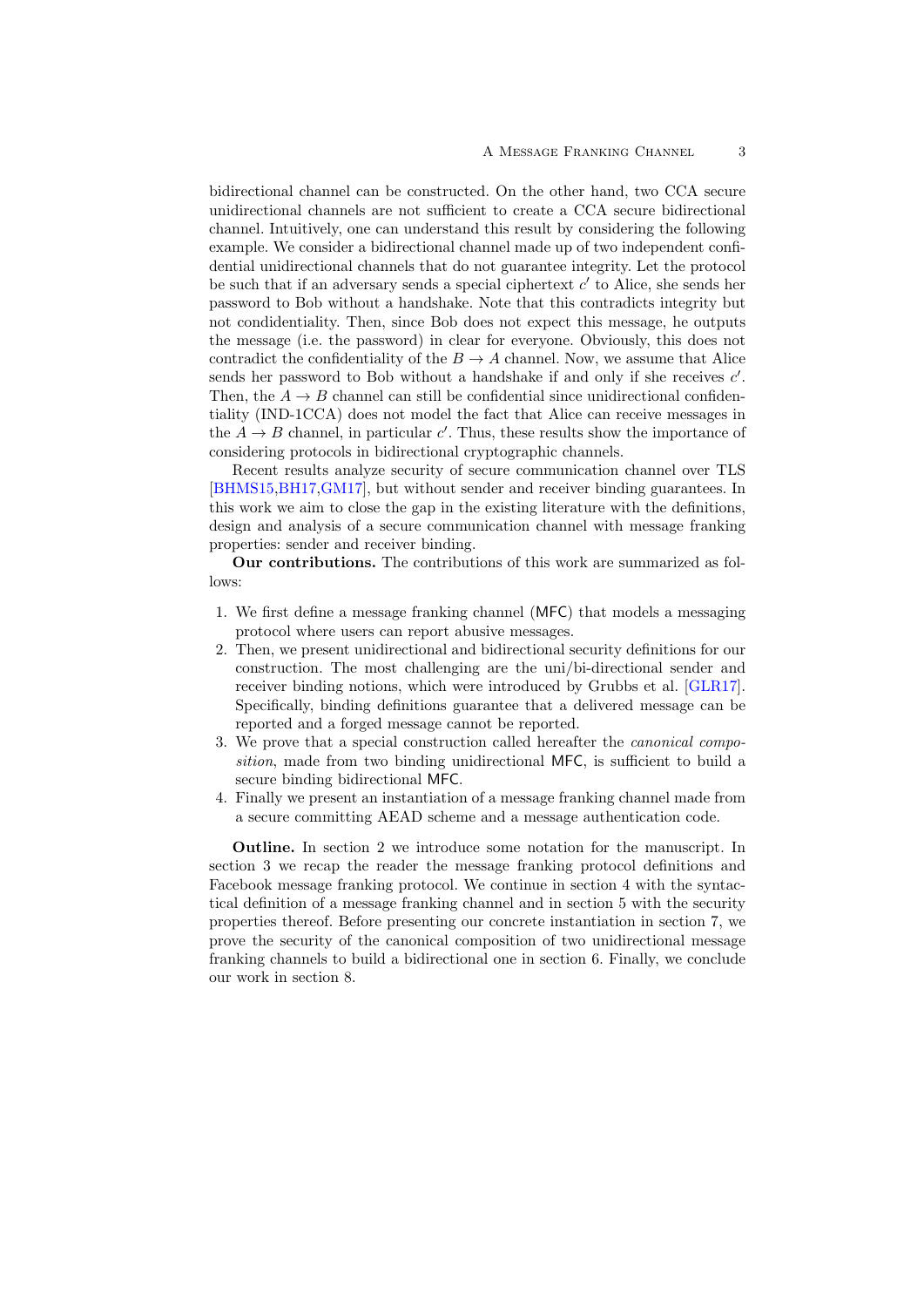## <span id="page-3-0"></span>2 Notation

A participant is referred to interchangeably as a client, a user or a party. We write  $A \parallel B$  to denote the concatenation of A with B and |A| to denote the length of A. We write  $Pr[G \Rightarrow x]$  to denote the probability sa game G outputs x. If X is a set, then  $X \leftarrow \mathcal{X}$  means that X is uniformly sampled from X. If G is a randomized algorithm, we write  $x \leftarrow s G$  to denote the fact that x takes the value output by G. If G is deterministic, we write  $x \leftarrow G$ .

In the different games, we denote the initialization of an array A by  $A \leftarrow \emptyset$ . At each position  $i$ , an array can be assigned a single value  $x$  or a tuple of values  $(x_1, \ldots, x_n)$ . We denote these events by  $A[i] \leftarrow x$  and  $A[i] \leftarrow (x_1, \ldots, x_n)$ , respectively. We write abort for "Stop the game and return 0 as a failure". If  $G$ is a game that returns a value n, we denote by  $Pr[G \Rightarrow n]$  the probability that  $G$  returns  $n$ .

Finally, when this is clear from the context, we denote by ∗ any value that could fit. For example, if  $T \in \mathcal{X} \times \mathcal{Y}$  is a tuple of two values and  $X \in \mathcal{X}$ , we write  $T = (X, *)$  to denote the event that there exists some  $Y \in \mathcal{Y}$  such that T is equal to  $(X, Y)$ .

## <span id="page-3-1"></span>3 Message franking protocols

## 3.1 Facebook's scheme

Facebook recently proposed an abuse-report mechanism (cf. Figure [1\)](#page-4-0) for their messaging service, referred to as *message franking* [\[Fac16\]](#page-29-0). The idea is that a client sends a commitment for the message along with the encrypted message. The router (i.e. Facebook's server) then tags the commitment and forwards everything to the receiving party. Then, if the client wants to report the message as abusive, it sends to Facebook the message, the commitment, the opening key and the router tag. As such, Facebook can check that the message reported as abusive was indeed a message sent to the receiver by a specific sender.

Let  $M$  be the message and  $K$  the secret key shared between Alice and Bob. The sending party samples a one-time key  $K_f$  (i.e. a nonce) from the key space and computes the HMAC  $C_2$  of  $M \parallel K_f$  using the one-time key  $K_f$ . One can observe that  $C_2$  is a commitment on the message. Then, the message  $M$  and the HMAC key  $K_f$  are encrypted with the secret key K. Let  $C_1$  be the resulting ciphertext. Then, both the ciphertext  $C_1$  and the commitment  $C_2$  are sent to Facebook. The latter computes a HMAC  $T_R$  (i.e. a tag) on  $C_2$  and some context value (e.g. sender/receiver, timestamp), with its secret key  $K_R$ . This will allow Facebook to verify the commitment  $C_2$  in case of message report, without storing every commitment  $C_2$ .

If the receiver wants to report an abusive message  $M$ , it sends the opening key  $K_f$ , the message M, Facebook's tag  $T_R$  and the context data to Facebook. Then, Facebook can reconstruct the commitment  $C_2$  from the received data and can verify this commitment by computing its HMAC with  $K_R$  and comparing with the tag  $T_R$  sent by the receiver.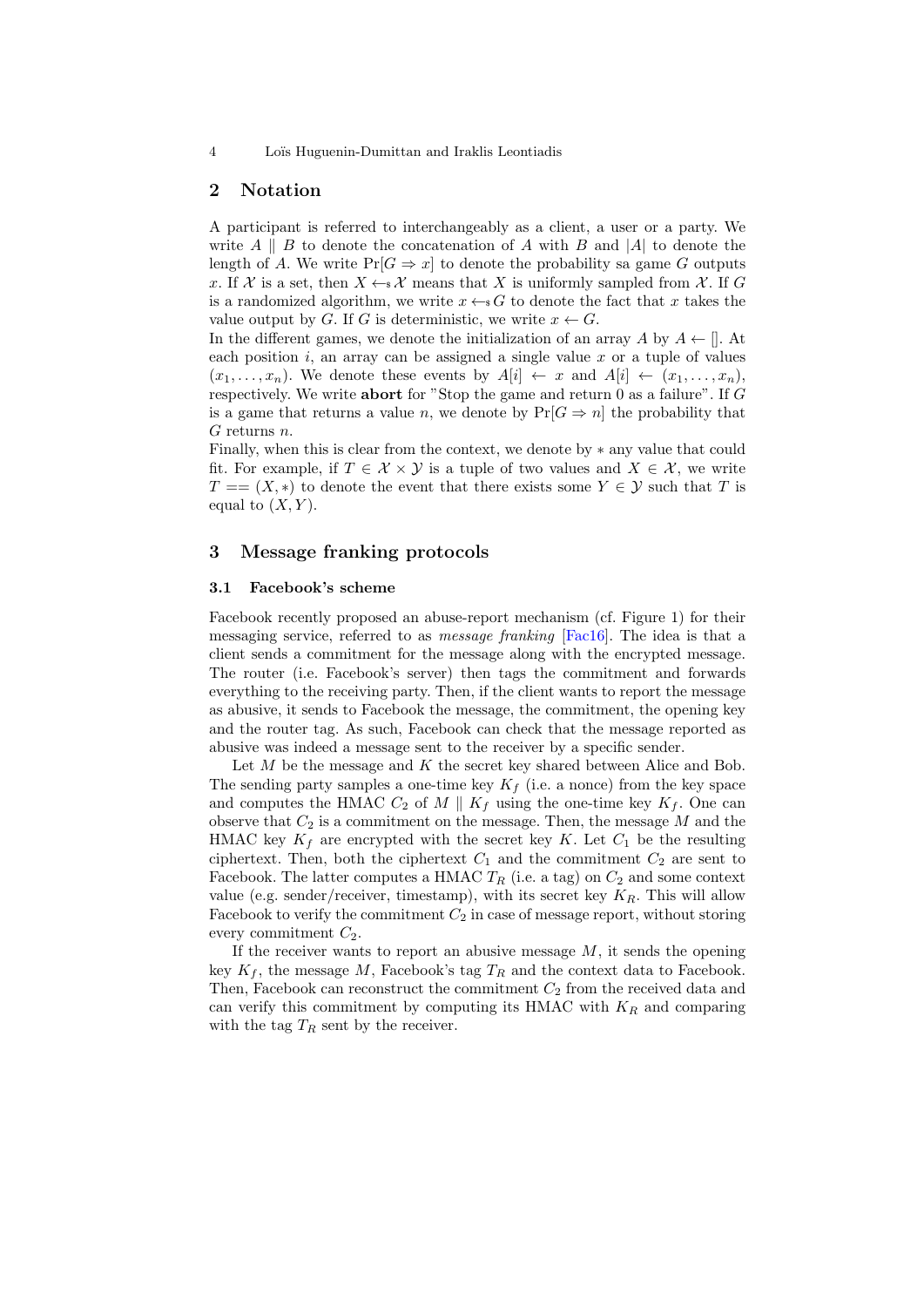| $\mathbf{Alice}(K, H, M)$                           | Facebook $(K_R)$                                            | $\mathbf{Bob}(K, H)$                                 |
|-----------------------------------------------------|-------------------------------------------------------------|------------------------------------------------------|
| $K_f \leftarrow \& \mathcal{K}_f$                   |                                                             |                                                      |
| $C_2 \leftarrow \text{HMAC}_{K_f}(M \parallel K_f)$ |                                                             |                                                      |
| $C_1 \leftarrow \mathsf{Enc}_K(M \parallel K_f)$    |                                                             |                                                      |
| $C_1, C_2$                                          |                                                             |                                                      |
|                                                     | $context \leftarrow Alice \parallel Bob \parallel time$     |                                                      |
|                                                     | $T_R \leftarrow \text{HMAC}_{K_R}(C_2 \parallel context)$   |                                                      |
|                                                     | $C_1, C_2, T_R$                                             |                                                      |
|                                                     |                                                             | $M \parallel K_f \leftarrow \mathsf{Dec}_K(C_1)$     |
|                                                     |                                                             | if $M \parallel K_f = \perp$ :                       |
|                                                     |                                                             | return $\perp$                                       |
|                                                     |                                                             | $C'_2 \leftarrow \text{HMAC}_{K_f}(M \parallel K_f)$ |
|                                                     |                                                             | if $C_2 \neq C'_2$ :                                 |
|                                                     |                                                             |                                                      |
|                                                     |                                                             | return $\perp$                                       |
|                                                     |                                                             |                                                      |
|                                                     | $M, K_f, \mathcal{T}_R, context$                            |                                                      |
|                                                     |                                                             |                                                      |
|                                                     | $C'_2 \leftarrow \text{HMAC}_{K_f}(M \parallel K_f)$        |                                                      |
|                                                     | $T'_R \leftarrow \text{HMAC}_{K_R}(C'_2 \parallel context)$ |                                                      |
|                                                     | check $T_R = T'_R$                                          |                                                      |

<span id="page-4-0"></span>Fig. 1. Facebook message franking scheme where  $\mathcal{K}_f$  is the space for the one-time keys  $K_f$ .

## 3.2 Commiting AEAD

Grubbs et al. [\[GLR17\]](#page-29-1) formalized the concept of message franking into the definition of *committing AEAD*. Roughly, the idea is to define a cryptographic primitive that creates a ciphertext and a commitment on the plaintext. Then, one can decrypt to retrieve the plaintext and an opening key, which is used to verify the commitement on the plaintext. We present here the definition of committing AEAD where all randomness is defined by a public nonce. Formally, a nonce-based committing AEAD is defined as follows:

Definition 1 (Nonce-based Committing AEAD). A nonce-based committing AEAD scheme  $nCE = (init, enc, dec, vrf)$  is a set of four algorithms. Associated to this scheme is a key space  $K$ , a header space  $H$ , a message space  $M$ , a ciphertext space C, an opening space  $\mathcal{K}_f$ , a franking tag space  $\mathcal T$  and a nonce space N. An error symbol  $\perp$  is also required. The four algorithms are as follows:

- K ← sinit: The initialization algorithm init outputs a random key  $K \in \mathcal{K}$ .
- $(C_1, C_2)$   $\leftarrow$  enc<sub>K</sub>(N, H, M): The encryption algorithm enc takes a key K  $\in$ K, a nonce  $N \in \mathcal{N}$ , a header  $H \in \mathcal{H}$  and a message  $M \in \mathcal{M}$ , and it outputs a ciphertext  $C_1 \in \mathcal{C}$  and a franking tag  $C_2 \in \mathcal{T}$ .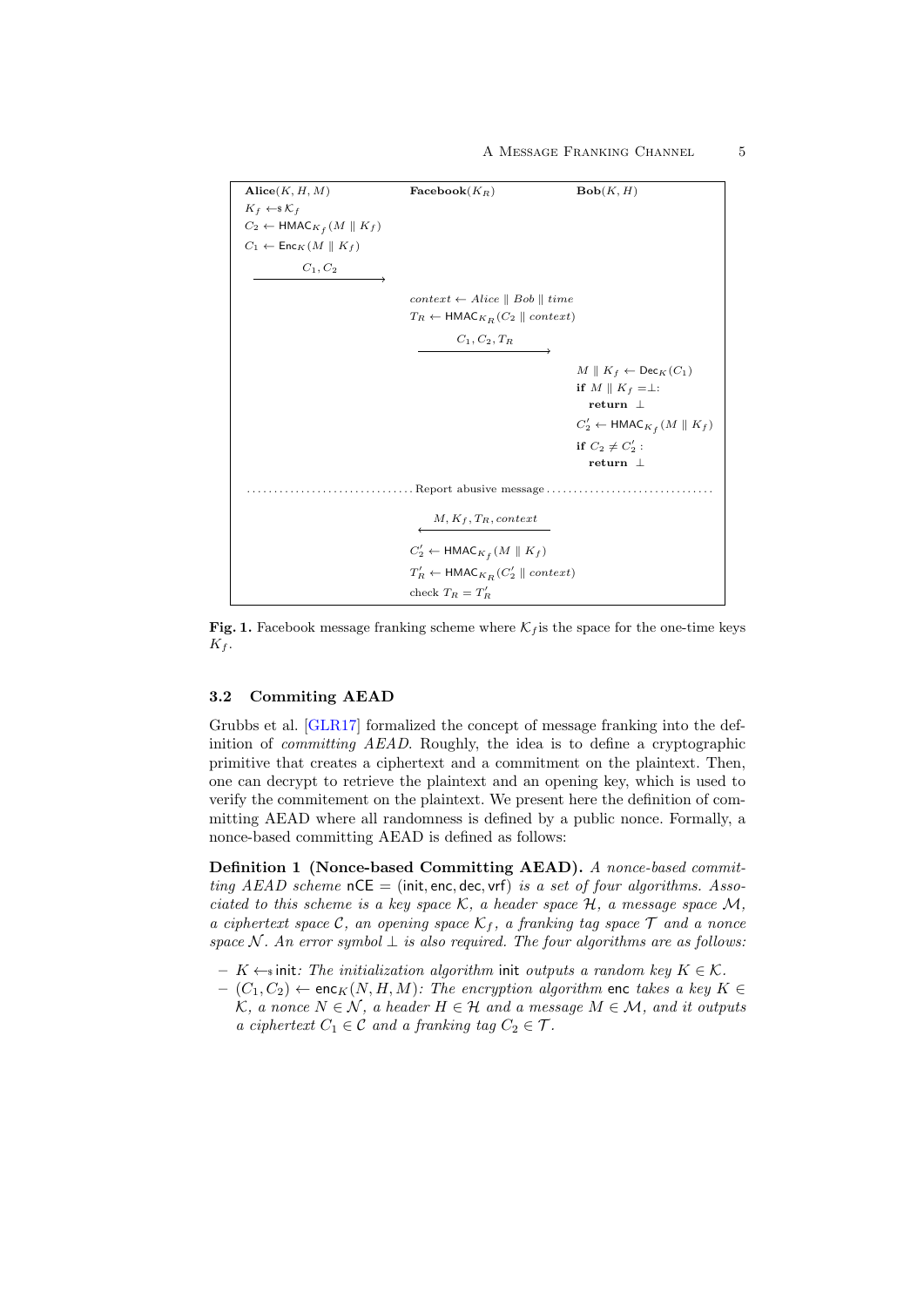- $(M, K_f) \leftarrow$  dec<sub>K</sub>(N, H, C<sub>1</sub>, C<sub>2</sub>): The decryption algorithm dec takes a key  $K \in \mathcal{K}$ , a nonce  $N \in \mathcal{N}$ , a header  $H \in \mathcal{H}$ , a ciphertext  $C_1 \in \mathcal{C}$  and a franking tag  $C_2 \in \mathcal{T}$ , and it outputs a message  $M \in \mathcal{M}$  and an opening  $K_f \in \mathcal{K}_f$  or an error symbol  $\perp$ .
- $b \leftarrow \text{vrf}(H, M, K_f, C_2)$ : The verification algorithm vrf takes a header  $H \in \mathcal{H}$ , a message  $M \in \mathcal{M}$ , an opening value  $K_f \in \mathcal{K}_f$  and a franking tag  $C_2 \in \mathcal{T}$ , and it outputs a verification bit b, regarding the correctness of the reporting procedure.

The first procedure init is randomized while the others are deterministic, since the randomness is defined by the nonce value N.

Correctness. For the correctness of the scheme, we require that for any  $K \in \mathcal{K}$ ,  $N \in \mathcal{N}$ ,  $H \in \mathcal{H}$  and  $M \in \mathcal{M}$  and  $(C_1, C_2) = \text{enc}_K(N, H, M)$ 

$$
\Pr[\mathsf{dec}_K(N, H, C_1) = (M, K_f)] = 1
$$

for some  $K_f \in \mathcal{K}_f$ .

Also, if we let  $(C_1, C_2) = \text{enc}_K(N, H, M)$  and  $(M, K_f) = \text{dec}_K(N, H, C_1, C_2)$ then we require that

$$
\Pr[\mathsf{vrf}(H, M, K_f, C_2) = 1] = 1
$$

for any  $K \in \mathcal{K}, N \in \mathcal{N}, H \in \mathcal{H}$  and  $M \in \mathcal{M}$ .

Finally, we require the length of the ciphertexts  $(C_1, C_2)$  to be deterministic given H and M. In other words, there is a deterministic function  $len(H, M)$  s.t.  $(|C_1|, |C_2|) = len(H, M).$ 

## <span id="page-5-0"></span>3.3 Security of committing AEAD

Multi and single opening security. In some cases, one would like to encrypt multiple ciphertexts with the same key and keep all ciphertexts secure even if an opening is known. This notion is called multi-opening security. For example, if the key used for encryption is the same as the opening key (i.e.  $K = K_f$ ), the scheme would not be multi-opening secure since the knowledge of one opening  $K_f$  would compromise all ciphertexts encrypted with the key  $K$ . On the other hand, if the secret key is meant to be used only once (e.g. Signal protocol), we can require only single-opening security. In this paper, we focus solely on multi-opening secure schemes.

Confidentiality. The multiple-opening confidentality of nonce-based committing AEAD is defined in MO-nREAL and MO-nRAND games (cf. [2\)](#page-6-0). In these games an adversary A tries to differentiate between ciphertexts  $(C_1, C_2)$  derived from a legit message and ciphertexts derived from random bitstrings. Observe that in both games, the adversary can query the decryption oracle  $\mathcal{O}^{dec}$  only with ciphertexts that were output by the oracle  $\mathcal{O}^{enc}$ . This avoids simple wins, where the adversary submits the ciphertexts obtained from the  $\mathcal{O}^{chal}$  oracle to the  $\mathcal{O}^{dec}$  oracle. Also, to avoid trivial wins, we require the adversary playing these games to be nonce-respecting. This means that an adversary cannot query an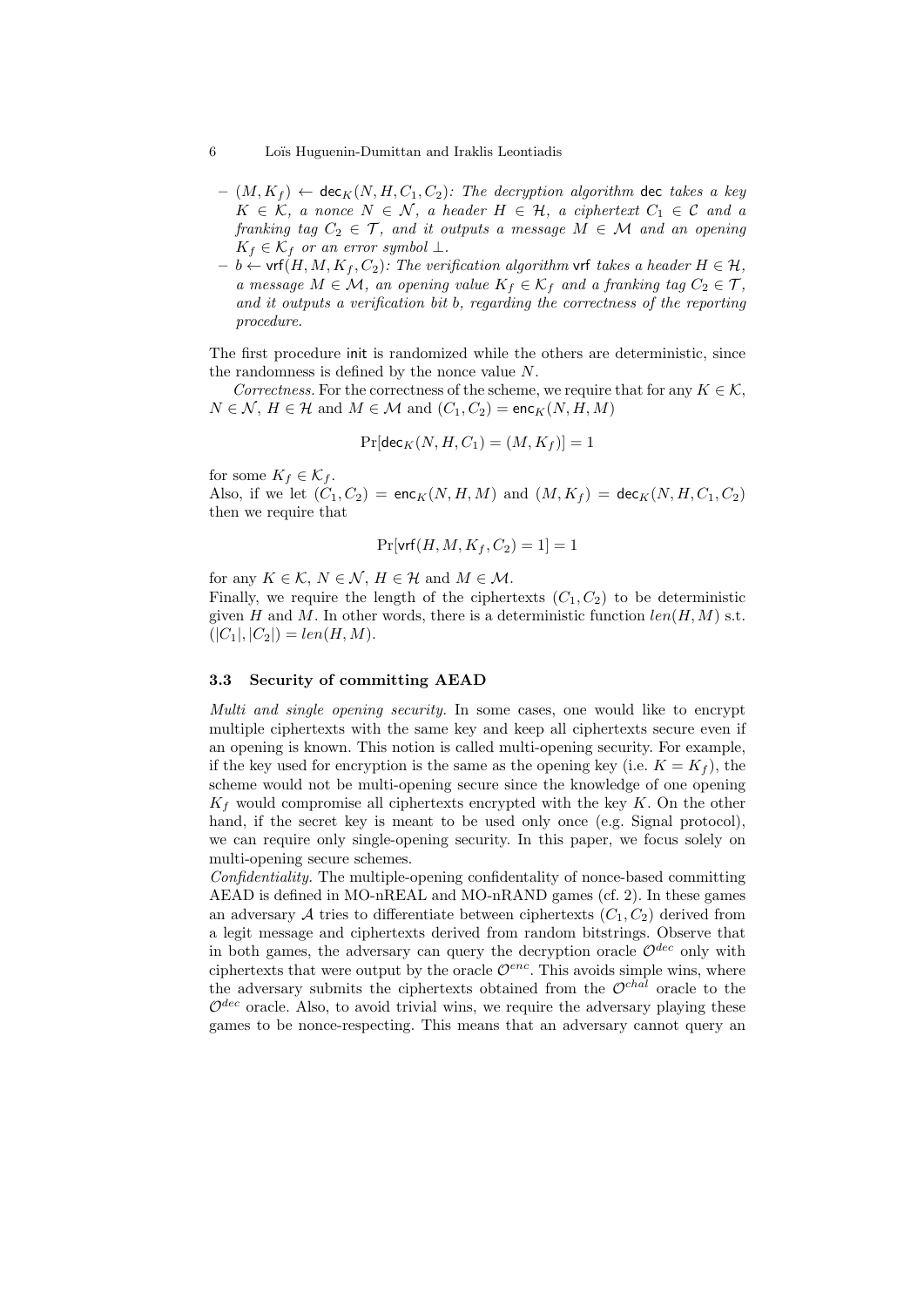| $K \leftarrow s$ init<br>$E \leftarrow []$ ; $i \leftarrow 0$<br>$b' \leftarrow \mathcal{A}^{\mathcal{O}^{enc}, \mathcal{O}^{dec}, \mathcal{O}^{chal}}$         |
|-----------------------------------------------------------------------------------------------------------------------------------------------------------------|
| return $b'$                                                                                                                                                     |
| Oracle $\mathcal{O}^{enc}(N, H, M)$                                                                                                                             |
| $(C_1, C_2) \leftarrow \mathsf{enc}_K(N, H, M)$<br>$E[i] \leftarrow (N, H, C_1, C_2)$<br>$i \leftarrow i + 1$<br>return $(C_1, C_2)$                            |
| Oracle $\mathcal{O}^{dec}(N, H, C_1, C_2)$                                                                                                                      |
| <b>if</b> $(N, H, C_1, C_2)$ not in $E[$ :<br>return $\perp$<br>$(M, K_f) \leftarrow \text{dec}_K(N, H, C_1, C_2)$<br>return $(M, K_f)$                         |
| Oracle $\mathcal{O}^{chal}(N, H, M)$<br>$H_r \leftarrow \{0,1\}^{ H }$<br>$M_r \leftarrow \{0,1\}^{ M }$<br>$(C_1, C_2) \leftarrow \mathsf{enc}_K(N, H_r, M_r)$ |
|                                                                                                                                                                 |

<span id="page-6-0"></span>Fig. 2. Confidentality games for nonce-based committing AEAD

encryption oracle with the same nonce  $N$  more than once (i.e. it cannot query  $\mathcal{O}^{enc}$  or  $\mathcal{O}^{chal}$  twice with the same N nor can it query  $\mathcal{O}^{enc}$  and  $\mathcal{O}^{chal}$  with the same  $N$ ).

We define the nonce-based multiple opening real-or-random (MO-nROR) advantage of any adversary  $A$  as

$$
\mathsf{Adv}_{\mathsf{nCE}}^{\mathrm{mo-nror}}(\mathcal{A}) = |\Pr[\mathrm{MO}\text{-}\mathrm{nREAL}_{\mathsf{nCE}}(\mathcal{A}) \Rightarrow 1] - \Pr[\mathrm{MO}\text{-}\mathrm{nRAND}_{\mathsf{nCE}}(\mathcal{A}) \Rightarrow 1]|
$$

Integrity. The multiple-opening integrity of nonce-based committing AEAD is defined with the MO-nCTXT game (cf. Figure [3\)](#page-7-1). In this game, an adversary can query an encryption oracle  $\mathcal{O}^{enc}$  and a decryption oracle  $\mathcal{O}^{dec}$ . Then, it sends a header, a nonce and ciphertexts  $(N, H, C_1, C_2)$  to a challenge oracle  $\mathcal{O}^{chal}$ . If the decryption is successful and the input values were not previously output by  $\mathcal{O}^{enc}$ , the adversary wins. Informally, the adversary wins if it can forge a valid tuple  $(N, H, C_1, C_2)$ . We define the nonce-based multiple opening ciphertext integrity (MO-nCTXT) advantage of any adversary A playing the MO-nCTXT game as

$$
\mathsf{Adv}^{\mathrm{mo\text{-}ntxt}}_{\mathsf{nCE}}(\mathcal{A}) = \Pr[\mathrm{MO\text{-}nCTXT}_{\mathsf{nCE}}(\mathcal{A}) \Rightarrow \mathsf{true}]
$$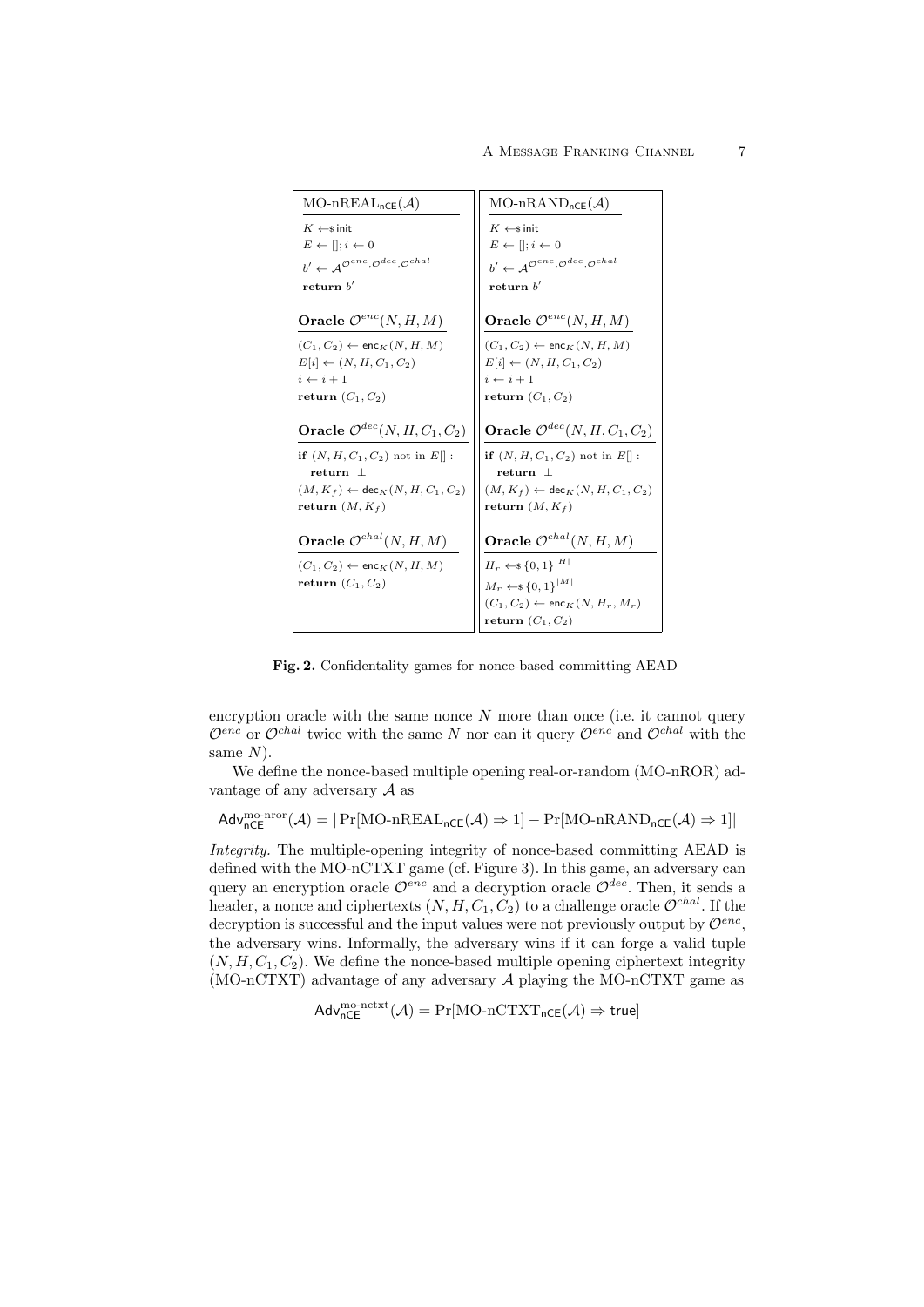| $MO-nCTXT_{nCE}(\mathcal{A})$                                  | Oracle $\mathcal{O}^{dec}(N, H, C_1, C_2)$         |
|----------------------------------------------------------------|----------------------------------------------------|
| $K \leftarrow$ sinit; $win \leftarrow$ false                   | return dec <sub>K</sub> $(N, H, C_1, C_2)$         |
| $E \leftarrow \left[ \cdot; i \leftarrow 0 \right]$            |                                                    |
| $A^{\mathcal{O}^{enc}, \mathcal{O}^{dec}, \mathcal{O}^{chal}}$ | Oracle $\mathcal{O}^{chal}(N, H, C_1, C_2)$        |
| return $win$                                                   | <b>if</b> $(N, H, C_1, C_2)$ in $E[$ :             |
|                                                                | return $\perp$                                     |
| Oracle $\mathcal{O}^{enc}(N, H, M)$                            | $(M, K_f) \leftarrow \text{dec}_K(N, H, C_1, C_2)$ |
| $(C_1, C_2) \leftarrow \mathsf{enc}_K(N, H, M)$                | if $(M, K_f) \neq \perp$ :                         |
| $E[i] \leftarrow (N, H, C_1, C_2)$                             | $win \leftarrow true$                              |
| $i \leftarrow i+1$                                             | return $(M, K_f)$                                  |
| return $(C_1, C_2)$                                            |                                                    |

<span id="page-7-1"></span>Fig. 3. Integrity game for nonce-based committing AEAD

Binding security. In addition to the standard security definitions (i.e. confidentiality and integrity), Grubbs et al. [\[GLR17\]](#page-29-1) defined two binding security notions, namely sender binding and receiver binding.

The intuition behind sender binding is that a participant cannot send a message which cannot be reported later. The s-BIND game in Figure [4](#page-8-0) defines this security notion. An adversary wins if it can find a ciphertext and a franking tag such that a receiving participant can decrypt but the verification of the franking tag with the obtained message fails. For any adversary  $A$  playing s-BIND and any committing AEAD nCE, we define the advantage of  $A$  as

$$
\mathsf{Adv}^{\operatorname{s-bind}}_{\mathsf{nCE}}(\mathcal{A}) = \Pr[\operatorname{s-BIND}_{\mathsf{CE}}(\mathcal{A}) \Rightarrow \mathsf{true}]
$$

The idea of receiver binding is that a malicious receiver should not be able to accuse another client of sending an abusive message that was never sent (i.e. it should not be able to report a message that was not sent). The game r-BIND in Figure [4](#page-8-0) defines this security notion. An adversary wins if it can find two different messages such that their commitments are the same. For any adversary A playing the r-BIND game and any committing AEAD nCE, we define the advantage of  $A$  as

$$
\mathsf{Adv}^{\mathrm{r\text{-}bind}}_{\mathsf{nCE}}(\mathcal{A}) = \Pr[\mathrm{r\text{-}BIND_{CE}}(\mathcal{A}) \Rightarrow \mathsf{true}]
$$

## <span id="page-7-0"></span>4 Cryptographic channel for message franking (MFC)

A cryptographic channel is a set of algorithms that allows several participants to exchange messages (i.e. send and receive) with confidentiality, message integrity, resistance to replay attacks, out-of-order delivery and message drops. For the reasons exposed above and the fact that a bidirectional channel is more generic than a unidirectional one, we are going to focus on a bidirectional channel where two participants (Alice and Bob) exchange messages. However, in the message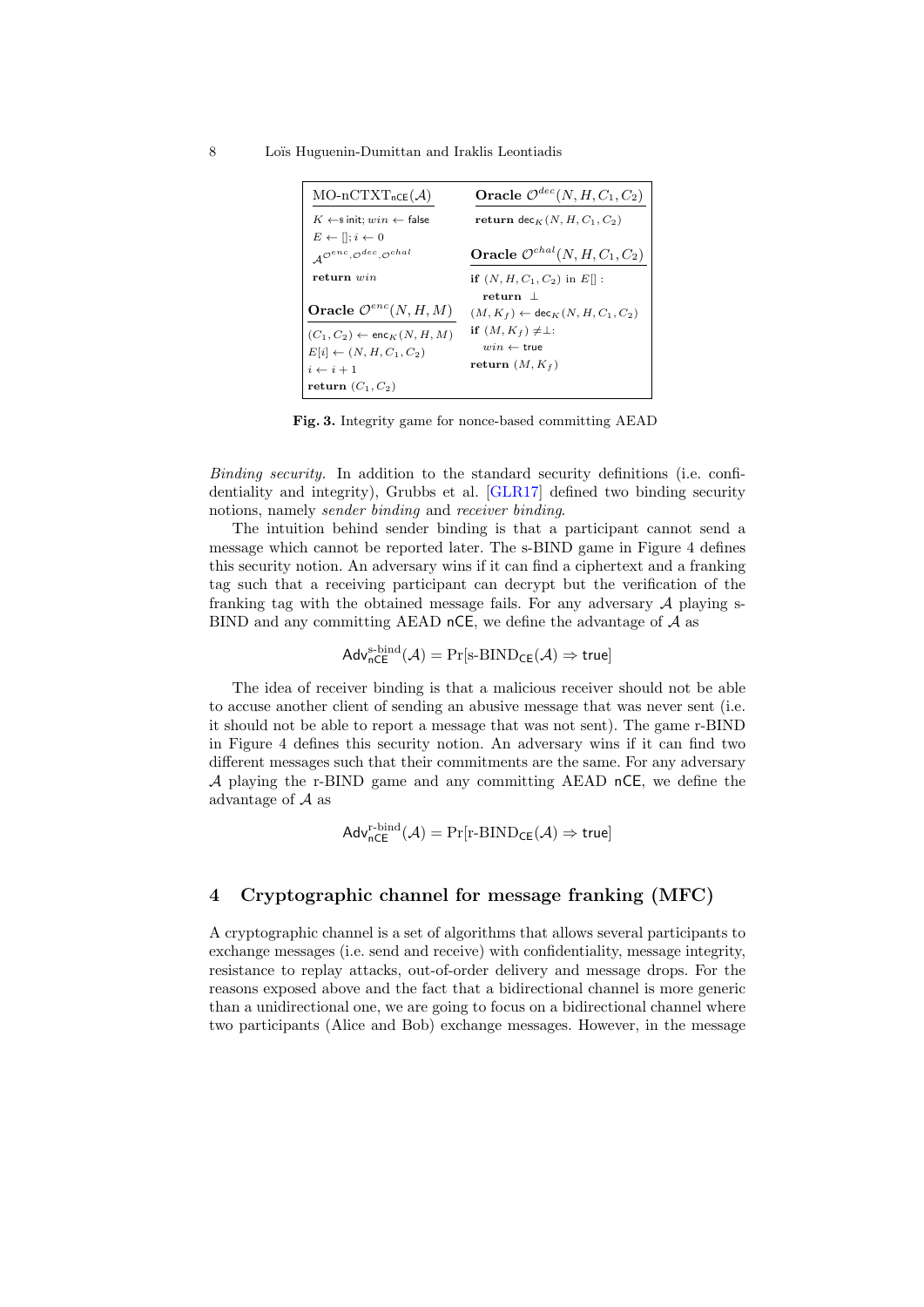| r-BIND <sub>nCE</sub> $(\mathcal{A})$                   | s-BIND <sub>nCE</sub> $(\mathcal{A})$            |
|---------------------------------------------------------|--------------------------------------------------|
| $win \leftarrow false$                                  | $win \leftarrow false$                           |
| $(H, M, K_f, H', M', K'_f, C_2) \leftarrow \mathcal{A}$ | $(N, H, C_1, C_2, K) \leftarrow \mathcal{A}$     |
| $b \leftarrow \text{vrf}(H, M, K_f, C_2)$               | $(M,K_f) \leftarrow \mathsf{dec}_K(N,H,C_1,C_2)$ |
| $b' \leftarrow \textsf{vrf}(H', M', K'_f, C_2)$         | $b \leftarrow \textsf{vrf}(H, M, K_f, C_2)$      |
| if $M \neq M'$ and $b = b' = 1$ :                       | if $(M, K_f) \neq \perp$ and $b = 0$ :           |
| $win \leftarrow true$                                   | $win \leftarrow true$                            |
| $return \; win$                                         | return win                                       |

<span id="page-8-0"></span>Fig. 4. Games for committing AEAD binding notions.

franking case, the participants do not only exchange messages but they also report them as abusive to a third entity, which we refer to as *router*. Therefore, we need to define a new model for a cryptographic channel, which we call a message franking channel (MFC). Informally, we raise the nonce-based committing AEAD concept to the channel level, in the context of message franking.

We define a message franking channel (MFC), using the syntax used by Marson et al. [\[MP17\]](#page-29-6):

Definition 2 (Message Franking Channel). A message franking channel  $Ch = (init, \text{snd}, \text{tag}, \text{rort})$  is a five-tuple of algorithms. Associated to this channel is a key space  $K$ , a nonce space  $\mathcal N$ , a header space  $\mathcal H$ , a message space  $\mathcal M$ , a ciphertext space C, an opening space  $\mathcal{K}_f$ , a franking tag space T, a router tag space  $\mathcal{T}_R$  and a state space S. The participants space is  $\mathcal{P} = \{A, B\}$  (for Alice and Bob). We also require a special rejection symbol  $\perp \notin (\mathcal{K}_f \times \mathcal{M}) \cup \mathcal{S}$ . The five procedures are defined as follows:

- $(st_A, st_B, st_R)$  ← sinit: The initialization algorithm init samples a key  $K \in \mathcal{K}$ and a key  $K_R \in \mathcal{K}$ , and it outputs initial states  $st_A, st_B, st_R \in \mathcal{S}$ . K is the shared key resulting from a secure and authenticated key exchange protocol between both clients and  $K_R$  is the secret key of the router.
- $(st_u', H, C_1, C_2)$   $\leftarrow$  snd $(st_u, N, M)$ : The sending algorithm snd takes the sender's state  $st_u \in \mathcal{S}$ , a nonce  $N \in \mathcal{N}$  and a message  $M \in \mathcal{M}$ , and it outputs an updated state  $st'_u \in S$ , a header  $H \in \mathcal{H}$  and a pair of ciphertext and franking tag  $(C_1, C_2) \in \mathcal{C} \times \mathcal{T}$ .
- $(st'_R, T_R) \leftarrow$  tag $(st_R, id_s, H, C_2)$ : The router tagging algorithm tag takes the router's state  $st_R \in \mathcal{S}$ , the sender's identity  $id_s \in \mathcal{P}$ , a header  $H \in \mathcal{H}$  and a franking tag  $C_2 \in \mathcal{T}$ , and it outputs an updated state  $st'_R \in \mathcal{S}$  and a router tag  $T_R \in \mathcal{T}_R$ .
- $(st'_u, M, K_f) \leftarrow \text{rcv}(st_u, N, H, C_1, C_2)$ : The receiving algorithm rcv takes the receiver's state  $st_u \in \mathcal{S}$ , a nonce  $N \in \mathcal{N}$ , a header  $H \in \mathcal{H}$ , a ciphertext  $C_1 \in \mathcal{C}$  and a franking tag  $C_2 \in \mathcal{T}$ , and it outputs an updated state  $st'_u \in$  $S \cup \{\perp\}$ , and an opening value pair  $(M, K_f) \in \mathcal{M} \times \mathcal{K}_f$  or  $\perp$ . We require  $st_u' = \perp \text{ if }(M, K_f) = \perp.$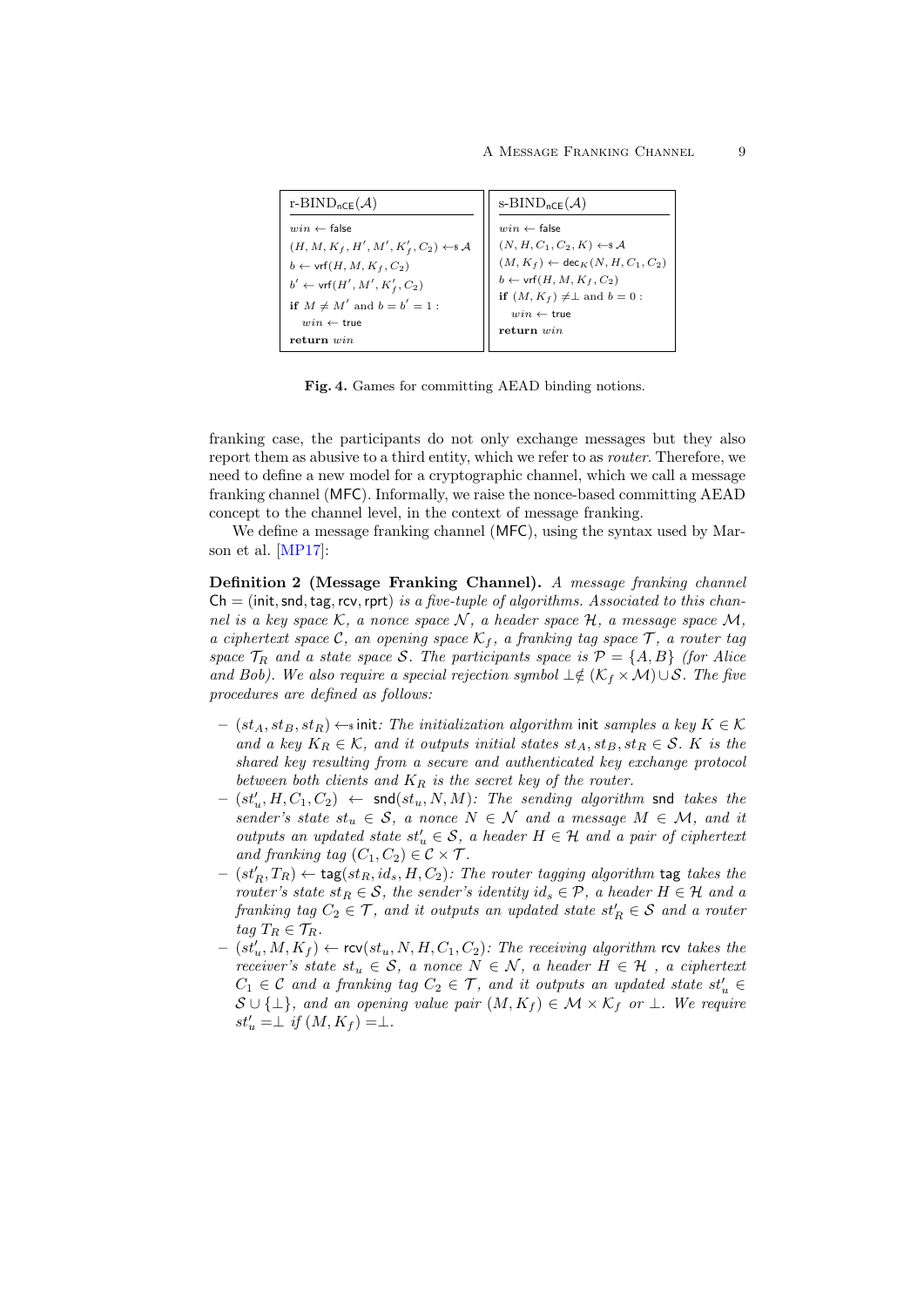$(st'_R, b)$   $\leftarrow$  rprt $(st_R, id_r, H, M, K_f, C_2, T_R)$  : The router's verification algorithm rprt takes the router's state  $st_R \in S$ , the reporter's identity  $id_r \in \mathcal{P}$ , a header  $H \in \mathcal{H}$ , a message  $M \in \mathcal{M}$ , an opening  $K_f \in \mathcal{K}_f$ , a franking tag  $C_2 \in \mathcal{T}$  and a router tag  $T_R \in \mathcal{T}_R$ , and it outputs an updated router's state  $st'_R \in \mathcal{S} \cup \{\perp\}$  and a verification bit  $b \in \{0,1\}$ . We require  $st'_R = \perp if$   $b = 0$ .

We assume the channel is stateful, i.e. the participants save their state between send/tag/receive/report calls. The rcv procedure can verify the commitment  $C_2$  and outputs  $\perp$  if the verification fails. Also, note that the rprt procedure does not depend on the nonce  $N$  nor on the ciphertext  $C_1$ . In particular, this means that the router must be able to verify the validity of the router tag  $T_R$ given only its state  $st_R$ , the header H and the franking tag  $C_2$ . The channel uses  $\perp$  to indicate an error. Once a state is marked as bogus (i.e.  $st = \perp$ ), it cannot be used anymore in the invokation of the functions snd, rcv and rprt, since  $\perp \notin S$ . This corresponds to the reasonable behaviour of an application refusing to process any more data once an error has been detected. Error management in channels is a full topic in itself (e.g. [\[BDPS13\]](#page-28-3)) and can lead to vulnerabilities (e.g. padding oracle attack [\[Vau02\]](#page-29-8)). Here, we assume that an adversary does not learn anything from an error apart from the failure of the corresponding procedure. The randomness is uniquely determined by public nonces  $N$ . Nonces can be used to perform randomized encryption but also to generate a random opening key  $K_f$ , as in Facebook's scheme. The role of the nonce is determined by the underlying schemes used by the different algorithms. Finally, we give a visualization of the channel in Figure [5.](#page-10-0)

Remarks. The key  $K_R$  is the router's secret key that can be used to generate the router tags  $T_R$ . In a real-life message franking protocol, all messages go through the router, where they get tagged. Otherwise, clients could bypass the tagging procedure and messages would not be reportable. Therefore, one could imagine that a unique procedure for sending and tagging would be sufficient. While making the MFC definition simpler, this would render the instantiation of a real MFC difficult. Indeed, snd is meant to be executed by a client while tag is run by the router. Thus, such a simplification would be impractical. However, in the oracles of adversarial models used in the following sections, snd and tag procedures will sometimes be considered as one operation, to model the fact that a message sent is always seen by the router.

It is important for the security of the scheme, in particular for the receiverbinding property, that the router knows the identity of the sender and the identity of the receiver. This is why these identities  $id_s$  and  $id_r$  are passed as arguments in the tag and rprt procedures, respectively. Obviously, the router should be able to verify these identities in order for the whole protocol to be secure, otherwise one could tag messages on behalf of another user. However, throughout this paper we assume that the parties and the router have established secure keys and that the router can authenticate the sender and the reporter in the corresponding procedures. It is a fair assumption since messaging protocols usually encrypt and authenticate the communications between a client and the server. For example, TextSecure (Signal's ancestor) used to encrypt client-to-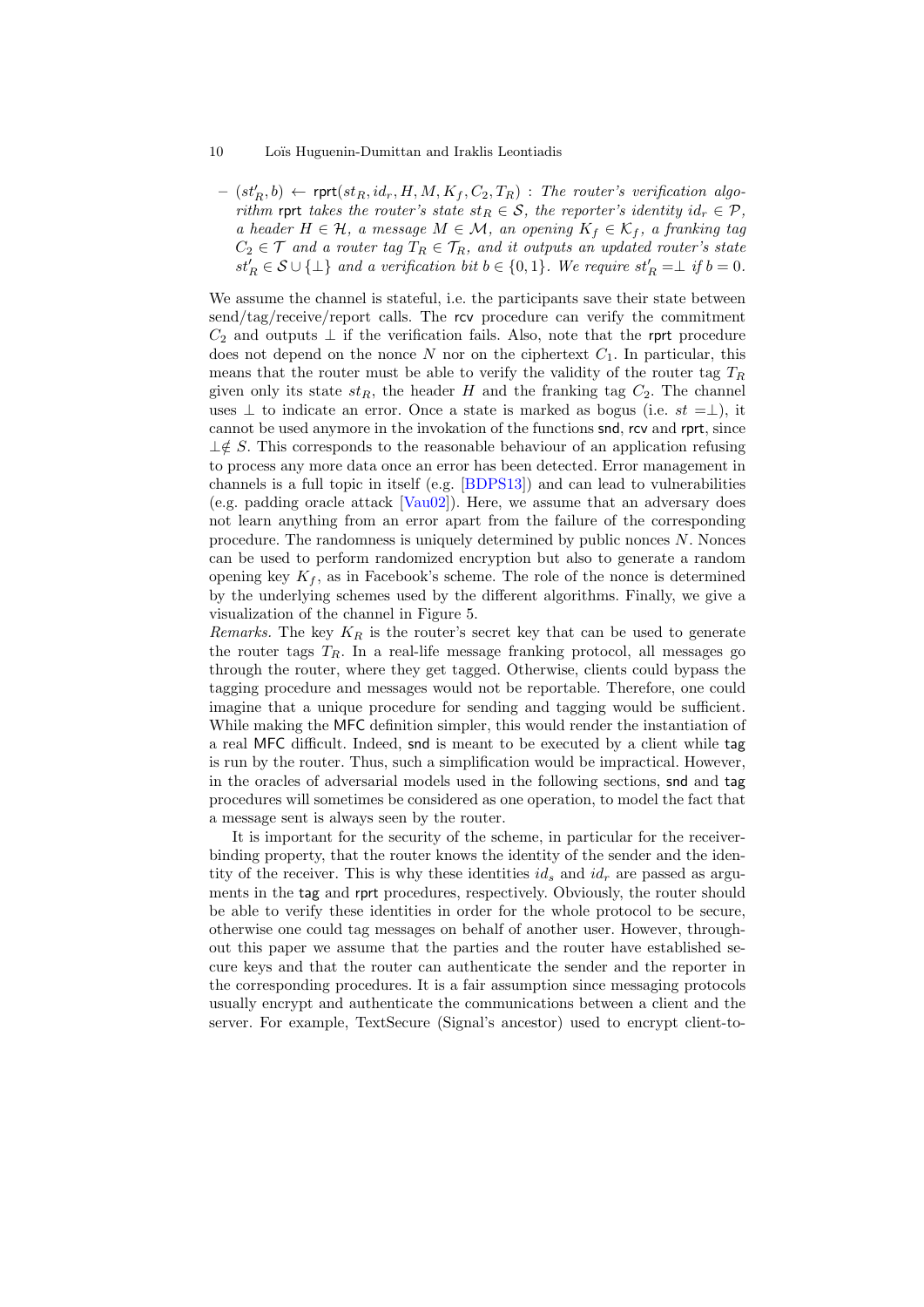

<span id="page-10-0"></span>Fig. 5. Visualization of the message franking channel where C stands for the pair  $(C_1, C_2)$ .

router communications with TLS and it used to authenticate the client with the phone number concatenated with some secret key  $[FMB+14]$  $[FMB+14]$ . Whatsapp encrypts communications to its servers with the Noise Protocol Framework and it stores the client's Curve25519 public key, allowing the router to authenticate the user during the Diffie-Hellman key exchange protocol [\[Per18,](#page-29-10)[Wha17\]](#page-29-11).

### 4.1 Correctness of the channel.

As in a standard bidirectional channel [\[MP17\]](#page-29-6), we require a MFC to have certain properties. In short, we want messages sent by a client to be decryptable by the other participant without errors, assuming that the ciphertexts are not modified in the channel and that the order of the messages is preserved. Also, a message sent by a honest participant in the channel and correctly deciphered at the receiving end should be reportable, assuming that all messages sent on the channel are not modified (i.e. no active adversary).

Such requirements can be represented as a game, where only passive external adversaries (i.e. adversaries that can only see and relay messages) are allowed and where the participants are honest. The adversary can schedule  $\mathsf{snd}/\mathsf{tag}$ , rcv and rprt procedures and it wins if a message sent can not be decrypted or reported (i.e. rprt fails). This game is represented in Figure [6.](#page-12-1) We assume  $u \in \{A, B\}$ ,  $N \in \mathcal{N}, H \in \mathcal{H}, M \in \mathcal{M}, C_1 \in \mathcal{C}, C_2 \in \mathcal{T}, K_f \in \mathcal{K}_f \text{ and } T_R \in \mathcal{T}_R$ . The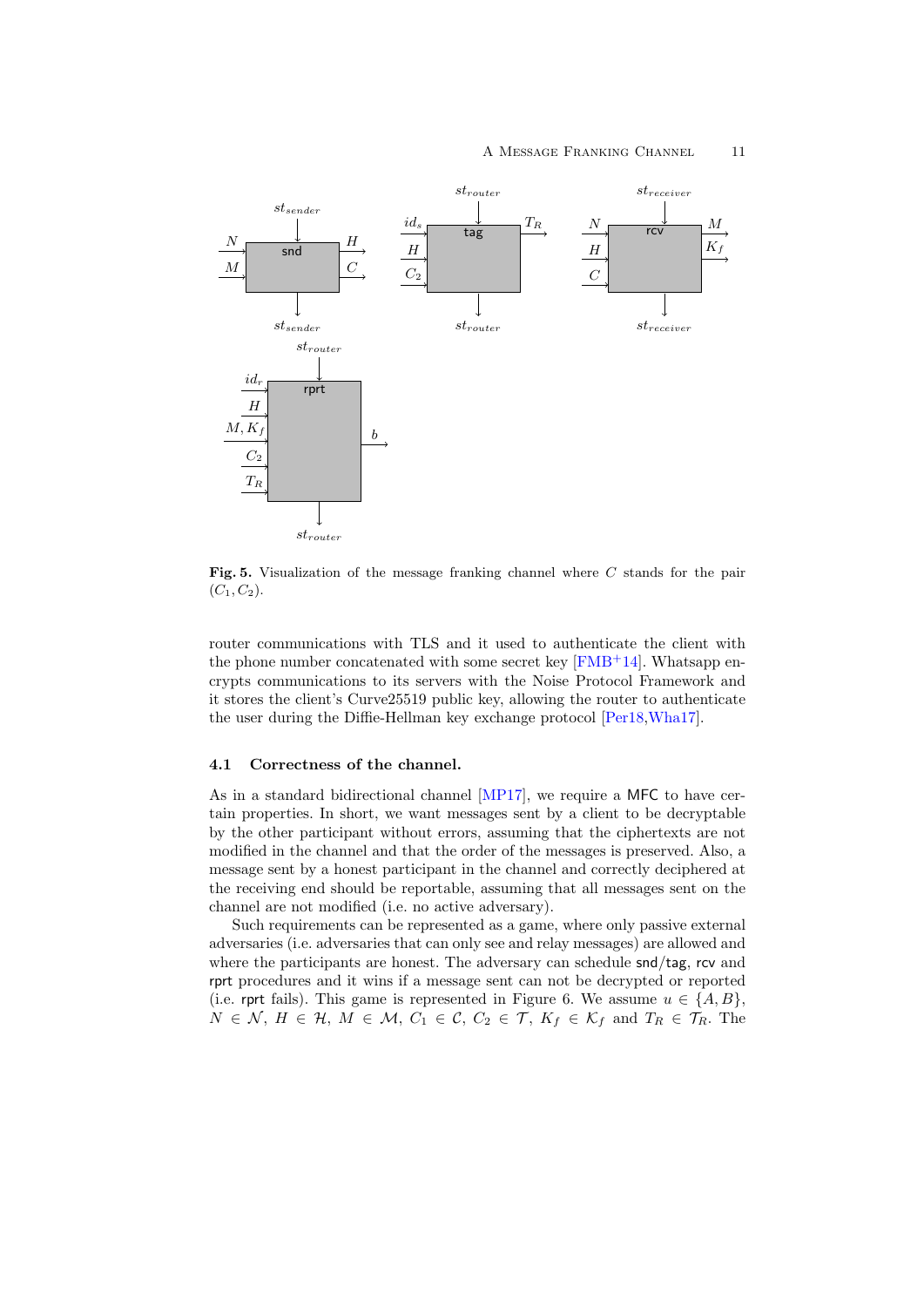variables  $s_A, s_B, r_A, r_B$  keep track of the number of messages sent and received by each participant. The variables  $h_A$  and  $h_B$  keep track of the state of each participant (whether it has received modified/out-of-order messages). Note that an adversary can be external and try to modify the messages on the channel or it can be a participant who communicates with the other benign participant and/or the router. If a participant u receives out-of-order/modified data, (i.e. if the adversary actively attacks u), its variable  $h_u$  is set to false. If  $h_u = true$  we say that  $u$  is clean. Observe that the adversary can win only if the participant  $u$ used in the oracle query is clean.  $M_{A,B}[[, M_{B,A}[[, C_{A,B}[[, A_{B,A}[[, A_{B,A}[[, A_{B,A}[[, A_{B,A}[[, A_{B,A}[[, A_{B,A}[[, A_{B,A}[[, A_{B,A}[[, A_{B,A}[[, A_{B,A}[[, A_{B,A}[[, A_{B,A}[[, A_{B,A}[[, A_{B,A}[[, A_{B,A}[[, A_{B,A}[[, A_{B,A}[[, A_{B,A}[[, A_{B,A}[[, A_{B,A}[[, A_{B,A}[[, A_{B,A}[[, A_{B,A}[[, A_{B$ messages and ciphertexts exchanged. The adversary has access to three oracles:

- $\mathcal{O}^{snd}(u, N, M)$ : The  $\mathcal{O}^{snd}$  oracle takes the client identity u, a message and a nonce, and it calls the snd and tag procedures on behalf of the participant u. Then, it records the resulting ciphertext and franking/router tags, if the client is still clean. This prevents the adversary from winning if the client  $u$ had previously received out-of-order/modified messages.
- $\mathcal{O}^{rev}(u, N, H, C_1, C_2)$ : With the oracle  $\mathcal{O}^{rev}$ , an adversary can make a user u receive (i.e. decrypt). Now, if this participant is still clean and the ciphertext is delivered without modification (and in the right order) compared to the one sent (condition in line 4), then the message recovered should be the one sent. If this is not the case (condition in line 6), then the adversary wins. Otherwise, if the condition at line 4 is not respected, then the ciphertext/tags have been modified and the participant is flagged as not clean.
- $\mathcal{O}^{rprt}(u, n, H, M, K_f, C_2, T_R)$ : The adversary can use also the  $\mathcal{O}^{rprt}$  oracle to report a given message on behalf of a user  $u$ , by providing the message along with the tags. It also must specify the index  $n$  of the message (we assume the adversary records the number of messages sent). As before, if the user is clean and the header, the franking tag, the router tag and the message were not modified compared to the one sent (conditions at lines 2-3), then the participant/adversary should be able to report the message. If this is not the case, the adversary wins. Otherwise, if the condition in line 3 is not respected (i.e. the message, ciphertext or tags have been tampered with), the participant is flagged as not clean.

Now, for any adversary  $A$  playing CORR and any channel  $Ch$ , we denote the advantage of  $A$  as

$$
\mathsf{Adv}^{\mathrm{corr}}_{\mathsf{Ch}}(\mathcal{A}) = \Pr[\mathrm{CORR}_{\mathsf{Ch}}(\mathcal{A}) \Rightarrow \mathsf{true}]
$$

Definition 3 (Bidirectional Message Franking Channel Correctness). We say that a message franking bidirectional channel Ch is correct if for any adversary A playing the CORR game

$$
\mathsf{Adv}^{\mathrm{corr}}_{\mathsf{Ch}}(\mathcal{A})=0
$$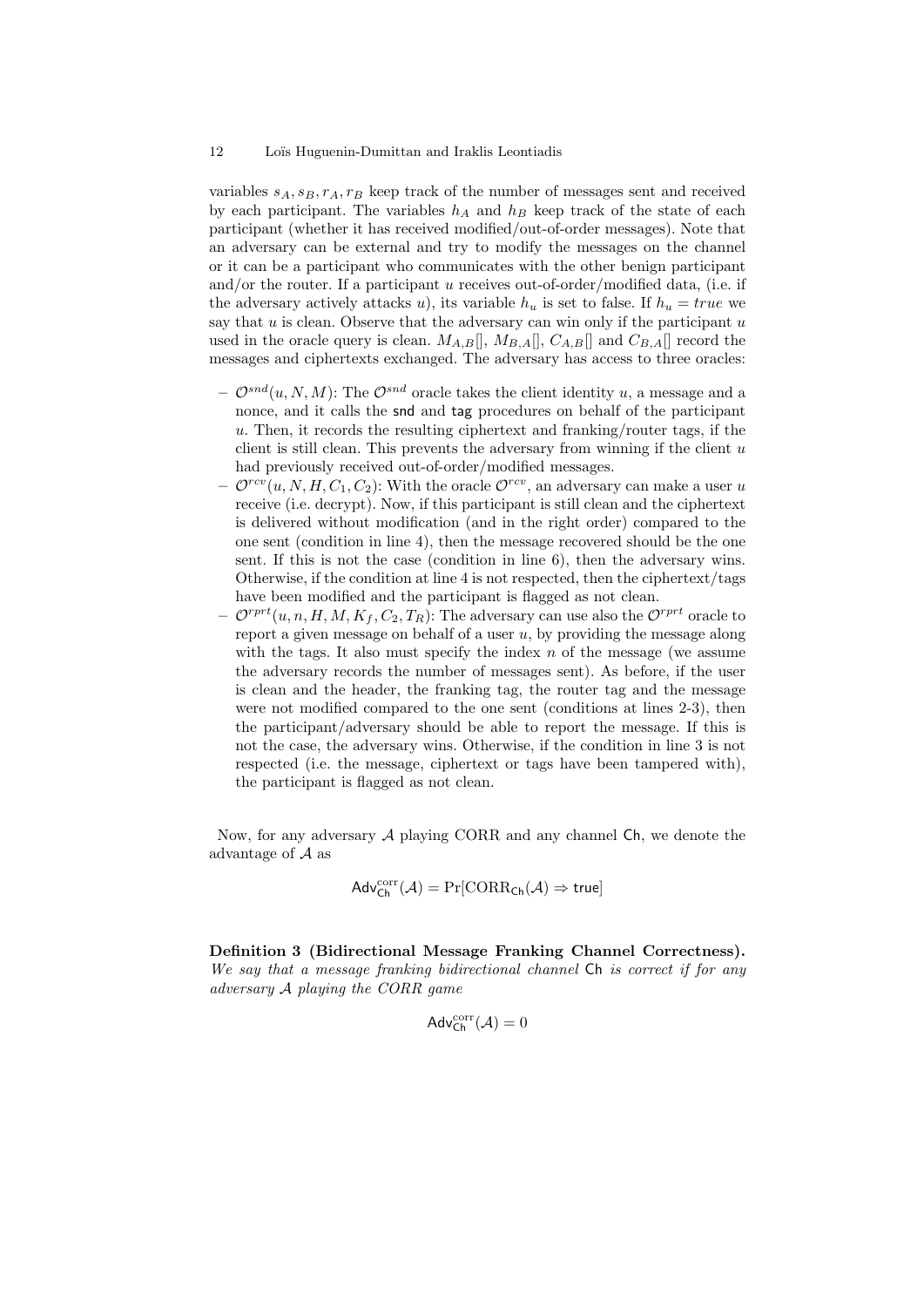| $CORR_{Ch}(\mathcal{A})$                                             |                            |     | Oracle $\mathcal{O}^{rprt}(u, n, H, M, K_f, C_2, T_R)$                                                                     |
|----------------------------------------------------------------------|----------------------------|-----|----------------------------------------------------------------------------------------------------------------------------|
| $win \leftarrow false$<br>1:                                         |                            |     | 1: $(st_B, b) \leftarrow \text{rprt}(st_B, u, H, M, K_f, C_2, T_B)$                                                        |
| 2: $(st_A, st_B, st_B) \leftarrow$ sinit                             | 2: if $h_u$ :              |     |                                                                                                                            |
| $3: s_A \leftarrow 0: s_B \leftarrow 0$                              | 3:                         |     | if $C_{v,u}[n] = (*, H, *, C_2, T_R)$ and $M_{v,u}[n] = M$ :                                                               |
| $4: r_A \leftarrow 0; r_B \leftarrow 0$                              | if $b=0$ :<br>4:           |     |                                                                                                                            |
| 5: $h_A \leftarrow \text{true}; h_B \leftarrow \text{true}$          | $5:$ $win \leftarrow true$ |     |                                                                                                                            |
| 6: $M_{A,B} \leftarrow []; M_{B,A} \leftarrow [$                     | $6:$ else :                |     |                                                                                                                            |
| 7: $C_{A,B} \leftarrow [$ ; $C_{B,A} \leftarrow [$                   | 7 : $h_u \leftarrow$ false |     |                                                                                                                            |
| $A^{\mathcal{O}^{snd}, \mathcal{O}^{rcv}, \mathcal{O}^{rprt}}$<br>8: | $8:$ return $b$            |     |                                                                                                                            |
| 9:<br>return win                                                     |                            |     |                                                                                                                            |
|                                                                      |                            |     |                                                                                                                            |
| Oracle $\mathcal{O}^{snd}(u, N, M)$                                  |                            |     | Oracle $\mathcal{O}^{rev}(u, N, H, C_1, C_2)$                                                                              |
|                                                                      |                            |     | 1: $(st_u, H, C_1, C_2) \leftarrow \text{snd}(st_u, N, M)$ 1: $(st_u, M, K_f) \leftarrow \text{rcv}(st_u, N, H, C_1, C_2)$ |
| 2: $(st_B, T_B) \leftarrow \text{tag}(st_B, u, H, C_2)$              |                            |     | 2: $v \leftarrow \{A, B\} \setminus \{u\}$                                                                                 |
| $3: v \leftarrow \{A, B\} \setminus \{u\}$                           |                            |     | $3:$ if $h_u$ :                                                                                                            |
| 4: if $h_u$ :                                                        |                            | 4:  | <b>if</b> $r_u < s_u$ and $C_{v,u}[r_u] = (N, H,$                                                                          |
| $5: M_{u,v}[s_u] \leftarrow M$                                       |                            | 5:  | $C_1, C_2, \ast$ :                                                                                                         |
| 6: $C_{u,v}[s_u] \leftarrow (N, H, C_1, C_2, T_R)$                   |                            | 6:  | if $(M, K_f) = \perp$ or $M_{v,u}[r_u] \neq M$ :                                                                           |
| $7: s_u \leftarrow s_u + 1$                                          |                            | 7:  | $win \leftarrow true$                                                                                                      |
| return $(C_1, C_2, T_R)$<br>8:                                       |                            |     | $r_u \leftarrow r_u + 1$<br>8:                                                                                             |
|                                                                      |                            |     | $9:$ else :                                                                                                                |
|                                                                      |                            | 10: | $h_u \leftarrow$ false                                                                                                     |
|                                                                      |                            | 11: | return $(M, K_f)$                                                                                                          |

<span id="page-12-1"></span>Fig. 6. Correctness game for a bidirectional message franking channel.

Unidirectional correctness. Finally, for a unidirectional channel (i.e. only Alice sends messages to Bob), the game of correctness is equivalent to the bidirectional game of correctness as we see in Figure [7.](#page-13-0) The main differences are that the participants are fixed in each oracle, the sender is always clean (since it cannot receive messages) and we need less variables (only one copy of  $s, r, h, M$  and  $C$ ).

## <span id="page-12-0"></span>5 Security for message franking channel

## 5.1 Confidentiality

We elevate the MO-nRAND confidentiality game for nonce-based committing AEAD schemes (see Section [3.3\)](#page-5-0) to the bidirectional MFC case. Confidentiality means that no adversary is able to retrieve information about the messages exchanged by the participants. This notion concerns the exchange of messages and not the reporting phase. In addition, we note that once an abusive message is reported, it becomes public, in the sense that we do not specify how the message is sent to the router for reporting (e.g. it could be sent in clear).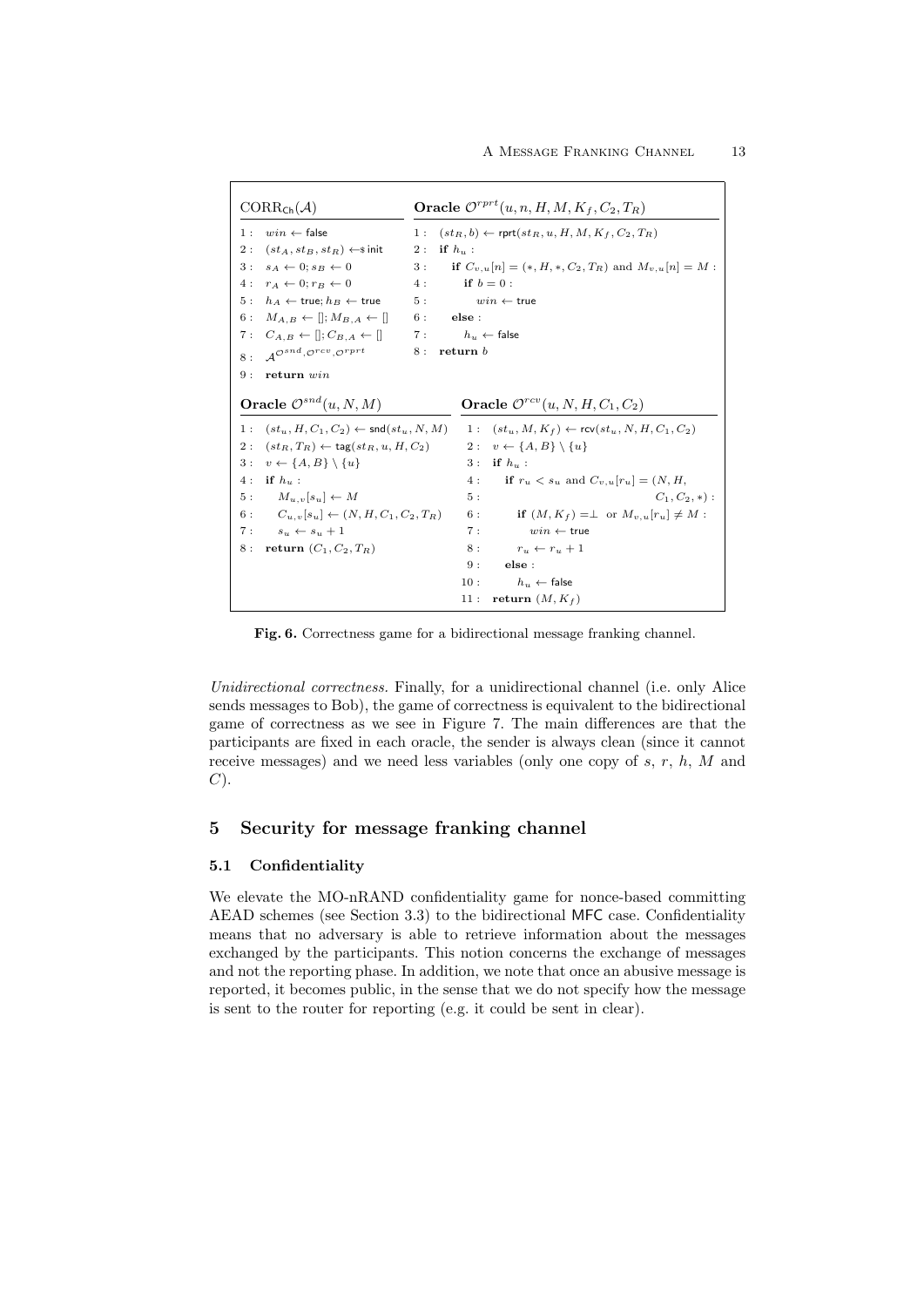14 Loïs Huguenin-Dumittan and Iraklis Leontiadis

| $1-CORR_{Ch}(\mathcal{A})$                                     |                                                                                                       | Oracle $\mathcal{O}^{rprt}(n, H, M, K_f, C_2, T_R)$                                                                         |  |
|----------------------------------------------------------------|-------------------------------------------------------------------------------------------------------|-----------------------------------------------------------------------------------------------------------------------------|--|
| $win \leftarrow false$                                         | $st_B \leftarrow \text{rprt}(st_B, N)$                                                                |                                                                                                                             |  |
|                                                                | $(st_A, st_B, st_R) \leftarrow$ sinit $(st_R, b) \leftarrow \text{rpt}(st_R, B, H, M, K_f, C_2, T_R)$ |                                                                                                                             |  |
| $s \leftarrow 0$ ; $r \leftarrow 0$ ; $h \leftarrow$ true      | if $h$ :                                                                                              |                                                                                                                             |  |
| $M \leftarrow \lbrack \lbrack :C \leftarrow \lbrack \rbrack$   | if $C[n] = (*, H, *, C_2, T_R)$ and $M[n] = M$ :                                                      |                                                                                                                             |  |
| $A^{\mathcal{O}^{snd}, \mathcal{O}^{rcv}, \mathcal{O}^{rprt}}$ | if $b=0$ :                                                                                            |                                                                                                                             |  |
| return $win$                                                   | $win \leftarrow true$                                                                                 |                                                                                                                             |  |
|                                                                | else :                                                                                                |                                                                                                                             |  |
|                                                                | $h \leftarrow$ false                                                                                  |                                                                                                                             |  |
|                                                                | return b                                                                                              |                                                                                                                             |  |
| Oracle $\mathcal{O}^{snd}(N, M)$                               |                                                                                                       | Oracle $\mathcal{O}^{rev}(N, H, C_1, C_2)$                                                                                  |  |
|                                                                |                                                                                                       | $(st_A, H, C_1, C_2) \leftarrow \mathsf{snd}(st_A, N, H, M)$ $(st_B, M, K_f) \leftarrow \mathsf{rcv}(st_B, N, H, C_1, C_2)$ |  |
| $(st_R, T_R) \leftarrow \text{tag}(st_R, A, H, C_2)$           |                                                                                                       | if $h$ :                                                                                                                    |  |
| $M[s] \leftarrow M$                                            |                                                                                                       | if $r < s$ and $C[r] = (N, H, C_1, C_2, *)$ :                                                                               |  |
| $C[s] \leftarrow (N, H, C_1, C_2, T_R)$                        |                                                                                                       | if $(M, K_f) = \perp$ or $M[r] \neq M$ :                                                                                    |  |
| $s \leftarrow s + 1$                                           |                                                                                                       | $win \leftarrow true$                                                                                                       |  |
| return $(C_1, C_2, T_R)$                                       |                                                                                                       | $r \leftarrow r + 1$                                                                                                        |  |
|                                                                |                                                                                                       | else :                                                                                                                      |  |
|                                                                |                                                                                                       | $h \leftarrow$ false                                                                                                        |  |
|                                                                |                                                                                                       | return $(M, K_f)$                                                                                                           |  |

<span id="page-13-0"></span>Fig. 7. Correctness game for a unidirectional message franking channel.

While in a standard channel the adversary is external to the participants, in the message franking case the adversary can also be the router. Therefore, in the following games we give the adversary access to the router's state  $st_R$ . This means the adversary does not need a tag and report oracle, as it is able to run these procedures on its own.

The MO-2nREAL and MO-2nRAND games of Figure [8](#page-14-0) are adapted from the MO-nREAL and MO-nRAND games of Section [3.3.](#page-5-0) In both games, we assume the adversary is nonce-respecting (i.e. it cannot query  $\mathcal{O}^{snd}$  or  $\mathcal{O}^{chal}$  twice with the same nonce N.

The adversary wins if it can differentiate with non-negligible probability between the encryption of a message M and the encryption of a random bitstring. The  $h_u$  variables, as in the correctness games, let the adversary decrypt ciphertexts as long as it remains passive: the adversary only relays messages. In particular, this prevents the adversary from winning by decrypting the ciphertexts obtained from the  $\mathcal{O}^{chal}$  oracle.

For a bidirectional MFC channel Ch, we define the nonce-based multiple opening real-or-random (MO-2nRoR) advantage of any algorithm  $A$  as

$$
\mathsf{Adv}^{\mathrm{mo\text{-}2nror}}_{\mathsf{Ch}}(\mathcal{A})=|\Pr[\mathrm{MO\text{-}2nREAL}_{\mathsf{Ch}}(\mathcal{A})\Rightarrow 1]-\Pr[\mathrm{MO\text{-}2nRAND}_{\mathsf{Ch}}(\mathcal{A})\Rightarrow 1]|
$$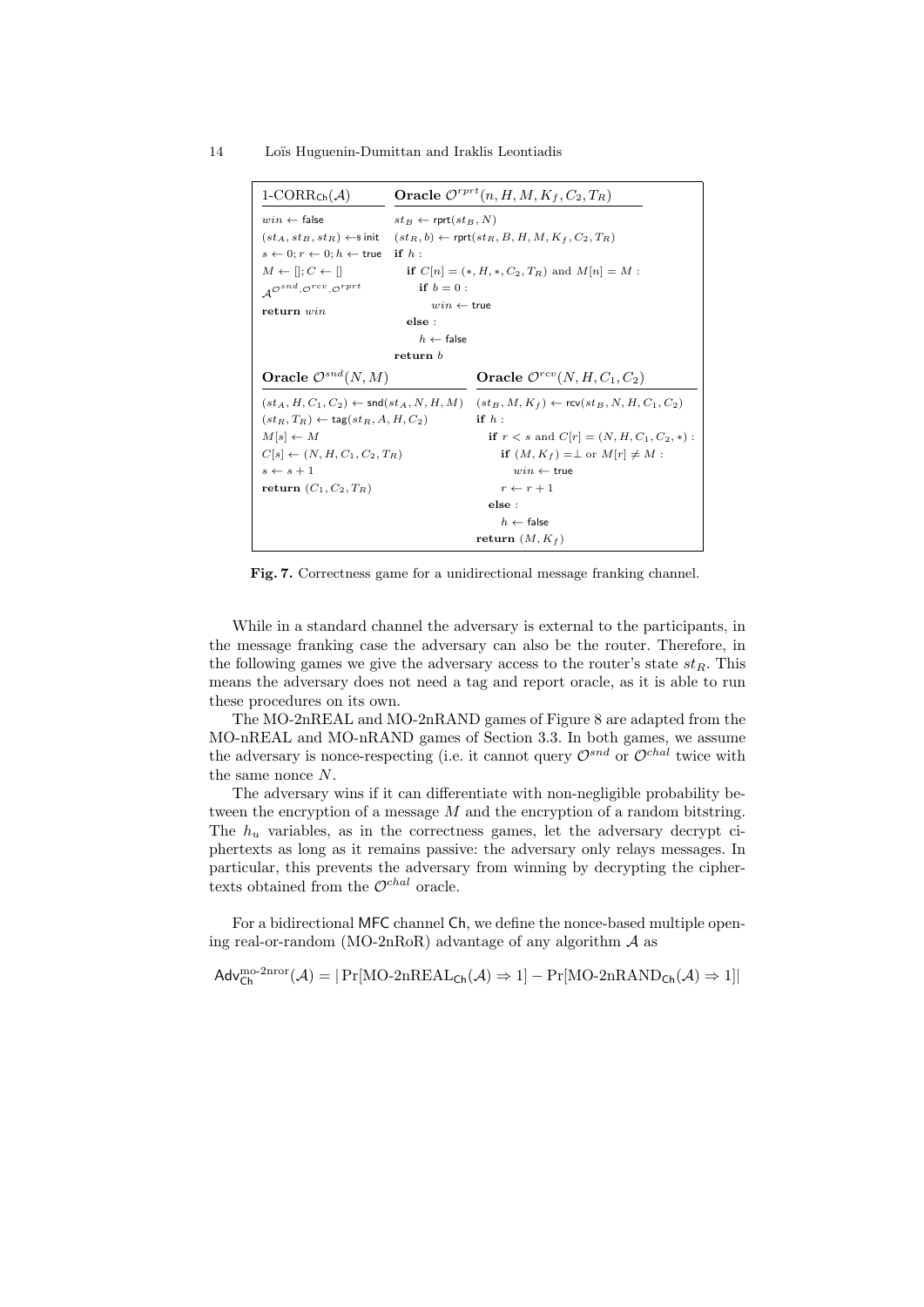

<span id="page-14-0"></span>Fig. 8. Confidentality games for nonce-based bidirectional message franking channels.

## 5.2 Integrity

We adapt the MO-nCTXT integrity notions of committing AEAD to the bidirectional MFC. Ciphertext integrity means that a receiver can only receive and decrypt in-order and legitimate ciphertexts, which have been sent by another participant. As in the MO-2nROR confidentiality notion, the adversary can be the router and thus we give access to the state  $st_R$ .

Let MO-2nCTXT be the game in Figure [9.](#page-15-0) By observing the  $\mathcal{O}^{rcv}$  oracle, one can see that the adversary wins if the rcv procedure is successful but the ciphertexts are not legitimate or they are received out-of-order. For a bidirectional MFC Ch, we define the nonce-based multiple opening integrity advantage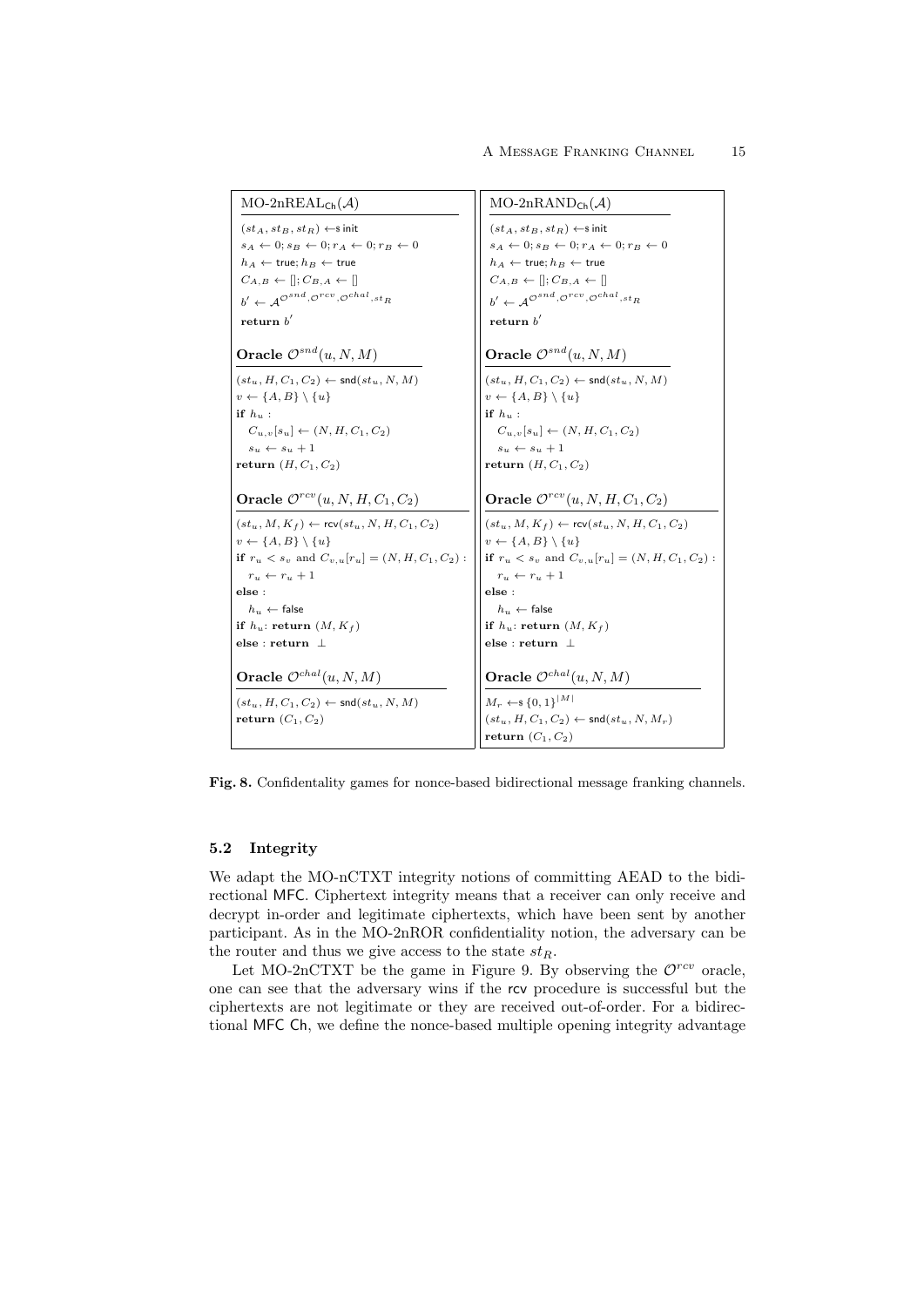16 Loïs Huguenin-Dumittan and Iraklis Leontiadis

| $MO-2nCTXT_{Ch}(\mathcal{A})$                                                                                                                                                                                                                                             | Oracle $\mathcal{O}^{rev}(u, N, H, C_1, C_2)$                                                                                                                                                                                                                                         |
|---------------------------------------------------------------------------------------------------------------------------------------------------------------------------------------------------------------------------------------------------------------------------|---------------------------------------------------------------------------------------------------------------------------------------------------------------------------------------------------------------------------------------------------------------------------------------|
| $(st_A, st_B, st_B) \leftarrow$ s init<br>$s_A \leftarrow 0$ ; $s_B \leftarrow 0$ ; $r_A \leftarrow 0$ ; $r_B \leftarrow 0$<br>$C_{A,B} \leftarrow   ; C_{B,A} \leftarrow   $<br>$win \leftarrow false$<br>$A^{\mathcal{O}^{snd}, \mathcal{O}^{rcv}, st}$<br>return $win$ | $(st_u, M, K_f) \leftarrow rev(st_u, N, H, C_1, C_2)$<br>$v \leftarrow \{A, B\} \setminus \{u\}$<br>if $(M, K_f) = \perp$ : return $\perp$<br>if $r_u < s_v$ and $(N, H, C_1, C_2) = C_{v,u}[r_u]$ :<br>$r_u \leftarrow r_u + 1$<br>return $(M, K_f)$<br>else : $win \leftarrow true$ |
| Oracle $\mathcal{O}^{snd}(u, N, M)$                                                                                                                                                                                                                                       |                                                                                                                                                                                                                                                                                       |
| $v \leftarrow \{A, B\} \setminus \{u\}$<br>$(st_u, H, C_1, C_2) \leftarrow \mathsf{snd}(st_u, N, M)$<br>$C_{u,v}[s_A] \leftarrow (N, H, C_1, C_2)$<br>$s_u \leftarrow s_u + 1$<br>return $(H, C_1, C_2)$                                                                  |                                                                                                                                                                                                                                                                                       |

<span id="page-15-0"></span>Fig. 9. Integrity game for nonce-based committing AEAD

of any algorithm  $\mathcal A$  playing the MO-2nCTXT game as

$$
\mathsf{Adv}^{\mathrm{mo\text{-}2nctxt}}_{\mathsf{Ch}}(\mathcal{A})=\Pr[\mathrm{MO\text{-}2nCTXT}_{\mathsf{Ch}}(\mathcal{A})\Rightarrow \mathsf{true}]
$$

### <span id="page-15-1"></span>5.3 Binding security notions

In order to guarantee verifiable reporting of abusive messages, a MFC should adhere to sender and receiver binding notions as with message franking protocols [\[Fac16,](#page-29-0)[GLR17\]](#page-29-1). One difference between the committing AEAD binding definitions and the ones defined here, is that in a channel the participants are stateful and their behavior may evolve over time, whereas such concepts do not exist in the security definitions of cryptographic primitives like committing AEAD. The threat in such security definitions is a malicious participant and not an external adversary. Therefore, in all the binding games of this section, we assume that the adversary can modify the states of the participants (Alice and Bob). In particular, this allows the adversary to control sthe encryption key K.

Sender binding. Sender binding for MFC guarantees that any message received without error by a client can be successfully reported to the router. This notion is defined with the game s-2BIND presented in Figure [10.](#page-16-0)

The adversary has access to three oracles in addition to the states of Alice and Bob. Here is a description of the s-2BIND game:

- s-2BIND<sub>Ch</sub>(A): The  $r_A, r_B, s_A, s_B$  variables keep track of the number of messages received and sent by each party. The arrays  $S_{A,B}[[, S_{B,A}]]$  store the franking tags  $C_2$ , the headers H and the associated router tags  $T_R$  sent from A to B and from B to A, respectively. The arrays  $R_{A,B}$  and  $R_{B,A}$  store the tags and messages corresponding to ciphertexts when the rcv procedure outputs a valid pair  $(M, K_f)$ , after decryption.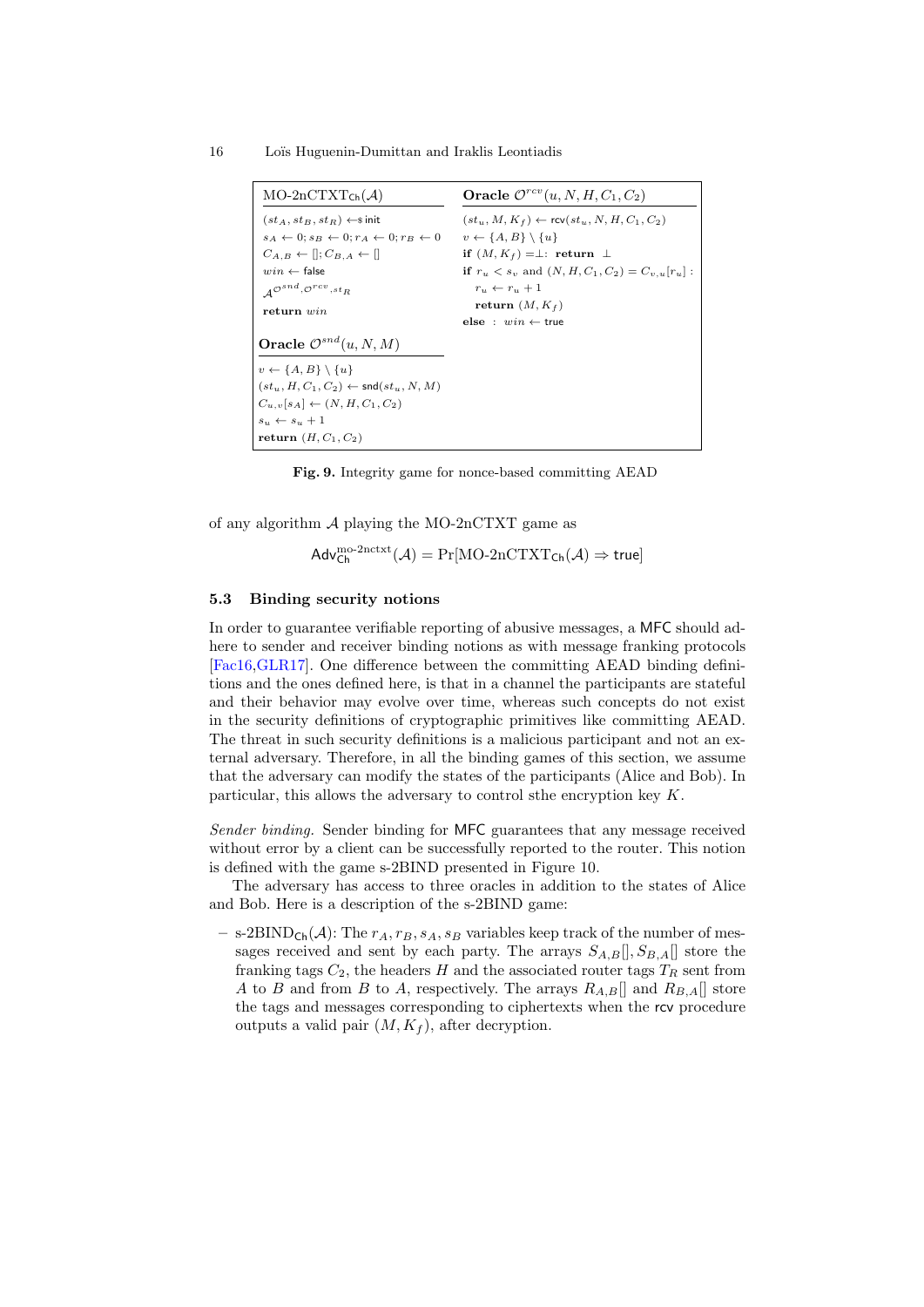| s-2BIND <sub>Ch</sub> $(\mathcal{A})$                                                 |  | Oracle $\mathcal{O}^{rprt}(u, H, M, K_f, C_2, T_R)$                   |  |
|---------------------------------------------------------------------------------------|--|-----------------------------------------------------------------------|--|
| 1 : $win \leftarrow false$                                                            |  | $1: id_r \leftarrow u$                                                |  |
| 2 : $(st_A, st_B, st_B) \leftarrow$ sinit                                             |  | 2: $v \leftarrow \{A, B\} \setminus \{u\}$                            |  |
| $3: s_A \leftarrow 0; s_B \leftarrow 0$                                               |  | $3: (st_B, b) \leftarrow \text{rpt}(st_B, id_r, H, M, K_f, C_2, T_B)$ |  |
| $4: r_A \leftarrow 0; r_B \leftarrow 0$                                               |  | 4: if $(H, M, K_f, C_2, T_R)$ in $R_{v,u}$ and $b = 0$ :              |  |
| $5: S_{A,B} \leftarrow \left[ \cdot, S_{B,A} \leftarrow \left[ \cdot \right] \right]$ |  | $5:$ $win \leftarrow true$                                            |  |
| 6: $R_{A,B} \leftarrow   ; R_{B,A} \leftarrow   $                                     |  | $6:$ return $b$                                                       |  |
| 7: $A^{\mathcal{O}^{tag}, \mathcal{O}^{rcv}, \mathcal{O}^{rprt}, st_A, st_B}$         |  |                                                                       |  |
| 8 :<br>return $win$                                                                   |  |                                                                       |  |
|                                                                                       |  |                                                                       |  |
| Oracle $\mathcal{O}^{rev}(u, N, H, C_1, C_2)$                                         |  | Oracle $\mathcal{O}^{tag}(u, H, C_2)$                                 |  |
| 1: $v = \{A, B\} \setminus \{u\}$                                                     |  | $1: id_s \leftarrow u$                                                |  |
| if $(H, C_2, T_R)$ in $S_{v,u}$ for some $T_R$ :<br>2:                                |  | 2: $(st_R, T_R) \leftarrow \text{tag}(st_R, id_s, H, C_2)$            |  |
| $(st_u, M, K_f) \leftarrow rev(st_u, N, H, C_1, C_2)$<br>3:                           |  | 3: $v = \{A, B\} \setminus \{u\}$                                     |  |
| if $(M, K_f) \neq \perp$<br>4:                                                        |  | 4: $S_{u,v}[s_u] = (H, C_2, T_R)$                                     |  |
| $R_{v,u}[r_u] \leftarrow (H, M, K_f, C_2, T_R)$<br>$5:$ $\blacksquare$                |  | $5: s_u \leftarrow s_u + 1$                                           |  |
| 6:<br>$r_u \leftarrow r_u + 1$                                                        |  | 6: return $T_R$                                                       |  |
|                                                                                       |  |                                                                       |  |

<span id="page-16-0"></span>Fig. 10. Game for message franking channel sender-binding security definition.

- $-\mathcal{O}^{tag}(u, H, C_2)$ : This oracle is used to modify the router state  $st_R$  and to obtain a router tag for a tuple  $(H, C_2)$ , with u as the sender. The header H, the franking tag  $C_2$  and the router tag obtained  $T_R$  are stored in the corresponding array  $S_{u,v}$ ] (line 4). This array is needed to ensure that a router tag  $T_R$  really corresponds to a header, franking tag pair  $(H, C_2)$ . Then, the number of messages sent by the participant is incremented (line 5). Finally, the router tag is returned to the adversary (line 6).
- $\mathcal{O}^{rcv}(u, N, H, C_1, C_2)$ : The  $\mathcal{O}^{rcv}$  oracle first checks that H and  $C_2$  corresponds to a router tag  $T_R$  (line 2) computed for a message sent by client  $v$ . If this is the case, the rcv procedure is called and it outputs a plaintext, opening key pair  $(M, K_f)$ . If this pair is valid (i.e. not equal to  $\perp$ ), it is stored in the appropriate array  $R_{v,u}$  alongside with the header and the tags  $(C_2,$  $T_R$ ) (line 5). This means that these values correspond to a ciphertext that decrypts to a valid message. Finally, the number of valid messages received by  $u$  is incremented (line 6).
- $\mathcal{O}^{rprt}(u, H, M, K_f, C_2, T_R)$ : The oracle  $\mathcal{O}^{rprt}$  calls the rprt procedure on the the header, the message, the opening key and the tags, with  $u$  as the reporter. This allows an adversary to update the router state  $st_R$ . Then, if the input values correspond to some ciphertext that outputs a valid message but the report procedure fails (line 4), the adversary wins.

The adversary can use the  $\mathcal{O}^{rpt}$  oracle to report a message on behalf of a user u. If the message was actually sent and correctly decrypted by u then it is in  $R_{v,u}$ with the corresponding header and tags. Therefore, if the message is in  $R_{v,u}$  but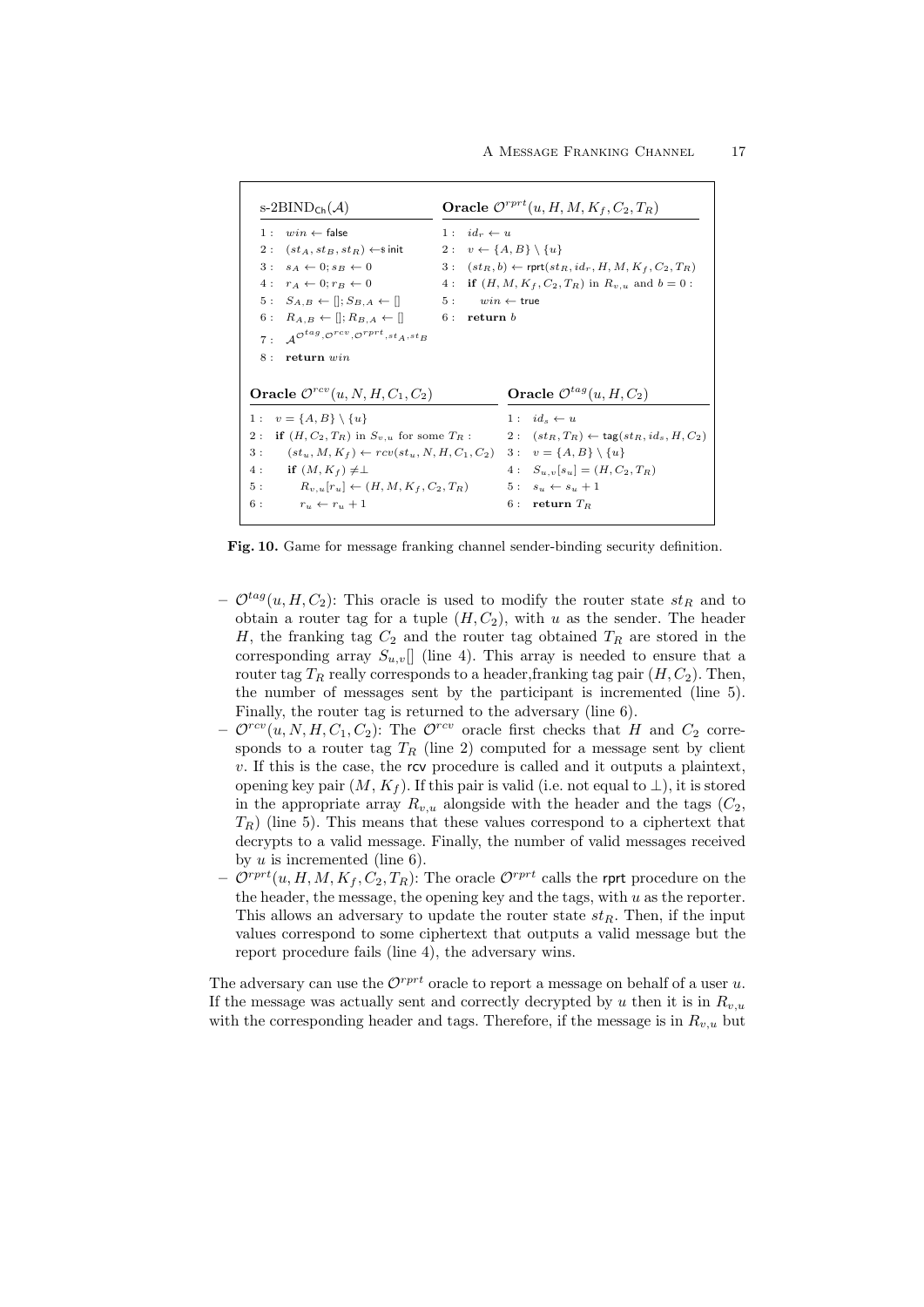18 Loïs Huguenin-Dumittan and Iraklis Leontiadis

| r-2BIND <sub>Ch</sub> $(\mathcal{A})$                                                 | Oracle $\mathcal{O}^{snd}(u, N, H, M)$                                                           |  |  |  |
|---------------------------------------------------------------------------------------|--------------------------------------------------------------------------------------------------|--|--|--|
| $win \leftarrow false$<br>1:                                                          | $1: id_s \leftarrow u$                                                                           |  |  |  |
|                                                                                       | 2: $(st_A, st_B, st_B) \leftarrow$ sinit 2: $(st_u, \_, C_1, C_2) \leftarrow$ snd $(st_u, N, M)$ |  |  |  |
| $3: s_A \leftarrow 0; s_B \leftarrow 0$                                               | $3: (st_R, T_R) \leftarrow \text{tag}(st_R, id_s, H, C_2)$                                       |  |  |  |
| 4: $M_{A,B} \leftarrow []$ ; $M_{B,A} \leftarrow []$ 4: $v = \{A,B\} \setminus \{u\}$ |                                                                                                  |  |  |  |
| $5: A^{\mathcal{O}^{snd}, \mathcal{O}^{rprt}, st_A, st_B}$                            | $5: M_{u,v}[s_u] \leftarrow M$                                                                   |  |  |  |
| 6:<br>return $win$                                                                    | $6: s_u \leftarrow s_u + 1$                                                                      |  |  |  |
|                                                                                       | 7: return $(C_1, C_2, T_R)$                                                                      |  |  |  |
| Oracle $\mathcal{O}^{rprt}(u, H, M, K_f, C_2, T_R)$                                   |                                                                                                  |  |  |  |
| 1: $id_r \leftarrow u; v = \{A, B\} \setminus \{u\}$                                  |                                                                                                  |  |  |  |
| 2: $(st_B, b) \leftarrow \text{rpt}(st_B, id_r, H, M, K_f, C_2, T_B)$                 |                                                                                                  |  |  |  |
| 3:                                                                                    | if M not in $M_{v,u}$ and $b=1$ :                                                                |  |  |  |
| 4:<br>$win \leftarrow true$                                                           |                                                                                                  |  |  |  |
| 5:<br>$_{\rm \bf return}$ $_{b}$                                                      |                                                                                                  |  |  |  |

<span id="page-17-0"></span>Fig. 11. Game for franking channel receiver-binding security definition.

the rprt procedure fails, the adversary wins. Indeed, we ask an adversary to win if the decryption is successful but the report procedure fails. We need to use a second pair of arrays  $(S_{A,B}, S_{B,A})$  to store the router tag  $T_R$  corresponding to a pair  $(H, C_2)$ . Otherwise, one could not store  $T_R$  in the array  $R_{v,u}$  at line 5 of  $\mathcal{O}^{rev}$ . Indeed, if  $T_R$  was not stored in  $R_{v,u}$ , the adversary could specify a random  $T_R$  when reporting with legit values, making the verification fail. Finally, we note that despite the fact the adversary has access to both user states, in a real-life threat model the adversary would be only one of the participants (e.g. Alice). However, since both participants share everything, it does not matter if the adversary has access to one or both states. For any adversary  $A$  playing s-2BIND and any channel  $\mathsf{Ch}$ , the advantage of  $\mathcal A$  is:

$$
\mathsf{Adv}^{\mathrm{s-2bind}}_{\mathsf{Ch}}(\mathcal{A}) = \Pr[\mathrm{s-2BIND}_{\mathsf{Ch}}(\mathcal{A}) \Rightarrow \mathsf{true}]
$$

Receiver binding. We recall that receiver binding assures that a malicious participant cannot report an abusive message that was never sent. Receiver binding for message franking channels is defined with the game  $r-2BIND_{Ch}$  presented in Figure [11.](#page-17-0) In this game, the adversary represents two colluding participants that can schedule snd/tag/rprt operations for message exchanges and then one of the participants tries to report a message never sent to her/him. Since the adversary controls the users states, it would need only access to tag/rprt oracles since it can run the other algorithms by itself. However, the game should store the sent messages (i.e. the ones the adversary requested a router tag for) in order to compare them with the reported message in the  $\mathcal{O}^{rpt}$  oracle. Therefore, we let the  $\mathcal{O}^{snd}$  oracle run the snd procedure as well as the tag procedure. Here is a description of the game: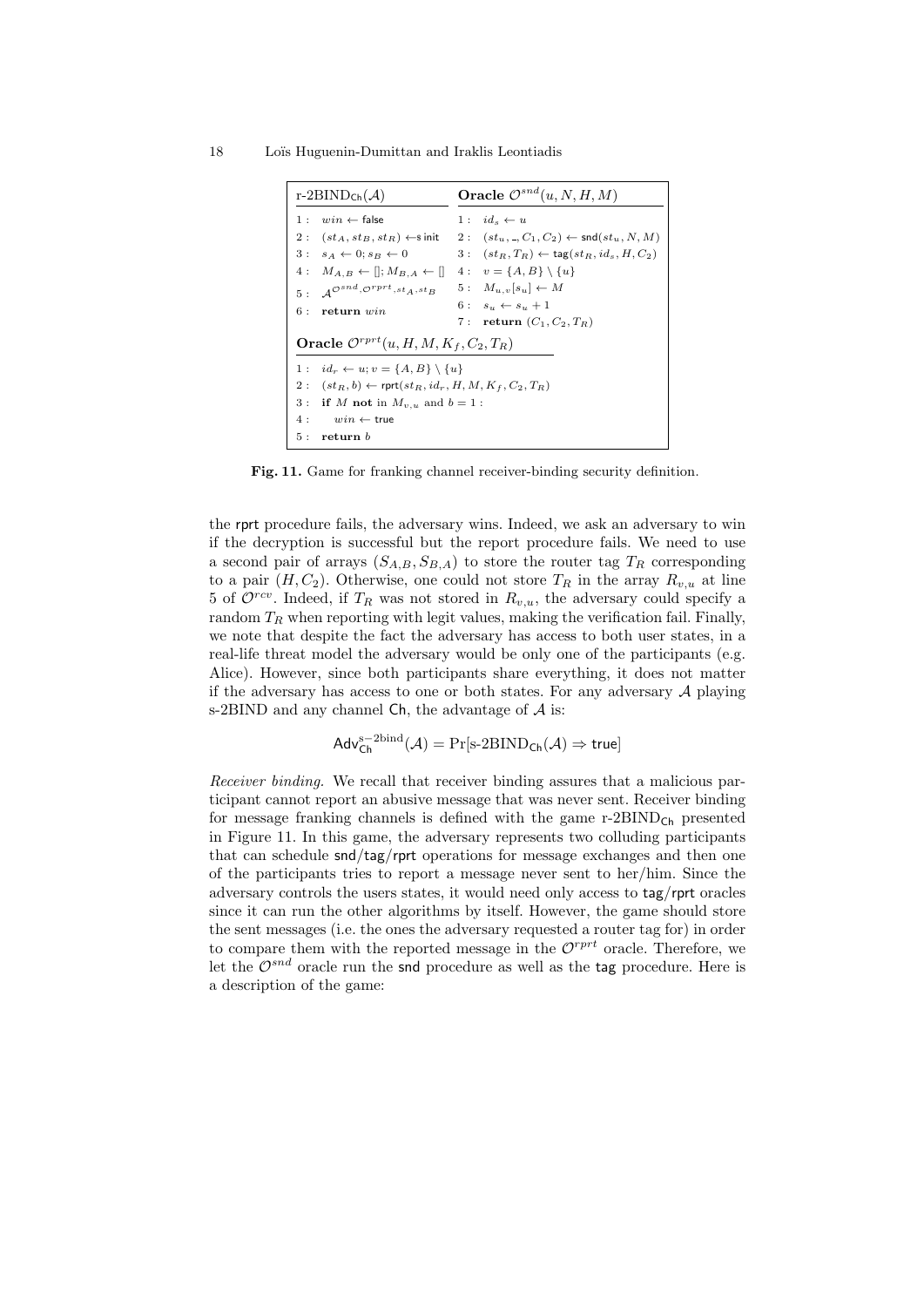| $\mathcal{A}^{\text{r-2BIND}}$                                                                  |
|-------------------------------------------------------------------------------------------------|
| $1: \quad M \leftarrow \!\! \mathbb{S}\ \mathcal{M}; N \leftarrow \!\! \mathbb{S}\ \mathcal{N}$ |
| 2: compute next $K_f$ from $(N, H, M, st_A)$                                                    |
| 3: $(H, C_1, C_2, T_R) \leftarrow \mathcal{O}^{snd}(A, N, M)$                                   |
| 4 : $\mathcal{O}^{rprt}(A, H, M, K_f, C_2, T_R)$                                                |

<span id="page-18-0"></span>Fig. 12. Attack on r-BIND game.

- r-2BIND<sub>Ch</sub>(A): The  $s_A$ ,  $s_B$  variables keep track of the number of messages sent by each party. They are used as indexes for the arrays  $M_{A,B}[[, M_{B,A}]]$ that store all messages sent by  $A$  to  $B$  and  $B$  to  $A$ , respectively.
- $\mathcal{O}^{snd}(u, N, H, M)$ : In the  $\mathcal{O}^{snd}$  oracle, the message sent M is recorded in the corresponding array (line 5) and the number of messages sent by the participant is incremented (line 6). The ciphertext, franking tag and router tag are returned to the adversary (line 7). In short, this oracle allows an adversary to obtain the router tag for any header/message tuple, while recording the message. We let the adversary pass the header  $H$  as an argument since we want the adversary to be able to get a router tag for any header.
- $\mathcal{O}^{rprt}(u, H, M, K_f, C_2, T_R)$ : The  $\mathcal{O}^{rprt}$  takes a header H, the message to be reported M, an opening key  $K_f$ , a franking tag  $C_2$ , a router tag  $T_R$  and the identity of the reporter  $u$ . At line 3, the condition checks that the submitted message was not sent to the reporting participant and that the message passes the rprt procedure. If this is the case, the adversary wins.

In order to respect this receiver binding notion, the router must be able to check the sender and receiver of a message. Indeed, if this is not the case, one can construct an adversary  $A^{r-2BIND}$  that always wins, as shown in Figure [12.](#page-18-0) Let Alice be the malicious participant. She picks a random message and a random nonce and sends the corresponding ciphertext to Bob using the sending oracle. Thus, the message is in the array  $M_{A,B}$ . Note that Alice can compute the opening key  $K_f$  since she controls  $st_A, N, H$  and M. Finally, she reports Bob as the sender of the message by calling the  $\mathcal{O}^{rpt}$  oracle. Since the message is in  $M_{A,B}$  but not in  $M_{B,A}$ , the first part of the condition in line 3 of  $\mathcal{O}^{rpt}$  is fulfilled. Thus, since all values used to report are legitimate, the report procedure will succeed unless the router knows the message was actually sent by Alice to Bob.

One solution to this problem is to incorporate the receiver/sender identities in the router tag  $T_R$ . This is done in the Facebook protocol by putting the sender and receiver identities in some context data. The router tag  $T_R$  becomes  $T_R = \text{HMAC}_{K_R}(C_2 \parallel sender \parallel receiver)$  and the router can check whether the participant A reporting an abusive message from participant A is telling the truth or not and accept or reject accordingly. This shows the importance to correctly manage the identity of the participants.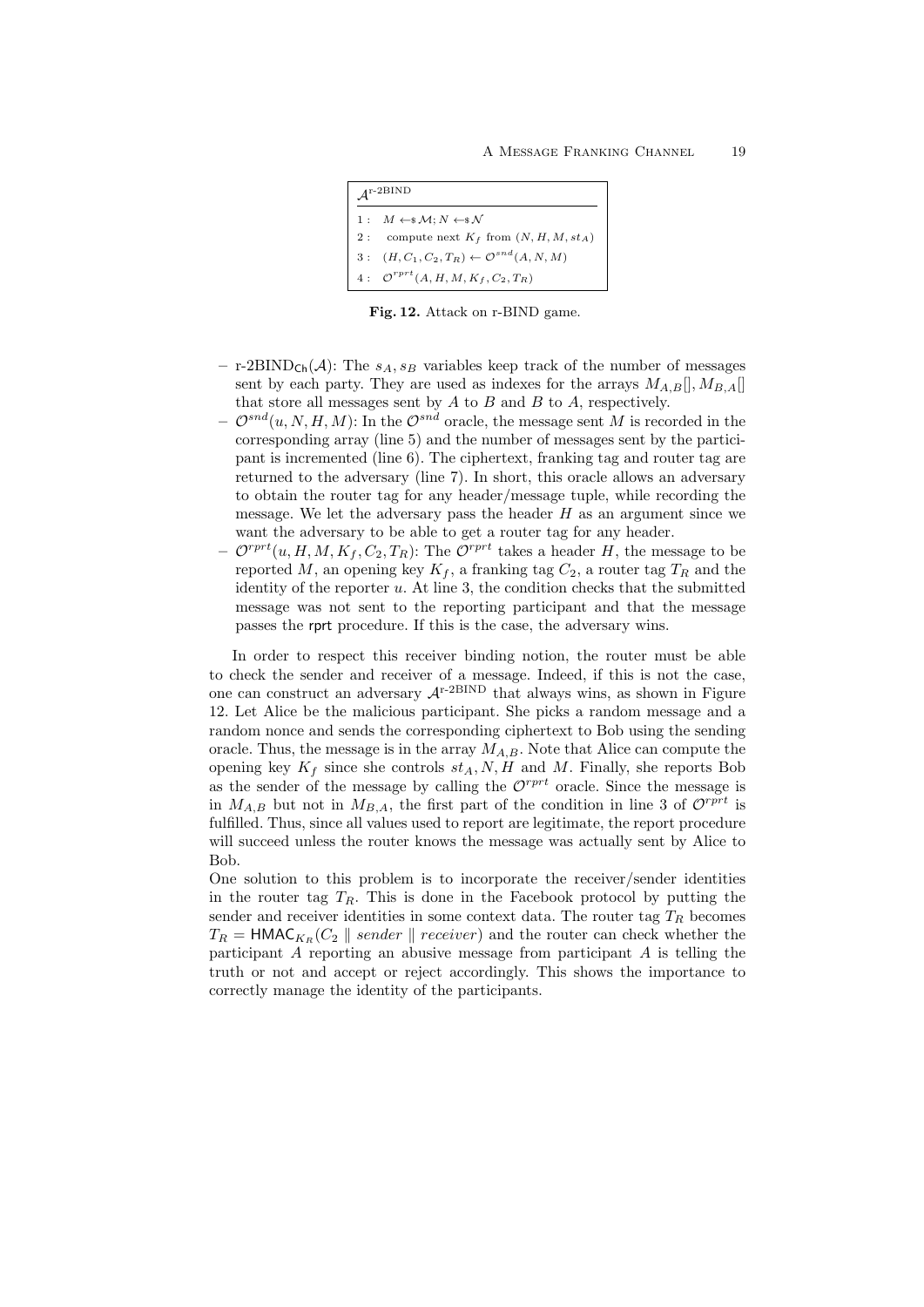For any adversary  $A$  playing r-2BIND and any channel  $Ch$ , we write the advantage of  $A$  as

$$
\mathsf{Adv}^{\mathrm{r-2bind}}_{\mathsf{Ch}}(\mathcal{A}) = \Pr[\mathrm{r\text{-}2BIND}_{\mathsf{Ch}}(\mathcal{A}) \Rightarrow \mathsf{true}]
$$

In other words, in addition to the control of participants' states, the adversary must be able to modify the state of the router, as in a real exchange of messages. Unidirectional binding notions. We present in Figure [13](#page-20-0) the games r-1BIND and s-1BIND defining unidirectional receiver and sender binding notions, respectively. These games are similar to their bidirectional equivalent. However, in a unidirectional MFC, if A is the sender and B is the receiver, then  $\text{snd}(st_u, *)$ fails if  $u \neq A$ , tag $(st_R, id_s, *)$  fails if  $id_s \neq A$ , rprt $(st_R, id_r, *)$  fails if  $id_r \neq B$ and  $\mathsf{rcv}(st_u,*)$  fails if  $u \neq B$ . Therefore, the adversary can query  $\mathcal{O}^{snd}, \mathcal{O}^{tag}$ only with  $u = A$  and  $\mathcal{O}^{rcv}, \mathcal{O}^{rprt}$  only with  $u = B$ . For simplicity we omit the argument u in all oracles.

## <span id="page-19-0"></span>6 Binding notions in the canonic composition

A bidirectional standard cryptographic channel made of two secure unidirectional channels is not necessarily secure [\[MP17\]](#page-29-6). Therefore, it is of interest to study the binding security of such constructions adapted to the MFC. More precisely, we want to analyze the relations between unidirectional and bidirectional receiver/sender binding, in a special channel called the canonic composition [\[MP17\]](#page-29-6). This channel captures the idea that real-life communication protocols are often designed to be the composition of two independent unidirectional secure channels.

### 6.1 Message franking canonic composition

The canonic construction is the straightforward composition of two unidirectional MFC, when one party sends and the other receives and reports. Let  $Ch = (init, \text{snd}, \text{tag}, \text{rort})$  be a unidirectional MFC with a participants space P, a key space K, a nonce space N, a header space H, a message space M, a ciphertext space C, an opening key space  $\mathcal{K}_f$ , a franking tag space  $\mathcal{T}$ , a router tag space  $\mathcal{T}_R$  and a state space S. The canonic composition will use one instance of Ch for the communication from Alice to Bob  $(\rightarrow)$  and another for the communication from Bob to Alice  $(\leftarrow)$ .

Let  $Ch' = (init', \text{snd}', \text{tag}', \text{rort}')$  be the bidirectional MFC resulting from the canonical composition of Ch described in Figure [14.](#page-21-0) Associated to this channel Ch' is a participants space  $\mathcal{P}' = \mathcal{P}$ , a key space  $\mathcal{K}' = \mathcal{K} \times \mathcal{K}$ , a nonce space  $\mathcal{N}' = \mathcal{N}$ , a header space  $\mathcal{H}' = \mathcal{H}$ , a message space  $\mathcal{M}' = \mathcal{M}$ , a ciphertext space  $\mathcal{C}' = \mathcal{C}$ , an opening key space  $\mathcal{K}'_f = \mathcal{K}_f$ , a franking tag space  $\mathcal{T}' = \mathcal{T}$ , a router tag space  $\mathcal{T}'_R = \mathcal{T}_R$  and a state space  $\mathcal{S}' = \mathcal{S} \times \mathcal{S}$ .

A participant's state consists of a state used to receive and another to send, initialized in the init' procedure. This procedure also creates a router state for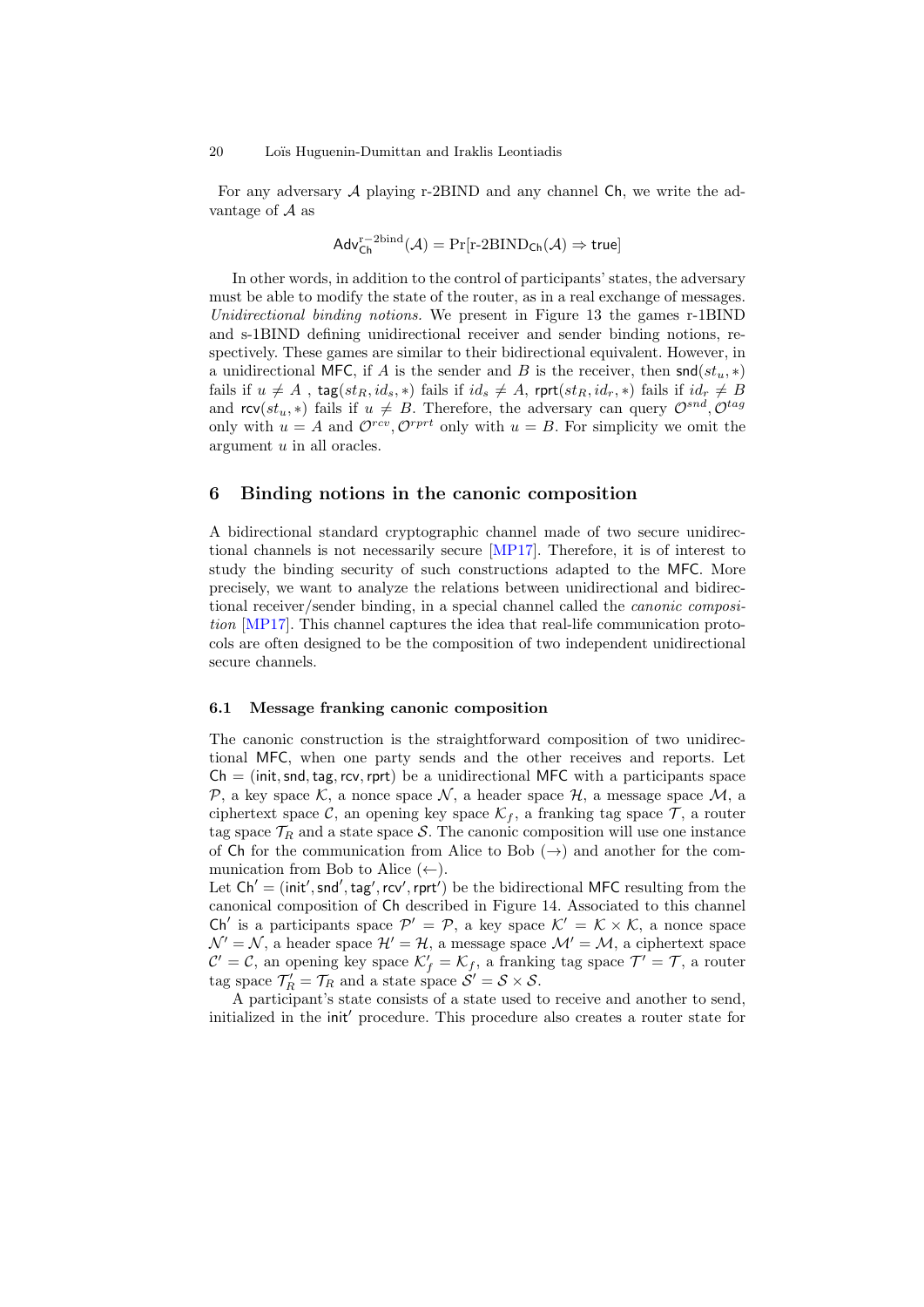

<span id="page-20-0"></span>Fig. 13. Games for receiver and sender binding security definitions in the unidirectional MFC case.

the  $\rightarrow$  channel and another for the  $\leftarrow$  channel. Then, when a party wants to send a message, snd' extracts the sending state and uses it as the state in the snd call. The sender and reporter's identities  $id_s$  and  $id_r$  are used in tag' and rprt' to determine the direction of the communication (i.e.  $\rightarrow$  or  $\leftarrow$ ). This is necessary for choosing the right router state  $st_R$ , which is itself needed to invoke tag and rprt. When a client receives a message, the receiving state is extracted and rcv is called. If an error occurs during this procedure, the state is set to  $\bot$ .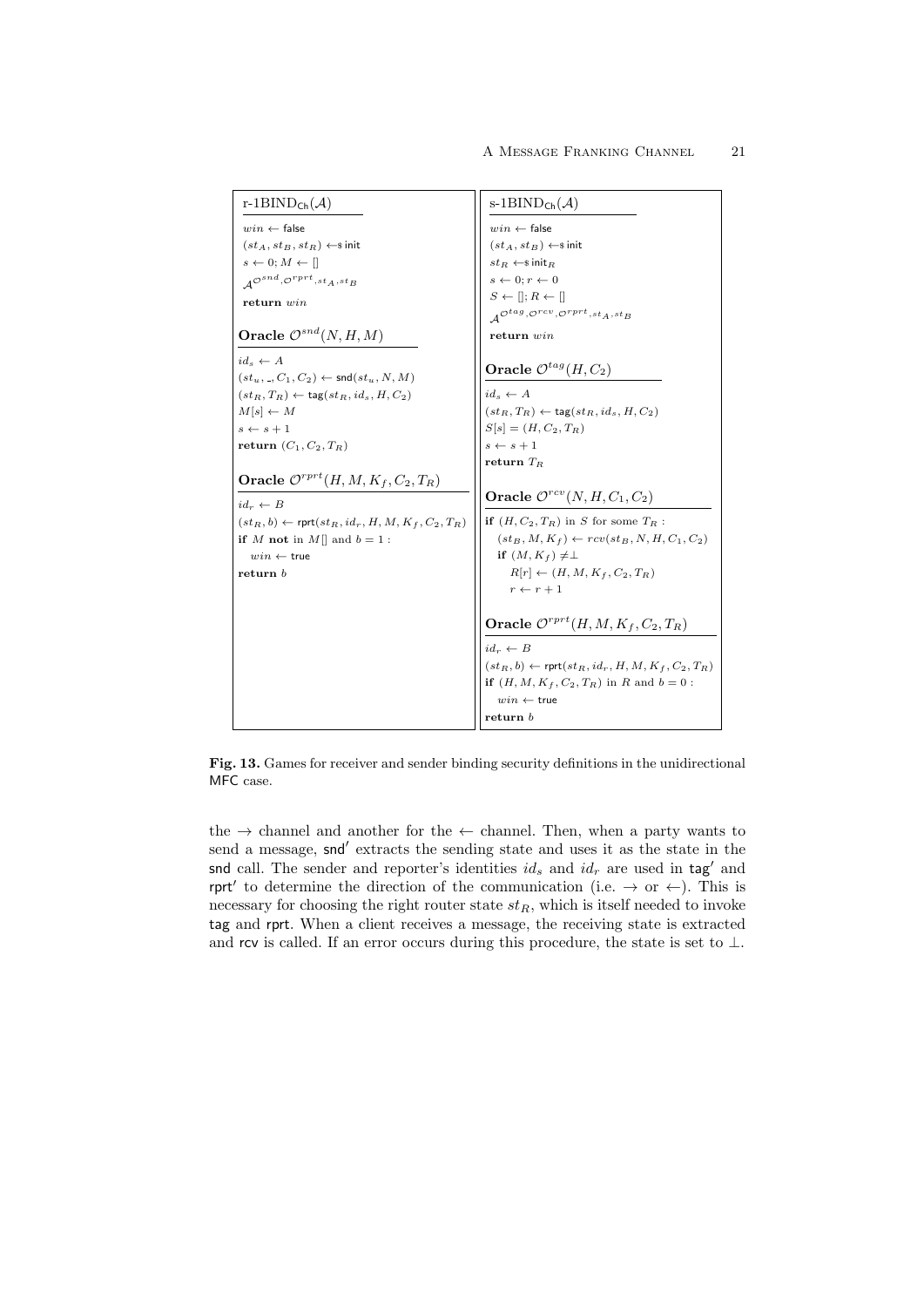| init'                                                                                                                                                                             | $\mathsf{snd}'(st, N, M)$                                                                               |  |  |
|-----------------------------------------------------------------------------------------------------------------------------------------------------------------------------------|---------------------------------------------------------------------------------------------------------|--|--|
| $(st_{end}^{\rightarrow}, st_{rcv}^{\rightarrow}, st_B^{\rightarrow}) \leftarrow$ init<br>$(st_{end}^{\leftarrow}, st_{con}^{\leftarrow}, st_{B}^{\leftarrow}) \leftarrow$ s init | $(st_{end}, st_{rcv}) \leftarrow st$<br>$(st_{snd}, H, C_1, C_2) \leftarrow \text{snd}(st_{snd}, N, M)$ |  |  |
| $st_A \leftarrow (st_{end}^{\rightarrow}, st_{con}^{\leftarrow})$                                                                                                                 | $st \leftarrow (st_{snd}, st_{rcv})$                                                                    |  |  |
| $st_B \leftarrow (st_{snd} \leftrightarrow st_{rcv} \rightarrow$                                                                                                                  | return $(st, H, C_1, C_2)$                                                                              |  |  |
| $st_R \leftarrow (st_R^{\rightarrow}, st_R^{\leftarrow})$                                                                                                                         |                                                                                                         |  |  |
| return $(st_A, st_B, st_R)$                                                                                                                                                       |                                                                                                         |  |  |
|                                                                                                                                                                                   |                                                                                                         |  |  |
| $\textsf{tag}'(st_R, id_s, H, C_2)$                                                                                                                                               | $rcv'(st, N, H, C_1, C_2)$                                                                              |  |  |
| $(st_{p}^{\rightarrow}, st_{p}^{\leftarrow}) \leftarrow st_{B}$                                                                                                                   | $(st_{end}, st_{rcv}) \leftarrow st$                                                                    |  |  |
| if $id_s = A$ :                                                                                                                                                                   | $(st_{rcv}, M, K_f) \leftarrow \text{rcv}(st_{rcv}, N, H, C_1, C_2)$                                    |  |  |
| $(st^{\rightarrow}_B, T_R) \leftarrow \text{tag}(st^{\rightarrow}_B, H, C_2)$ if $(M, K_f) \neq \perp$ :                                                                          |                                                                                                         |  |  |
| else                                                                                                                                                                              | $st \leftarrow (st_{snd}, st_{rcv})$                                                                    |  |  |
| $(st_B^{\leftarrow}, T_B) \leftarrow \text{tag}(st_B^{\leftarrow}, H, C_2)$                                                                                                       | $_{\rm else}$ :                                                                                         |  |  |
| $st_B \leftarrow (st_B^{\rightarrow}, st_B^{\leftarrow})$                                                                                                                         | $st \leftarrow \perp$                                                                                   |  |  |
| return $(st_R, T_R)$                                                                                                                                                              | return $(st, M, K_f)$                                                                                   |  |  |
| rprt'( $st_R$ , $id_r$ , $H$ , $M$ , $K_f$ , $C_2$ , $T_R$ )                                                                                                                      |                                                                                                         |  |  |
| $(st_P^{\rightarrow}, st_P^{\leftarrow}) \leftarrow st_R$                                                                                                                         |                                                                                                         |  |  |
| if $id_r = B$ :                                                                                                                                                                   |                                                                                                         |  |  |
| $(st_p^{\rightarrow}, b) \leftarrow \text{rprt}(st_p^{\rightarrow}, H, M, K_f, C_2, T_R)$                                                                                         |                                                                                                         |  |  |
| else :                                                                                                                                                                            |                                                                                                         |  |  |
| $(st_R^{\leftarrow}, b) \leftarrow \text{rprt}(st_R^{\leftarrow}, H, M, K_f, C_2, T_R)$                                                                                           |                                                                                                         |  |  |
| $st_R \leftarrow (st_R^{\rightarrow}, st_R^{\leftarrow})$                                                                                                                         |                                                                                                         |  |  |
| if $b=1$ : return $(st_R, 1)$                                                                                                                                                     |                                                                                                         |  |  |
| else : return $(\perp, 0)$                                                                                                                                                        |                                                                                                         |  |  |

<span id="page-21-0"></span>Fig. 14. Canonic composition of two unidirectional MFC.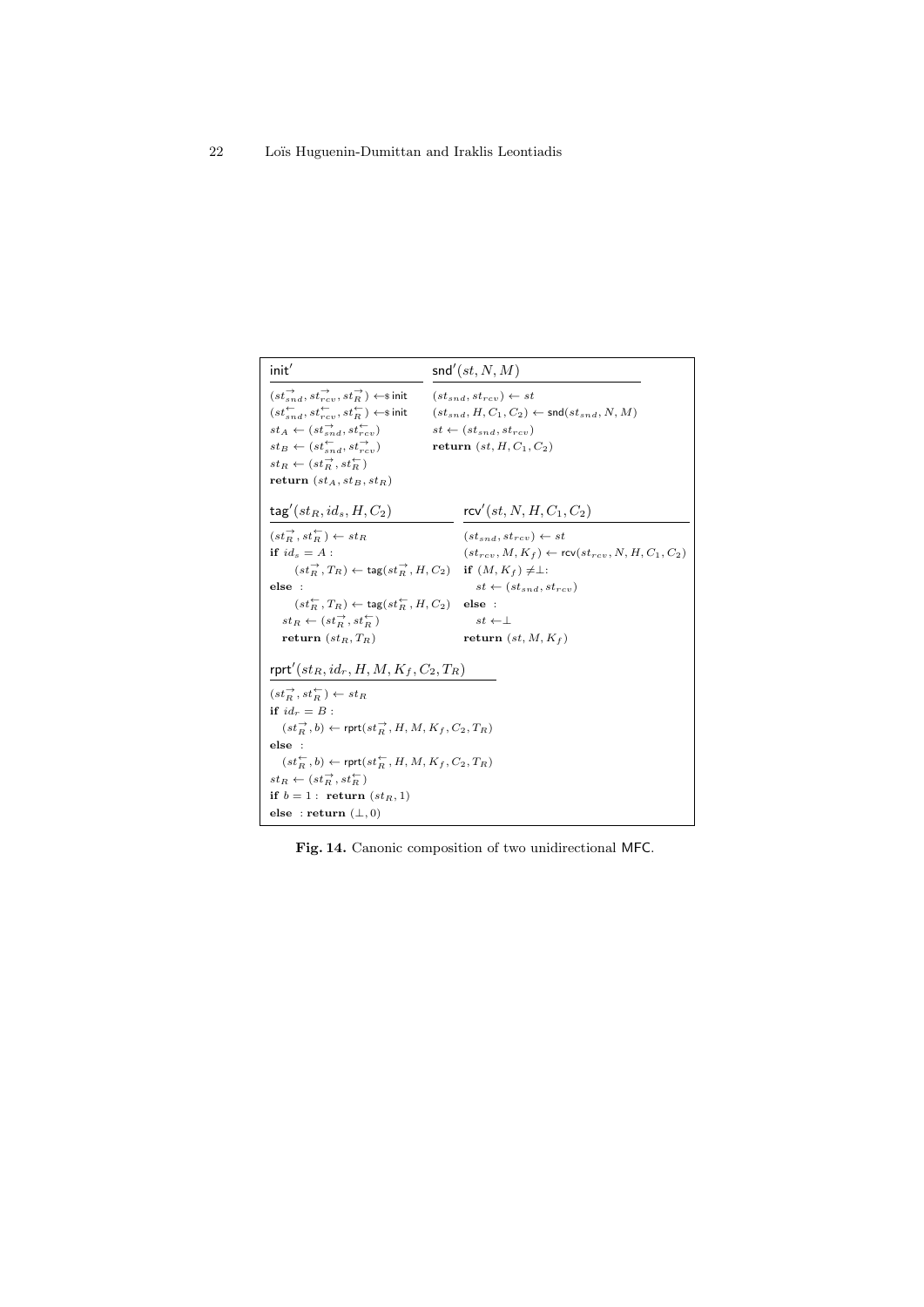### 6.2 Security analysis

Let Ch be a unidirectional MFC and Ch' be the bidirectional MFC resulting from the canonic composition of two channels Ch. We study the relations between the bidirectional binding notions r-2BIND, s-2BIND and their equivalent in the unidirectional case r-1BIND, s-1BIND. We prove the two following results:

$$
r\text{-}1\text{BIND} + r\text{-}1\text{BIND} \iff r\text{-}2\text{BIND} \tag{4}
$$

$$
s\text{-}1\text{BIND} + s\text{-}1\text{BIND} \iff s\text{-}2\text{BIND} \tag{5}
$$

The  $\Leftarrow$  direction is trivial in both cases, as if one is able to break the binding security of one of the two channels composing  $Ch'$ , then  $Ch'$  will not be binding either. Therefore, we state only the  $\implies$  relations.

Theorem 1 (Receiver binding). Let Ch be a receiver binding unidirectional MFC  $(r\text{-}1BIND)$ . Then, its canonic composition  $\mathsf{Ch}'$  is receiver binding (r- $2BIND$ ). More precisely, for any adversary  $A$  playing r-2BIND against  $Ch'$ , there exists a r-1BIND adversary  $\beta$  against Ch s.t.

$$
\mathsf{Adv}^{r\text{-}2bind}_{\mathsf{Ch}'}(\mathcal{A}) \leq 2\cdot \mathsf{Adv}^{r\text{-}1bind}_{\mathsf{Ch}}(\mathcal{B})
$$

Theorem 2 (Sender binding). Let Ch be a sender binding unidirectional MFC  $(r-1BIND)$ . Then, its canonic composition  $Ch'$  is sender binding (s-2BIND). More precisely, for any adversary  $\overline{A}$  playing s-2BIND against  $\overline{Ch'}$ , there exists a s-1BIND adversary B against Ch s.t.

$$
\mathsf{Adv}^{s\text{-}2bind}_{\mathsf{Ch}'}(\mathcal{A}) \leq 2\cdot \mathsf{Adv}^{s\text{-}1bind}_{\mathsf{Ch}}(\mathcal{B})
$$

Due to space contraints proofs for Theorem 1 and 2 are deffered in the appendix section.

### 6.3 Generic Composition

Both Theorem 1 and Theorem 2 hold in the case of the canonic composition but not for any composition. For example, one can easily design a bidirectional MFC which is not r-2BIND from two r-1BIND unidirectional MFC. Consider the canonic composition of Figure [14](#page-21-0) but we modify it such that the communication keys and the router keys are the same in both directions (i.e.  $K^{\rightarrow} = K^{\leftarrow}$  and  $K_R^{\rightarrow} = K_R^{\leftarrow}$ ). That can be achieved by making only one call to init in init' and making each state equal in both directions. These modifications do not change the r-1BIND security of the channel. In particular, if the unidirectional MFC used in the composition is r-1BIND, then the composition is still r-1BIND in each direction.

Now consider the adversary  $A^{r-2BIND}$  of Figure [12](#page-18-0) presented in Section [5.3.](#page-15-1) It is easy to see that this adversary will win with probability 1 against the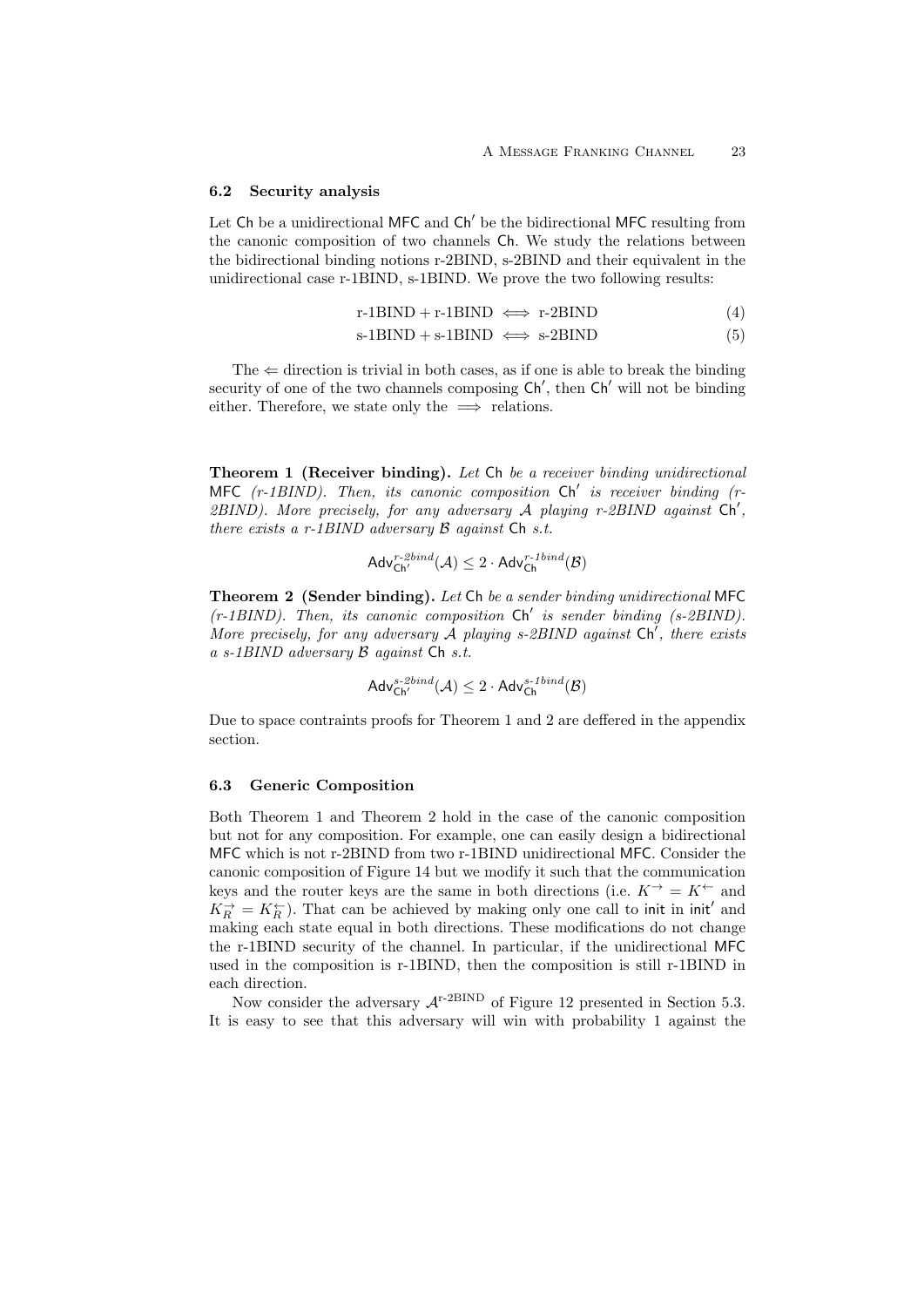new composition. Indeed, it is interesting to observe that the original canonic composition is r-2BIND secure because the router keys  $K_R^{\rightarrow}$  and  $K_R^{\leftarrow}$  are likely to be different. Therefore, they prevent  $A<sup>r-2BIND</sup>$  from winning since the router key from the  $\rightarrow$  channel is used to generate the router tag  $T_R$  but the adversary tries to report a message in the  $\leftarrow$  channel. In fact, the router keys act as the identifiers of the sender/receiver in the router tag. Hence, if the router keys are the same for both directions (as in the modified composition), the resulting bidirectional MFC will not be r-2BIND secure.

## <span id="page-23-0"></span>7 MFC Instantiation

Now that the security properties of a MFC have been defined, we wish to instantiate a practical MFC that fulfills these properties. Our construction is based on two cryptographic primitives, namely a committing AEAD and a message authentication code (MAC) scheme. We show how to combine these primitives with some message counters to obtain a practical bidirectional MFC.

## 7.1 Message Authentication Code (MAC)

We recall the definition of MAC:

**Definition 4.** A message authentication code (MAC) scheme is a tuple of three algorithms  $MAC = (init_{mac}, tag_{mac}, vrfy_{mac})$ . Associated to the scheme is a key space K, a message space M and a tag space  $\mathcal T$ . The three procedures of a MAC scheme operate as follows:

- K ← sinit<sub>mac</sub>: The initialization procedure samples a new key K ←  $K$  and returns it.
- $T \leftarrow \text{tag} (K, M)$ : The tagging procedure tag<sub>mac</sub> takes a key  $K \in \mathcal{K}$  and a message  $M \in \mathcal{M}$ , and it outputs a tag  $T \in \mathcal{T}$ .
- $b \in \text{vrfy}_{\text{mac}}(K, M, T)$ : The verification algorithm vrfy<sub>mac</sub> takes a  $K \in \mathcal{K}$ , a message  $M \in \mathcal{M}$  and a tag  $T \in \mathcal{T}$ , and it outputs a result bit  $b \in \{0,1\}$ . It is required that  $\text{vrfy}_{\text{mac}}(K, M, T)$  outputs 1 if  $T = \text{tag}_{\text{mac}}(K, M)$  and 0 otherwise.

The usual security property for a MAC scheme MAC is unforgeability under chosen-message attack (UF-CMA). It is defined by the game UF-CMA presented in Figure [15.](#page-24-0) In this game, the adversary can query tags for any message and verify any tag given a message. The adversary wins if the verification is successful in  $\mathcal{O}^{vrfy}$  but the message was not queried to the tag oracle  $\mathcal{O}^{tag}$ . For a given MAC scheme MAC, we define the UF-CMA advantage of any adversary  $A$  as

$$
\mathsf{Adv}_{\mathsf{MAC}}^{\mathrm{uf-cma}}(\mathcal{A}) = \Pr[\mathrm{UF\text{-}CMA}_{\mathsf{MAC}}(\mathcal{A}) \Rightarrow \mathsf{true}]
$$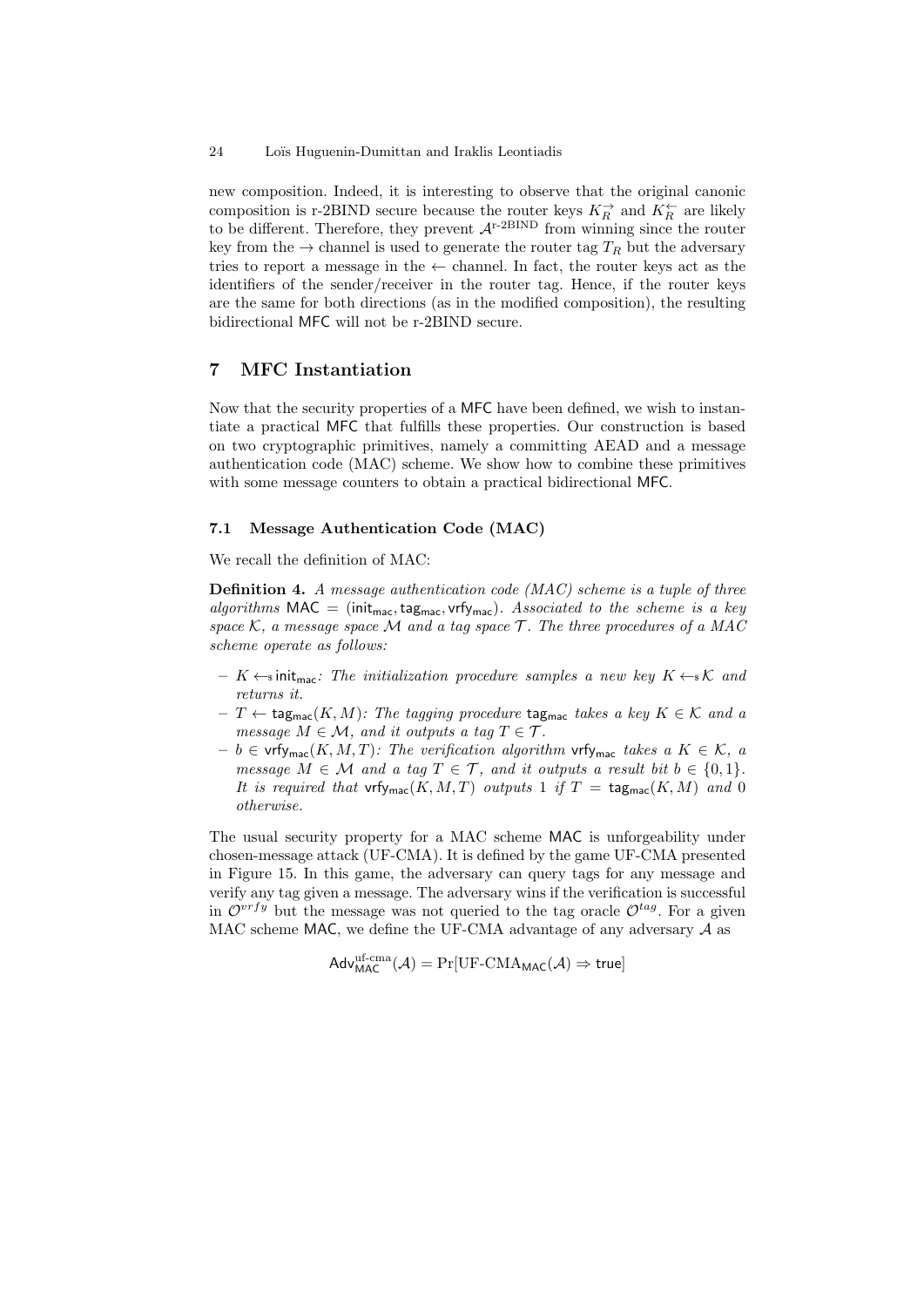| $UF\text{-}CMA_{MAC}(\mathcal{A})$                               |                                                            | Oracle $\mathcal{O}^{tag}(M)$ Oracle $\mathcal{O}^{vrfy}(M,T)$ |
|------------------------------------------------------------------|------------------------------------------------------------|----------------------------------------------------------------|
| $win \leftarrow false : K \leftarrow *K \quad S[i] \leftarrow M$ |                                                            | $b \leftarrow \mathsf{vrfv}_{\mathsf{mac}}(K, M, T)$           |
| $i \leftarrow 0; S \leftarrow []$                                | $i \leftarrow i + 1$                                       | if $b = 1$ and $M \notin S$                                    |
| $A^{\mathcal{O}^{tag}, \mathcal{O}^{vrfy}}$<br>return win        | $T \leftarrow \text{tag}_{\text{mac}}(K, M)$<br>return $T$ | $win \leftarrow true$<br>return b                              |

<span id="page-24-0"></span>Fig. 15. Unforgeability under chosen-message attack game.

## 7.2 Construction

Let  $nCE = (init_{nCE}, enc, dec, vrfy_{nCE})$  be a secure nonce-based committing AEAD and  $MAC = (init_{mac}, tag_{mac}, vrfy_{mac})$  be a secure MAC scheme. Our MFC construction is given in Figure [16.](#page-25-0) We refer to it as MF. The channel operates as follows:

- $-(st_A, st_B, st_R) \leftarrow$  init: The initialization procedure samples the keys and creates the states. Alice and Bob states are made of their identity, the secret key and the send and receive counters. The router's state is made of the router key.
- $(st, H, C_1, C_2) \leftarrow$  snd $(st, N, M)$ : The sending procedure computes the header H as the identity concatenated with the number of sent messages. Then, the ciphertexts are computed, the sent counter is incremented and the values are returned.
- $(st_R, T_R) \leftarrow \text{tag}(st_R, id_s, H, C_2)$ : The router tag is computed as a MAC on the sender/receiver identities, the header and the franking tag, with the router key  $K_R$ .
- $(st, M, K_f)$   $\leftarrow$  rcv $(st, N, H, C_1, C_2)$ : The sender identity and the message sequence number are extracted from the header and the ciphertext is decrypted. If this fails or if the number of received messages is not equal to the message sequence number, an error is returned. Otherwise, the number of received messages is incremented and the new state, the plaintext and the opening key are returned.
- $(st_R, b) \leftarrow \text{rpr}(st_R, id_r, H, M, K_f, C_2, T_R)$ : The reporter's identity u and the alleged sender's identity v are extracted. Then, the router's tag  $T_R$  is verified with the identities  $v$  and  $u$  along with the header  $H$  and the franking tag  $C_2$ . Finally, the message is verified to be legit using the franking tag and the opening key  $K_f$ . If everything is successful, the procedure returns 1, as a success.

## 7.3 Security analysis

Confidentiality. The ciphertexts sent by MF are output by the nonce-base committing AEAD nCE. Then, if an adversary can differentiate between real and random ciphertexts output by MF, then it can differentiate between real and random ciphertexts output by nCE. Therefore, if nCE is MO-nRoR secure, then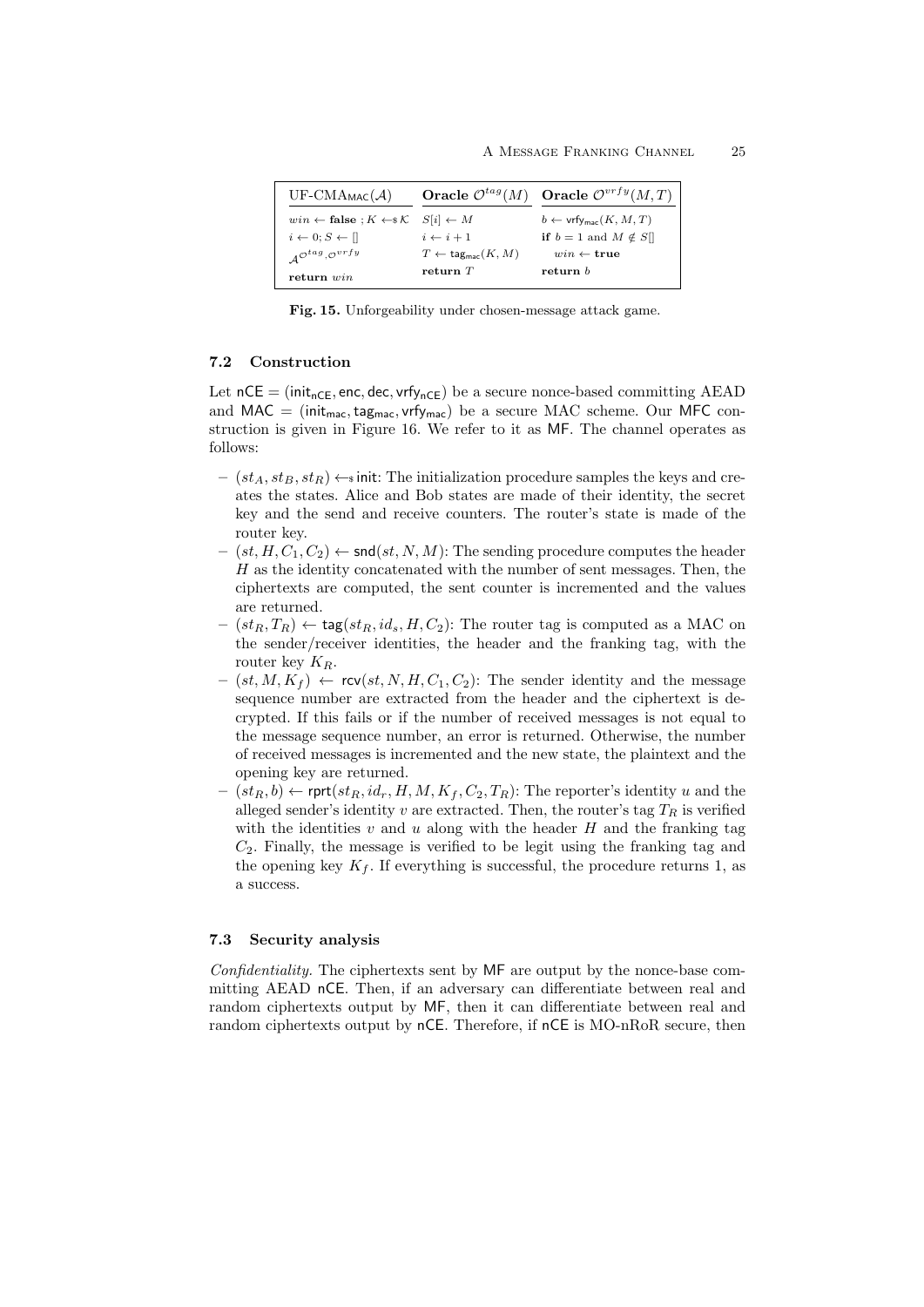26 Loïs Huguenin-Dumittan and Iraklis Leontiadis

| init                                                                                                                                                                                                                                                           | $\mathsf{snd}(st, N, M)$                                                                                                                                                                                                                                                                                                                                       | $tag(st_R, id_s, H, C_2)$                                                                                                                                                             |
|----------------------------------------------------------------------------------------------------------------------------------------------------------------------------------------------------------------------------------------------------------------|----------------------------------------------------------------------------------------------------------------------------------------------------------------------------------------------------------------------------------------------------------------------------------------------------------------------------------------------------------------|---------------------------------------------------------------------------------------------------------------------------------------------------------------------------------------|
| $K \leftarrow \& K: K_B \leftarrow \& K$<br>$s_A \leftarrow 0$ ; $s_B \leftarrow 0$<br>$r_A \leftarrow 0$ : $r_B \leftarrow 0$<br>$st_A \leftarrow A  K  s_A  r_A$<br>$st_B \leftarrow B  K  s_B  r_B$<br>$st_B \leftarrow K_B$<br>return $(st_A, st_B, st_R)$ | $u  K  s_u  r_u \leftarrow st; H \leftarrow u  s_u \quad K_R \leftarrow st_R; u \leftarrow id_s$<br>$(C_1, C_2) \leftarrow \mathsf{enc}_K(N, H, M);$<br>$s_u \leftarrow s_u + 1$ ; st $\leftarrow u  K  s_u  r_u$<br>return $(st, H, C_1, C_2)$                                                                                                                | if $u \notin \{A, B\}$ :<br>return $(\perp, \perp)$<br>$v \leftarrow \{A, B\} \setminus \{u\}$<br>$T_R \leftarrow \text{tag}_{\text{max}}(K_R, u  v  H  C_2)$<br>return $(st_R, T_R)$ |
| $rcv(st, N, H, C_1, C_2)$                                                                                                                                                                                                                                      | rprt $(st_R, id_r, H, M, K_f, C_2, T_R)$                                                                                                                                                                                                                                                                                                                       |                                                                                                                                                                                       |
| $(M, K_f) \leftarrow \text{dec}_K(N, H, C_1, C_2)$ if $u \notin \{A, B\}$ :<br>if $r_u \neq s_v$ or $(M, K_f) = \perp$ :<br>return $(\perp, \perp)$<br>$r_u \leftarrow r_u + 1$<br>$st \leftarrow u  K  s_u  r_u$<br>return $(st, M, K_f)$                     | $u  K  s_u  r_u \leftarrow st; v  s_v \leftarrow H$ $K_R \leftarrow st_R; u \leftarrow id_r$<br>return $(\perp, 0)$<br>$v \leftarrow \{A, B\} \setminus \{u\}$<br>if $\mathsf{vrfv}_{\text{mac}}(K_R, v  u  H  C_2, T_R) = 0$ :<br>return $(\perp, 0)$<br>if $\mathsf{vrfy}_{\mathsf{nCE}}(H, M, K_f, C_2) = 0$ :<br>return $(\perp, 0)$<br>return $(st_R, 1)$ |                                                                                                                                                                                       |

<span id="page-25-0"></span>Fig. 16. Instantiation of a real MFC.

MF is MO-2nRoR secure. We state this formally in Theorem [3,](#page-25-1) skipping the proof that simply follows from the observation given above.

<span id="page-25-1"></span>Theorem 3 (MF confidentiality). Let MF be the MFC given in Figure [16,](#page-25-0) based on a secure committing AEAD scheme nCE. Then, for any adversary A playing the MO-2nRoR game there exists an adversary B such that

$$
\mathsf{Adv}_{\mathsf{MF}}^{\mathit{mo-2nror}}(\mathcal{A}) \leq \mathsf{Adv}_{\mathsf{nCE}}^{\mathit{mo-nror}}(\mathcal{B})
$$

Integrity. The integrity property of MF follows from the use of send and receive counters and from the integrity of nCE. Formally, the following theorem holds:

Theorem 4. Let MF be the MFC given in Figure [16,](#page-25-0) based on a committing AEAD scheme  $nCE$ . Then, for any adversary A playing the MO-2nCTXT game there exists an adversary  $\beta$  such that

$$
\mathsf{Adv}_{\mathsf{MF}}^{\mathit{mo-2nctxt}}(\mathcal{A}) \leq \mathsf{Adv}_{\mathsf{nCE}}^{\mathit{mo-nctxt}}(\mathcal{B})
$$

Proof. We give here a sketch of the proof. We consider the MO-2nCTXT game of Figure [9.](#page-15-0) For A to win either  $s_v \leq r_u$  or  $(N, H, C_1, C_2) \neq C_{v,u}[r_u]$  in  $\mathcal{O}^{rcv}$ . Bboth cannot happen since  $C_{v,u}[r_u]$  is not defined if  $r_u \geq s_v$ .

Let  $cond<sup>1</sup>$  be the event that the adversary wins with the first condition evaluating to true. It means that MF decrypted successfully but more messages were received by  $u$  than sent by  $v$ . However, MF keeps track of the number of messages sent and received by putting the number of sent messages in the header.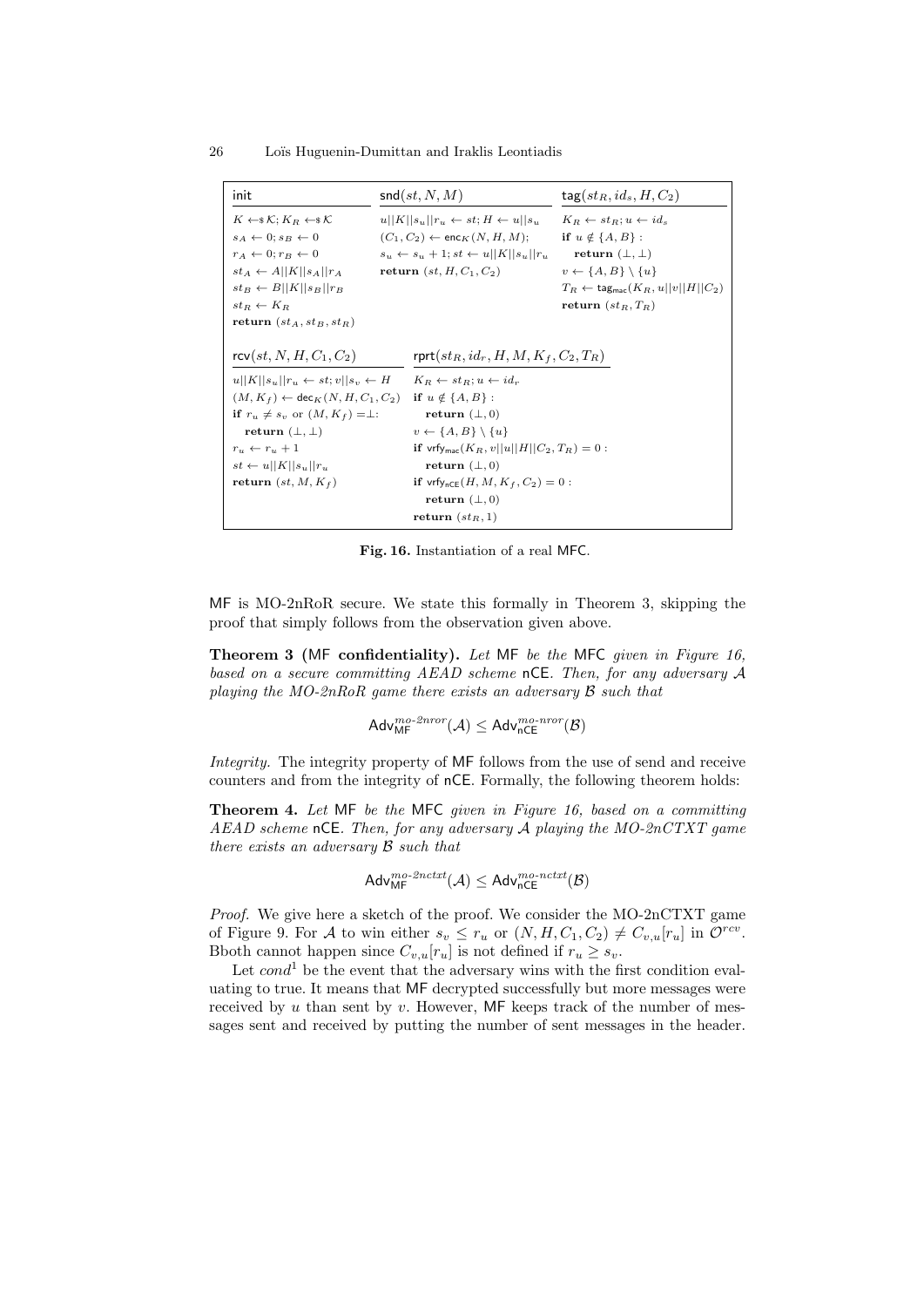Therefore,  $cond<sup>1</sup>$  happens only if the rcv procedure of Figure [16](#page-25-0) is invoked with  $H' = v||s'_{v}$ , where  $s'_{v}$  is greater or equal than the actual sent messages, and the decryption was successful. Therefore, we know that the adversary found  $(N', H', C'_1, C'_2)$  that decrypts successfully, with  $H'$  different from all headers previously sent.

Now, let  $cond<sup>2</sup>$  be the event that the adversary wins and the second condition is satisfied, which implies that  $cond<sup>1</sup>$  is false. As for the first condition, one can deduce by inspection that if  $cond<sup>2</sup>$  is true, then the adversary found a tuple  $(N', H', C'_1, C'_2)$  that was not output by the  $\mathcal{O}^{snd}$  oracle before. Hence, these two arguments mean that one can construct an adversary  $\beta$  playing the MOnCTXT game with nCE, which wins with a probability at least  $Pr[\mathcal{A}$  wins  $] =$  $Pr[\{cond^1\} \cup \{cond^2\}].$ 

Sender binding. The sender binding property follows directly from the sender binding property of nCE. Formally, we state the following theorem:

Theorem 5. Let MF be the MFC given in Figure [16,](#page-25-0) based on a committing AEAD scheme nCE. Then, for any adversary A playing the S-2BIND game there exists an adversary B such that

$$
\mathsf{Adv}_{\mathsf{MF}}^{s\text{-}\mathcal{B}bind}(\mathcal{A})\leq \mathsf{Adv}_{\mathsf{nCE}}^{s\text{-}\mathit{bind}}(\mathcal{B})
$$

Proof. In the s-2BIND game (Figure [10\)](#page-16-0), the adversary wins if the values  $(H, M, K_f, C_2, T_R)$  were successfully received by user u (i.e. it is in the  $R_{v,u}$ array) but the rprt procedure fails. In the MF construction, rprt can fail for two reasons:

- 1. The first reason is that the verification of the router tag  $T_R$  failed. Now, in the s-2BIND game, if the adversary wins by querying  $\mathcal{O}^{rprt}$  as client u, then the tuple  $(H, C_2, T_R)$  is in the  $R_{v,u}$  array. This means that this tuple was previously in the  $S_{v,u}$  array and therefore,  $T_R$  was output by tag(st<sub>R</sub>, v, H, C<sub>2</sub>), with  $v = \{A, B\} \setminus \{u\}$ . Thus,  $T_R = \text{tag}_{\text{mac}}(K_R, v||u||H||C_2)$  and the router tag verification algorithm outputs the result of  $\mathsf{vrfy}_{\mathsf{mac}}(K_R, v||u||H||C_2, T_R)$ , which can only be a success if we assume the MAC scheme to be correct. Hence, if the adversary wins, that contradicts the failure of the router tag verification procedure.
- 2. The second reason is that the franking tag verification  $\mathsf{vrfy}_\mathsf{nCE}(H, M, K_f, C_2)$ fails. Since the input values are in  $R_{v,u}$  (assuming A queried  $\mathcal{O}^{rprt}$  as user u), it means that rcv was successful, implying that  $\text{dec}_K(N, H, C_1, C_2)$  was successful. This means that A found a tuple  $(N, H, C_1, C_2, K)$  such that the decryption is successful but the verification fails.

Hence, given an adversary  $\mathcal A$  who plays s-2BIND, it is trivial to construct an adversary  $\beta$  that wins the s-BIND game with at least the same probability as  $\mathcal{A}.$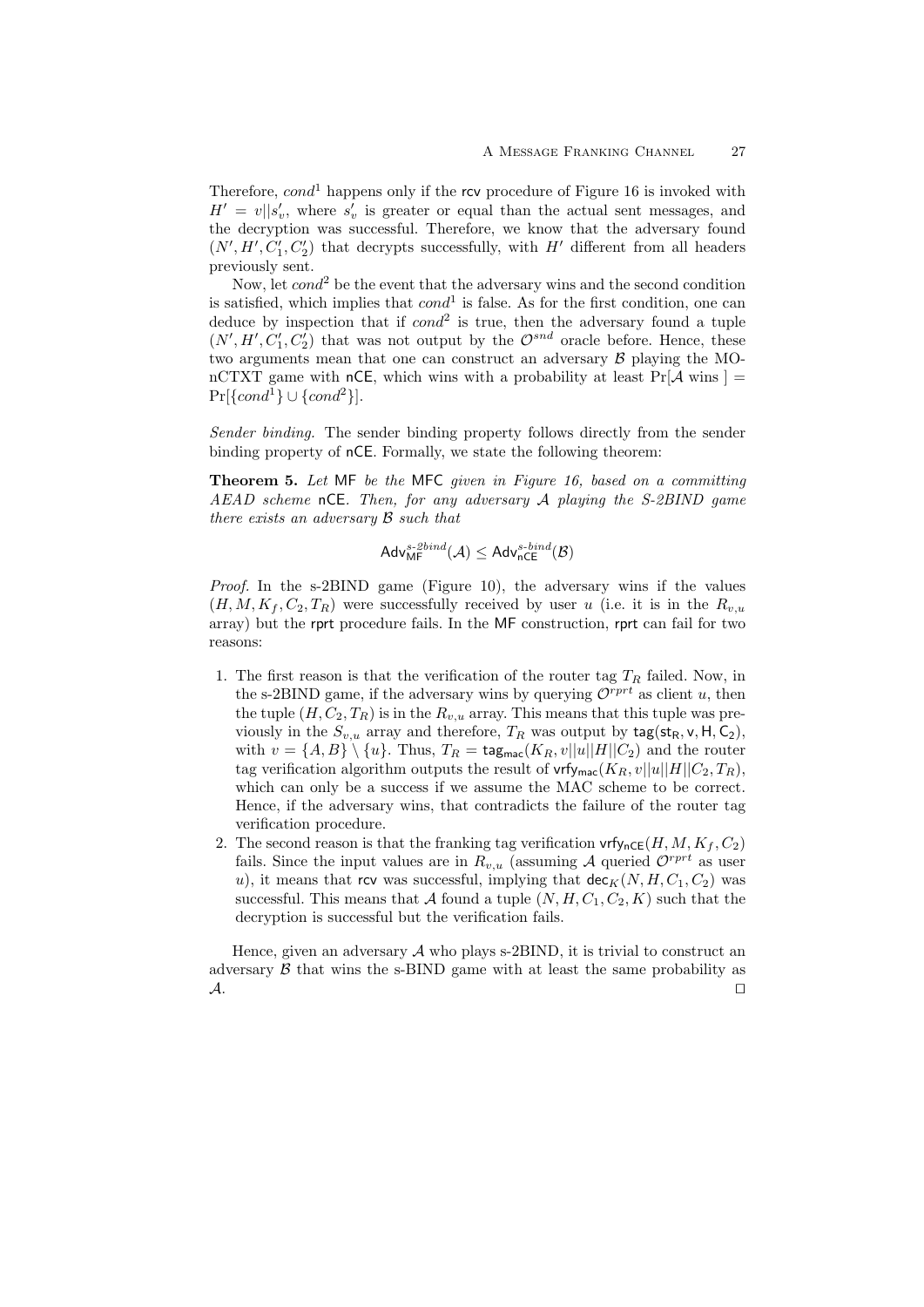Receiver binding. The receiver binding property of our construction is a consequence of the receiver binding property of the committing AEAD scheme and of the security against forgery of the MAC scheme used. We state the following theorem:

<span id="page-27-1"></span>Theorem 6. Let MF be the MFC given in Figure [16,](#page-25-0) based on a committing AEAD scheme nCE and a MAC scheme MAC. Then, for any adversary A playing the S-2BIND game there exists an adversary  $\beta$  and an adversary  $\beta$  such that

 $\mathsf{Adv}_{\mathsf{MF}}^{r\text{-}2bind}(\mathcal{A}) \leq \mathsf{Adv}_{\mathsf{nCE}}^{r\text{-}bind}(\mathcal{B}) + \mathsf{Adv}_{\mathsf{MAC}}^{uf\text{-}cma}(\mathcal{C})$ 

*Proof.* We proceed with the game hopping technique. Let the game  $G^0$  in Figure [17](#page-28-4) be the r-2BIND game played by adversary  $A$  against MF, except that the rprt procedure has been made explicit in  $\mathcal{O}^{rpt}$  and that the router tags  $T_R$  output by the  $\mathcal{O}^{snd}$  oracle are stored in an array  $T||$  along with the corresponding  $(u, v, H, C_2)$  tuple.

Now, consider the modified game  $G<sup>1</sup>$  (modifications boxed in Figure [17\)](#page-28-4), which aborts if the router tag verification is successful but  $T_R$  was not obtained from a tag query with  $(v, u, H, C_2)$  in the sending oracle  $\mathcal{O}^{snd}$ . Let this condition be *forge*. Then, we have  $|\Pr[G^0 \Rightarrow 1] - \Pr[G^1 \Rightarrow 1]| \leq \Pr[forget]$ . By inspection, we see that if forge happens, it means that the adversary found a message  $m' = v||u||H||C_2$  and a corresponding tag  $T_R$ , without having queried tag<sub>mac</sub>( $K_R$ , m'). Hence, given A one can construct a straightforward UF-CMA adversary  $C$  against MAC that achieves an advantage of  $Pr[forget].$ 

Let  $G^2$  be the game  $G^1$  but  $\mathcal{O}^{rprt}$  is modified such that it aborts if everything is successful, but the message M is not in  $M_{v,u}$  (modifications in grey in Figure [17\)](#page-28-4). In other words, we modify  $G<sup>1</sup>$  such that the adversary never wins. If this condition is fulfilled in line 11 of  $\mathcal{O}^{rpt}$ , we know that  $(v, u, H, C_2, T_R)$  was obtained from a query to  $\mathcal{O}^{snd}$  with some message M' because line 7 of  $\mathcal{O}^{rprt}$  was not executed. Therefore, M' is in  $M_{v,u}$  and thus  $M \neq M'$ . If this condition is satisfied, it means that the adversary found a tuple  $(H, M, M', K_f, K'_f, C_2)$  with  $M \neq M'$  such that  $\mathsf{vrf}_{\mathsf{nCE}}(H, M, K_f, C_2) = \mathsf{vrf}_{\mathsf{nCE}}(H, M', K'_f, C_2) = 1$ . Hence, given the adversary  $A$ , one can construct a straightforward  $r$ -BIND adversary B against nCE such that  $|\Pr[G^1 \Rightarrow 1] - \Pr[G^2 \Rightarrow 1]| \leq \mathsf{Adv}_{\mathsf{nCE}}^{\mathsf{r-bind}}(\mathcal{B})$ . Finally, we have  $Pr[G^2 \Rightarrow 1] = 0$ , which concludes the theorem.

## <span id="page-27-0"></span>8 Conclusion

In this paper, we introduced a *message franking channel* (MFC) which apart from message confidentiality/integrity, resistance to message drops, out of order delivery and replay attacks guarantees sender and receiver binding: Namely, the sender cannot send an abusive message, which cannot be reported to a third party and the receiver cannot report a fake message. Even if all of the definitions were presented in the unidirectional and bidirectional case, we focused mainly on bidirectional security definitions. We presented two results on binding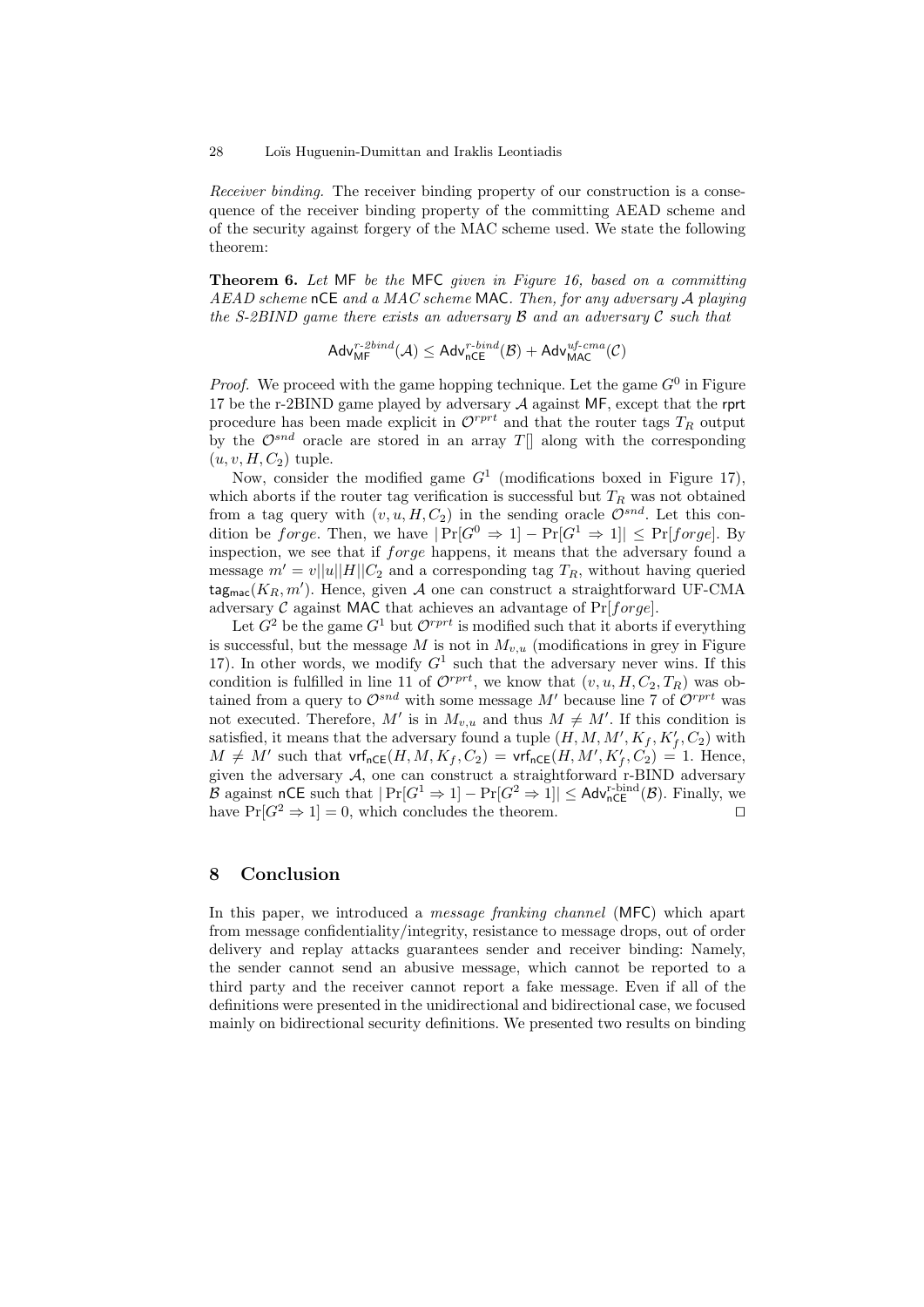| $G^0(\mathcal{A}), \left  G^1(\mathcal{A}) \right , G^2(\mathcal{A})$                 | Oracle $\mathcal{O}^{rprt}(u, H, M, K_f, C_2, T_R)$            |
|---------------------------------------------------------------------------------------|----------------------------------------------------------------|
| 1 : $win \leftarrow false$                                                            | 1: $id_r \leftarrow u; v = \{A, B\} \setminus \{u\}$           |
| 2: $(st_A, st_B, st_B) \leftarrow$ sinit                                              | 2: $K_B \leftarrow st_B$ ; $u \leftarrow id_r$                 |
| $3: s_A \leftarrow 0: s_B \leftarrow 0$                                               | 3: if $u \notin \{A, B\}$ :                                    |
| 4: $M_{A,B} \leftarrow \left[ \cdot \right], M_{B,A} \leftarrow \left[ \cdot \right]$ | 4: $st_R \leftarrow \perp$ ; return 0                          |
| $5: A^{\mathcal{O}^{snd}, \mathcal{O}^{rprt}, st_A, st_B}$                            | 5: if $\text{vrfy}_{\text{mac}}(K_R, v  u  H  C_2, T_R) = 0$ : |
| $6: t \leftarrow 0; T \leftarrow []$                                                  | 6: $st_R \leftarrow \perp$ ; return 0                          |
| $7:$ return $win$                                                                     | 7:   if $(v, u, H, C_2, T_R)$ not in T : abort                 |
| Oracle $\mathcal{O}^{snd}(u, N, H, M)$                                                | 8: if $\mathsf{vrfv}_{\mathsf{nCF}}(H, M, K_f, C_2) = 0$ :     |
| $1: id_s \leftarrow u$                                                                | $st_R \leftarrow \perp$ ; return 0<br>9:                       |
| 2: $(st_1, , C_1, C_2) \leftarrow \text{snd}(st_1, N, M)$                             | 10: if M not in $M_{v,u}$ :                                    |
| $3: (st_B, T_B) \leftarrow \text{tag}(st_B, id_s, H, C_2)$                            | abort<br>11:                                                   |
| 4: $v = \{A, B\} \setminus \{u\}$                                                     | $win \leftarrow \mathsf{true}$<br>12:                          |
| $5: M_{u,v}[s_u] \leftarrow M$                                                        | $13:$ return 1                                                 |
| 6: $T[t] \leftarrow (u, v, H, C_2, T_R); t \leftarrow t + 1$                          |                                                                |
| $7: s_u \leftarrow s_u + 1$                                                           |                                                                |
| 8: return $(C_1, C_2, T_R)$                                                           |                                                                |

<span id="page-28-4"></span>Fig. 17. Games for proof of Theorem [6.](#page-27-1)

properties in the canonic composition of two unidirectional MFC. In particular, we proved that two unidirectional receiver binding MFC are sufficient to create a bidirectional receiver binding MFC. In addition, we stressed that these results do not necessarily hold in general but only in the canonic composition. Finally, we gave an instantiation of a bidirectional MFC given a secure nonce based committing AEAD [\[GLR17\]](#page-29-1) and a message authentication code.

## References

- <span id="page-28-3"></span>BDPS13. Alexandra Boldyreva, Jean Paul Degabriele, Kenneth G Paterson, and Martijn Stam. On symmetric encryption with distinguishable decryption failures. In International Workshop on Fast Software Encryption, pages 367– 390. Springer, 2013.
- <span id="page-28-2"></span>BH17. Colin Boyd and Britta Hale. Secure channels and termination: The last word on tls. Cryptology ePrint Archive, Report 2017/784, 2017. [https:](https://eprint.iacr.org/2017/784) [//eprint.iacr.org/2017/784](https://eprint.iacr.org/2017/784).
- <span id="page-28-1"></span>BHMS15. Colin Boyd, Britta Hale, Stig Frode Mjolsnes, and Douglas Stebila. From stateless to stateful: Generic authentication and authenticated encryption constructions with application to tls. Cryptology ePrint Archive, Report 2015/1150, 2015. <https://eprint.iacr.org/2015/1150>.
- <span id="page-28-0"></span>BKN02. Mihir Bellare, Tadayoshi Kohno, and Chanathip Namprempre. Authenticated encryption in ssh: provably fixing the ssh binary packet protocol. In Proceedings of the 9th ACM conference on Computer and communications security, pages 1–11. ACM, 2002.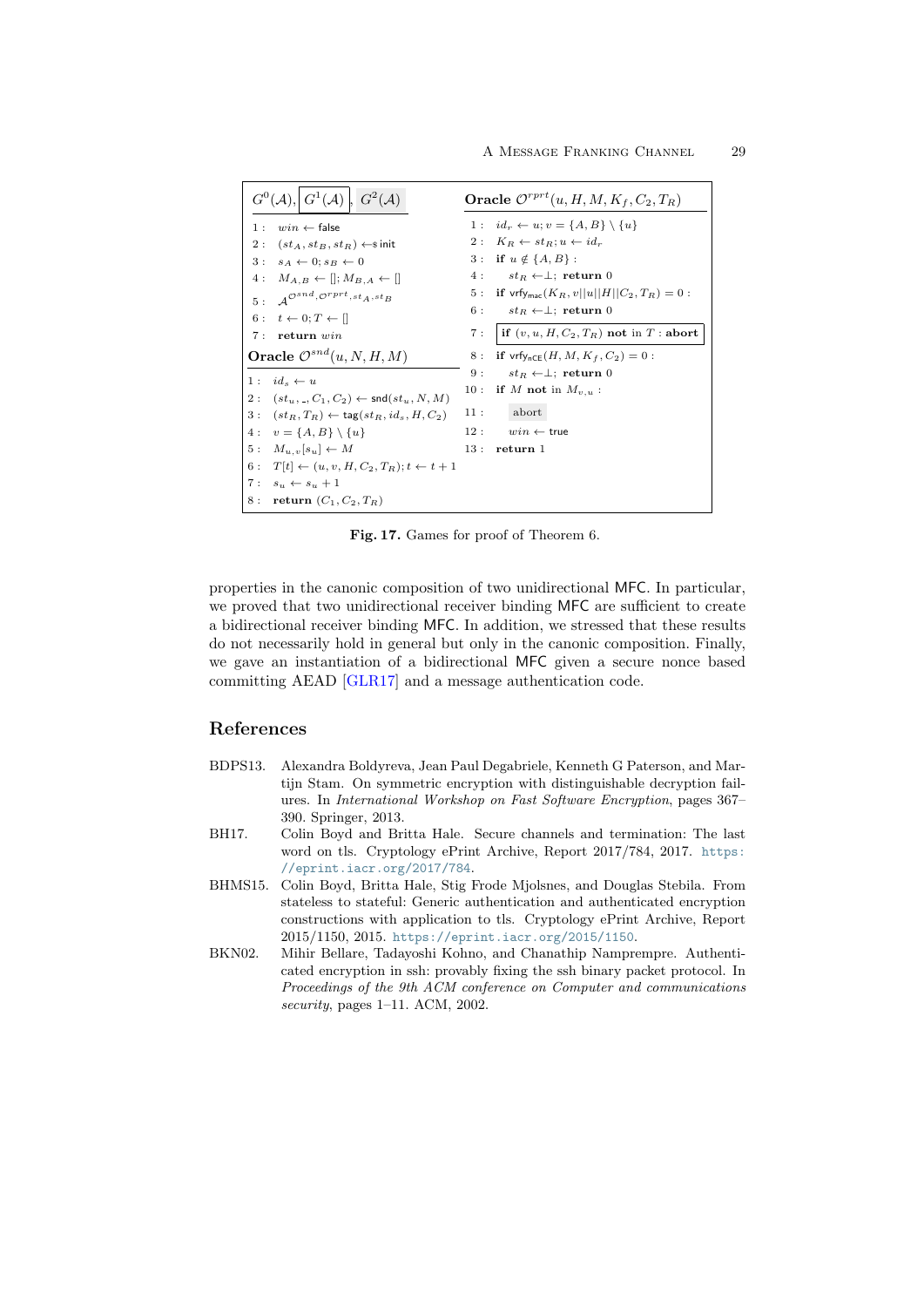- 30 Lo¨ıs Huguenin-Dumittan and Iraklis Leontiadis
- <span id="page-29-2"></span>DGRW18. Yevgeniy Dodis, Paul Grubbs, Thomas Ristenpart, and Joanne Woodage. Fast message franking: From invisible salamanders to encryptment. In Advances in Cryptology - CRYPTO 2018 - 38th Annual International Cryptology Conference, Santa Barbara, CA, USA, 2018.
- <span id="page-29-0"></span>Fac16. Facebook. Messenger secret conversations, 2016. [https://fbnewsroomus.](https://fbnewsroomus.files.wordpress.com/2016/07/secret_conversations_whitepaper-1.pdf) [files.wordpress.com/2016/07/secret\\_conversations\\_whitepaper-1.](https://fbnewsroomus.files.wordpress.com/2016/07/secret_conversations_whitepaper-1.pdf) [pdf](https://fbnewsroomus.files.wordpress.com/2016/07/secret_conversations_whitepaper-1.pdf).
- <span id="page-29-9"></span>FMB<sup>+</sup>14. Tilman Frosch, Christian Mainka, Christoph Bader, Florian Bergsma, Joerg Schwenk, and Thorsten Holz. How secure is textsecure? Cryptology ePrint Archive, Report 2014/904, 2014. <https://eprint.iacr.org/2014/904>.
- <span id="page-29-1"></span>GLR17. Paul Grubbs, Jiahui Lu, and Thomas Ristenpart. Message franking via committing authenticated encryption. Cryptology ePrint Archive, Report 2017/664, 2017. <https://eprint.iacr.org/2017/664>.
- <span id="page-29-7"></span>GM17. Felix Günther and Sogol Mazaheri. A formal treatment of multi-key channels. Cryptology ePrint Archive, Report 2017/501, 2017. [https:](https://eprint.iacr.org/2017/501) [//eprint.iacr.org/2017/501](https://eprint.iacr.org/2017/501).
- <span id="page-29-3"></span>KPB03. Tadayoshi Kohno, Adriana Palacio, and John Black. Building secure cryptographic transforms, or how to encrypt and mac. Cryptology ePrint Archive, Report 2003/177, 2003. <https://eprint.iacr.org/2003/177>.
- <span id="page-29-4"></span>Mar17. Giorgia Azzurra Marson. Real-World Aspects of Secure Channels: Fragmentation, Causality, and Forward Security. PhD thesis, Technische Universität Darmstadt, 2017.
- <span id="page-29-6"></span>MP17. Giorgia Azzurra Marson and Bertram Poettering. Security notions for bidirectional channels. Cryptology ePrint Archive, Report 2017/161, 2017. <https://eprint.iacr.org/2017/161>.
- <span id="page-29-10"></span>Per18. Trevor Perrin. The noise protocol framework. [http://noiseprotocol.](http://noiseprotocol.org/noise.html) [org/noise.html](http://noiseprotocol.org/noise.html), 2018. Accessed: 2018-09-03.
- <span id="page-29-5"></span>PR18. Bertram Poettering and Paul Rösler. Ratcheted key exchange, revisited. Cryptology ePrint Archive, Report 2018/296, 2018. [https://eprint.iacr.](https://eprint.iacr.org/2018/296) [org/2018/296](https://eprint.iacr.org/2018/296).
- <span id="page-29-8"></span>Vau02. Serge Vaudenay. Security flaws induced by cbc padding — applications to ssl, ipsec, wtls... In Lars R. Knudsen, editor, Advances in Cryptology  $-$  EUROCRYPT 2002, pages 534–545, Berlin, Heidelberg, 2002. Springer Berlin Heidelberg.
- <span id="page-29-11"></span>Wha17. Whatsapp. Whatsapp encryption overview, 2017. [https://www.whatsapp.](https://www.whatsapp.com/security/WhatsApp-Security-Whitepaper.pdf) [com/security/WhatsApp-Security-Whitepaper.pdf](https://www.whatsapp.com/security/WhatsApp-Security-Whitepaper.pdf).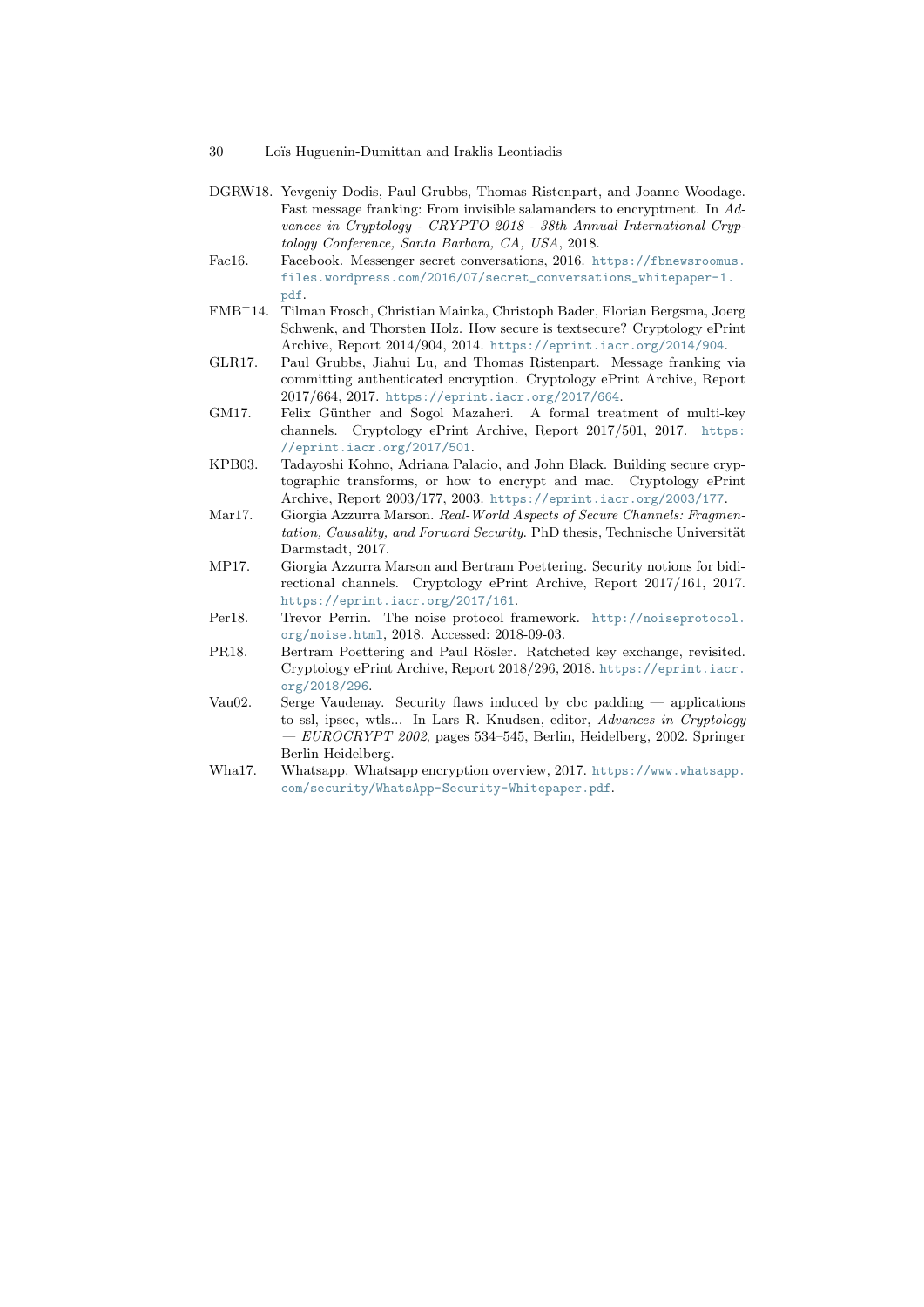## A Supplementary Material

## A.1 Proofs

Theorem 1 (Receiver binding). Let Ch be a receiver binding unidirectional MFC  $(r\text{-}1BIND)$ . Then, its canonic composition  $Ch'$  is receiver binding (r- $2BIND$ ). More precisely, for any adversary  $A$  playing r-2BIND against  $Ch'$ , there exists a r-1BIND adversary  $\beta$  against  $\zeta$ h s.t.

$$
\mathsf{Adv}_{\mathsf{Ch}}^{r\text{-}\mathsf{2}bind}(\mathcal{A})\leq 2\cdot \mathsf{Adv}_{\mathsf{Ch}}^{r\text{-}\mathsf{1}bind}(\mathcal{B})
$$

Proof. In order to prove this statement, we follow the same method used to prove Theorem 2 in [\[MP17\]](#page-29-6). Let  $win^{\rightarrow}$  be the event that A wins the r-2BIND game by querying  $\mathcal{O}^{rprt}(u,*)$  with  $u = B$ . In other words,  $win^{\rightarrow}$  happens when line 4 of  $\mathcal{O}^{rprt}$  in Figure [11](#page-17-0) is executed and  $u = B$ . Similarly,  $win^{\leftarrow}$  is the event that line 4 of  $\mathcal{O}^{rprt}$  in Figure [11](#page-17-0) is executed and  $u = A$ .

Now, we consider a sequence of games. Let  $G^0$  be the r-2BIND game played by adversary A against the channel  $\mathsf{Ch}'$ . Let  $G^1$  be the same game as  $G^0$  but the game returns false when  $win^{\rightarrow}$  happens. Let  $G^2$  be the same as  $G^1$  but the game returns false when  $win^{\leftarrow}$  happens. We deduce the following results:

$$
|\Pr[G^0 \Rightarrow \text{true}] - \Pr[G^1 \Rightarrow \text{true}]| \le \Pr[win^{\rightarrow}]
$$

$$
|\Pr[G^1 \Rightarrow \text{true}] - \Pr[G^2 \Rightarrow \text{true}]| \le \Pr[win^{\leftarrow}]
$$

$$
\Pr[G^2 \Rightarrow \text{true}] = 0
$$

Also,

$$
Adv_{Ch'}^{r-2bind}(\mathcal{A}) = \Pr[G^0 \Rightarrow true]
$$
  
\n
$$
\leq |\Pr[G^0 \Rightarrow true] - \Pr[G^1 \Rightarrow true]|
$$
  
\n
$$
+ |\Pr[G^2 \Rightarrow true] - \Pr[G^1 \Rightarrow true]|
$$
  
\n
$$
+ \Pr[G^2 \Rightarrow true]
$$

Hence,

<span id="page-30-0"></span>
$$
\mathsf{Adv}_{\mathsf{Ch}'}^{\text{r-2bind}}(\mathcal{A}) \le \Pr[win^{-1}] + \Pr[win^{\leftarrow}] \tag{6}
$$

Now, given the adversary A, we construct a r-1BIND adversary  $\mathcal{B}^{\rightarrow}$  (respectively  $\mathcal{B}^{\leftarrow}$ ) against channel Ch that wins with probability Pr[ $win^{\rightarrow}$ ] (respectively  $Pr[win\textsuperscript{-}]$ . Consider the adversary  $\mathcal{B}$   $\rightarrow$  playing the r-1BIND game with chan-nel Ch in Figure [18.](#page-32-0) It has access to the  $\overrightarrow{O}^{snd}$  and  $\overrightarrow{O}^{rpt}$  oracles and the states  $st_{snd}^{\rightarrow} , st_{rcv}^{\rightarrow}$  (i.e.  $st_A$  and  $st_B$  in the r-1BIND game in Figure [13\)](#page-20-0). The adversary  $\beta$ <sup>→</sup> creates its own instance of Ch by sampling the necessary states randomly (line 1-4). Then,  $\mathcal{B}^{\rightarrow}$  runs A. The latter calls  $\mathcal{O}_{\mathcal{A}}^{snd}$  and  $\mathcal{O}_{\mathcal{A}}^{rprt}$  oracles. In both of these oracles,  $A$ 's queries in the  $\rightarrow$  direction (Alice sends/Bob reports) are relayed to  $B\rightarrow$ 's own oracles (line 3 in  $\mathcal{O}_{\mathcal{A}}^{snd}$  and  $\mathcal{O}_{\mathcal{A}}^{rprt}$ ). A's queries in the other direction are answered by  $B^{\rightarrow}$  running its own channel (lines 5-8 in  $\mathcal{O}_{\mathcal{A}}^{snd}$  and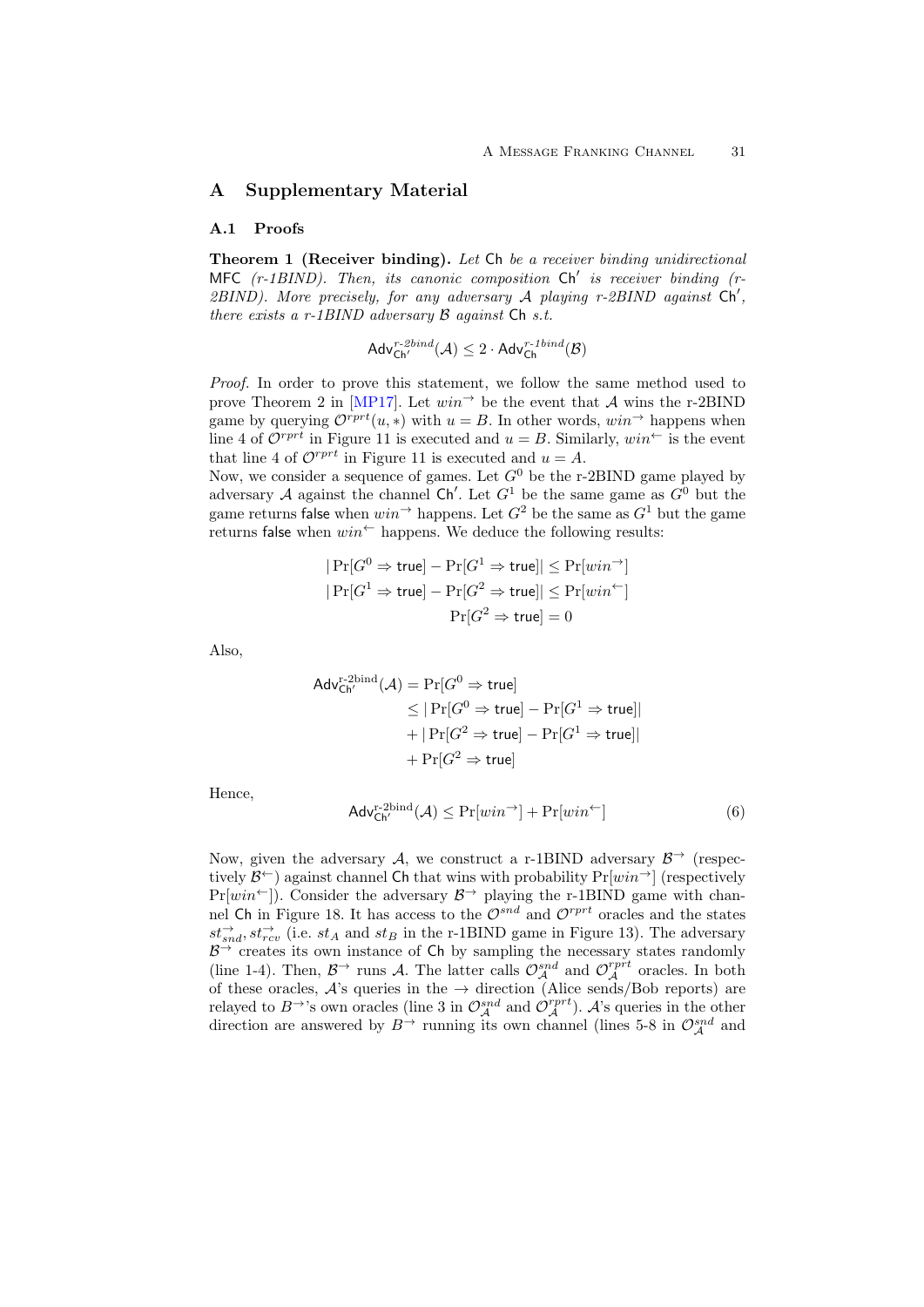line 5 in  $\mathcal{O}_{\mathcal{A}}^{rprt}$ ). Overall,  $B^{\to}$  creates a canonic composition of its own channel for the  $\leftarrow$  direction and of the channel created in the r-1BIND game for the  $\rightarrow$ direction. A runs exactly as in the  $G^0$  game, except when it wins. Now, consider A winning in the  $G^0$  game with a  $\rightarrow$  report query (i.e.  $win^{\rightarrow}$  event). Then, in the r-1BIND game, the winning query is forwarded to  $\mathcal{O}^{rpt}$  by  $\mathcal{B}^{\rightarrow}$  and line 5 of  $\mathcal{O}^{rprt}$  in the r-1BIND game of Figure [13](#page-20-0) is executed, making  $\mathcal{B}^{\rightarrow}$  win.  $\mathcal{B}^{\rightarrow}$  wins because the array M in the r-1BIND game played by  $\mathcal{B}^{\rightarrow}$  is modified exactly as the array  $M_{A,B}$  in the game  $G^0$  played by  $\mathcal A$ . Thus, if  $win^{\rightarrow}$  happens, then the condition allowing  $\mathcal{B}^{\rightarrow}$  to win in r-1BIND (line 4 of  $\mathcal{O}^{rprt}$  in Figure [13\)](#page-20-0) evaluates to true. Therefore, we obtain

$$
\mathsf{Adv}^{\mathrm{r-1bind}}_{\mathsf{Ch}}(\mathcal{B}^\rightarrow) \geq \Pr[\mathit{win}^\rightarrow]
$$

Similarly, one can construct an adversary  $\mathcal{B}^{\leftarrow}$  by inverting the directions accordingly in Figure [18,](#page-32-0) obtaining

$$
\mathsf{Adv}^{\mathrm{r-1bind}}_{\mathsf{Ch}}(\mathcal{B}^{\leftarrow}) \geq \Pr[\mathit{win}^{\leftarrow}]
$$

Finally, we construct an adversary  $\beta$  that chooses uniformly at random to run  $\mathcal{B}^{\rightarrow}$  or  $\mathcal{B}^{\leftarrow}$ , achieving a total advantage of

$$
Adv_{\mathsf{Ch}}^{\text{r-1bind}}(\mathcal{B}) \ge \frac{1}{2} \Pr[win^{\rightarrow}] + \frac{1}{2} \Pr[win^{\leftarrow}]
$$

Hence, by Eq. [\(6\)](#page-30-0), we conclude that

$$
\mathsf{Adv}^{\mathrm{r-2bind}}_{\mathsf{Ch}'}(\mathcal{A}) \leq \Pr[win^{\to}] + \Pr[win^{\leftarrow}] \leq 2 \cdot \mathsf{Adv}^{\mathrm{r-1bind}}_{\mathsf{Ch}}(\mathcal{B})
$$

 $\Box$ 

Theorem 2 (Sender binding). Let Ch be a sender binding unidirectional MFC  $(r-1BIND)$ . Then, its canonic composition  $Ch'$  is sender binding (s-2BIND). More precisely, for any adversary  $\overline{A}$  playing s-2BIND against  $\overline{Ch'}$ , there exists a s-1BIND adversary B against Ch s.t.

$$
\mathsf{Adv}^{s\text{-}2bind}_{\mathsf{Ch}'}(\mathcal{A}) \leq 2\cdot \mathsf{Adv}^{s\text{-}1bind}_{\mathsf{Ch}}(\mathcal{B})
$$

Proof. The proof is similar to the one of Theorem 1.